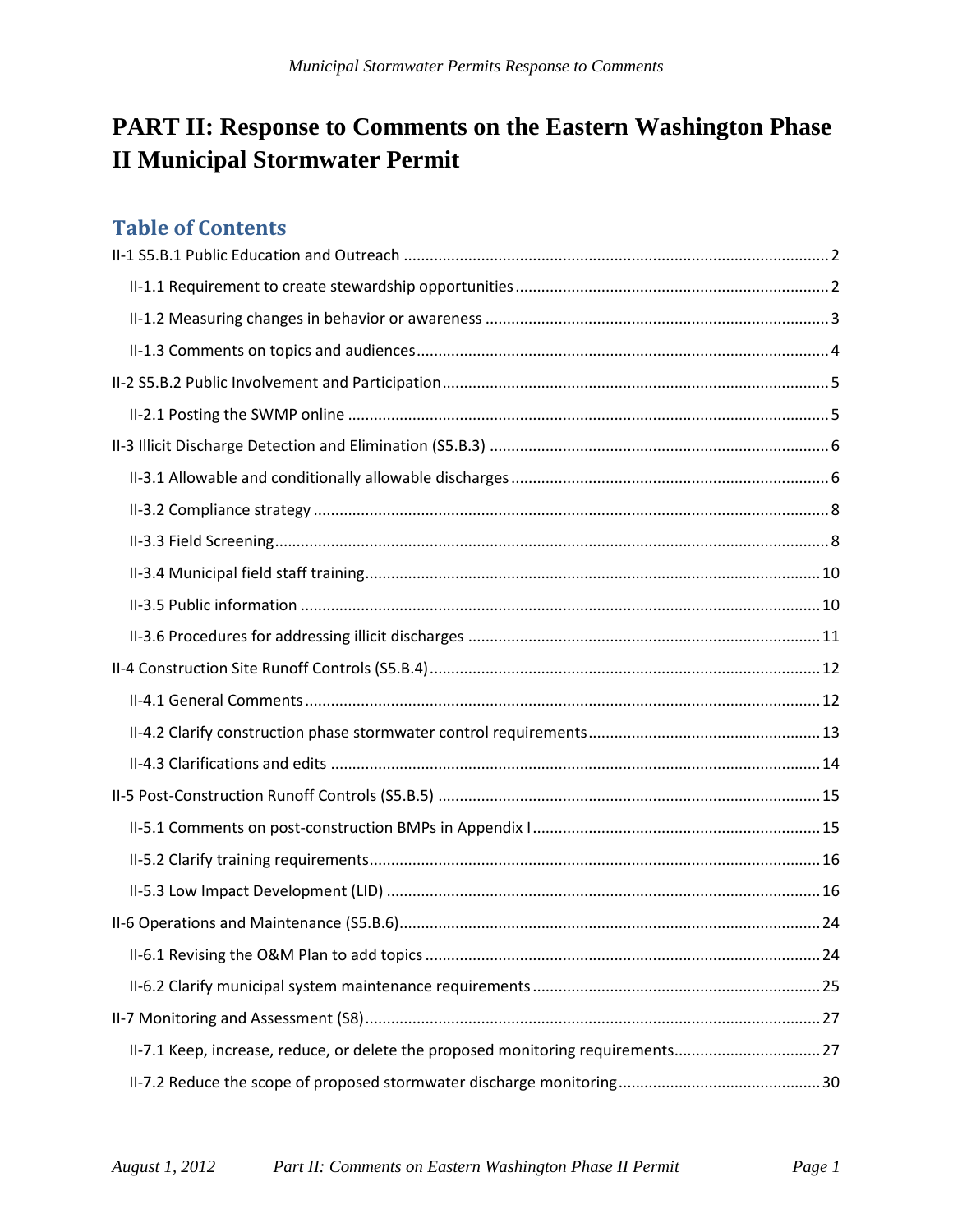#### *Municipal Stormwater Permits Response to Comments*

| II-7.3 Allow grab sampling instead of flow-weighted composite stormwater discharge monitoring  32    |
|------------------------------------------------------------------------------------------------------|
|                                                                                                      |
| II-7.5 Allow more time to develop a monitoring program and increase local control and flexibility 33 |
|                                                                                                      |
|                                                                                                      |
|                                                                                                      |
|                                                                                                      |
|                                                                                                      |
|                                                                                                      |
|                                                                                                      |
|                                                                                                      |
|                                                                                                      |
|                                                                                                      |
|                                                                                                      |

*See Part I of the Response to Comments (RTC) for additional comments on the Eastern Washington Phase II permit that also apply to more than one permit.*

# <span id="page-1-0"></span>**II-1 S5.B.1 Public Education and Outreach**

## **Permit Reference**: S6.B.1.a

## <span id="page-1-1"></span>**II-1.1 Requirement to create stewardship opportunities**

**Commenters:** Association of Washington Cities, Asotin Regional Stormwater Program, Chelan County, Douglas County, Eastern Washington Coordinators Group, City of East Wenatchee, City of Richland, City of Spokane, City of Wenatchee

### **Summary of the range of comments**

*Oppose this as a requirement:*

- Jurisdictions are too small to take on this expanded requirement.
- Does not serve a useful purpose to the program and goes beyond permit program.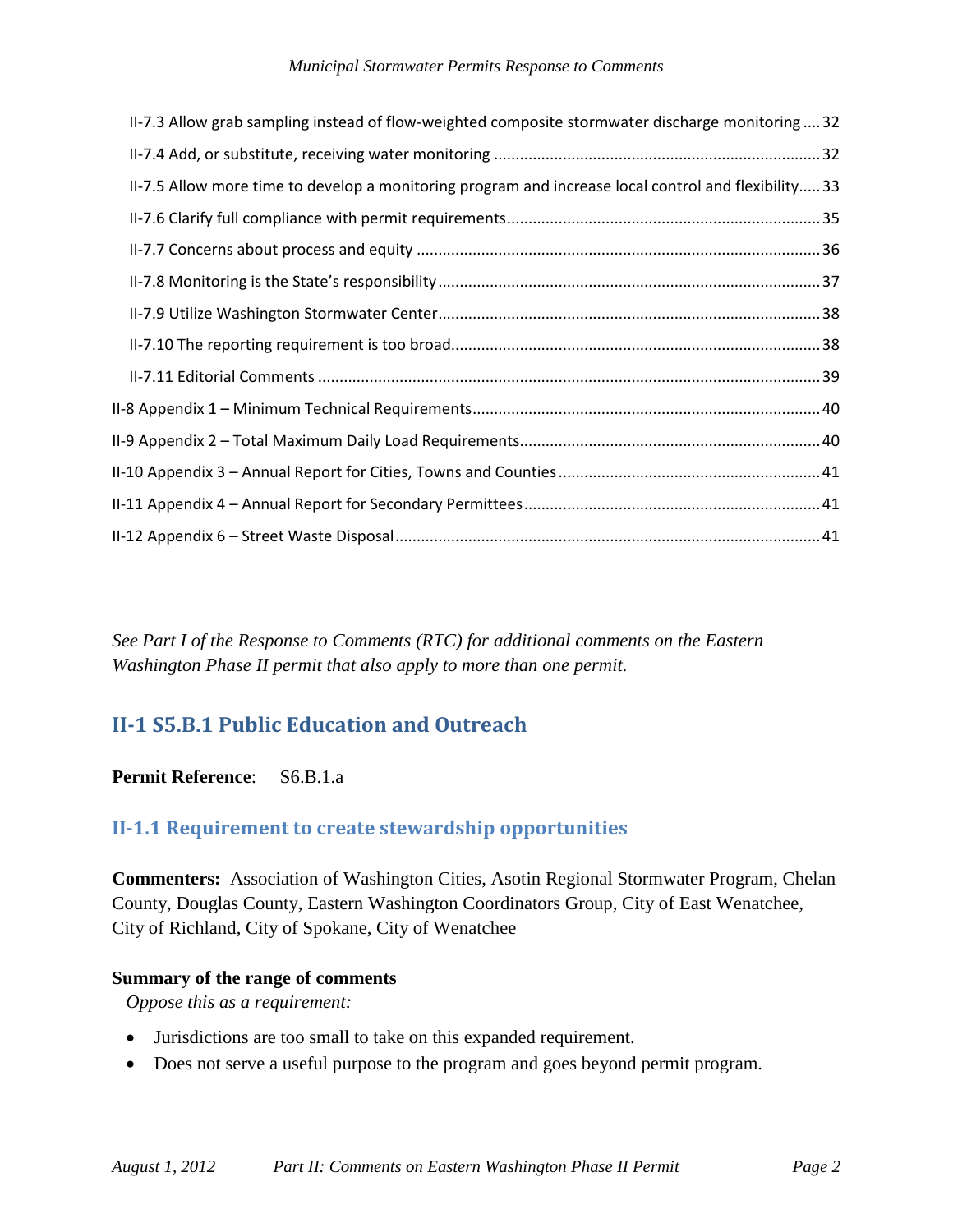- These are not already in some communities; creating them detracts from meeting other requirements.
- Additional work and cost to Permittees.
- In some communities other agencies are doing this.
- Creating opportunities for citizens involves liability for citizens working in the right-ofway or in riparian areas.

## *Proposed alternatives:*

- Delete the requirement
- Make it optional by replacing "shall" with "may" or "should"
- Have Ecology undertake this responsibility
- Other agencies and organizations already provide stewardship opportunities

## **Response to the range of comments**

- Ecology removed the proposed language to require permittees to create or build on existing stewardship groups, and relies on existing permit language in S5.B.1.a.i "…encouraging participation in local environmental stewardship activities and programs."
- Ecology recognizes that some permittees live in communities that do not have environmental stewardship groups, and encourages these jurisdictions to address this optional education approach by partnering with or building on existing stewardship groups like 4-H, the Conservation District, or WSU Extension in projects or events that increase awareness and encourage individual actions to prevent stormwater pollution.
- Ecology does not agree with the comment that stewardship activities are not useful. In other parts of the state, surveys of residents who participate in environmental stewardship activities have demonstrated improved awareness and adoption of behaviors to prevent pollution from entering stormwater runoff.
- Ecology agrees that stewardship activities must be safe for citizens and protect the jurisdiction from liability. Stewardship activities are not required to be in the right-of-way or in riparian areas, but if they are, the jurisdiction could require waivers of liability and citizen training prior to the event, and should provide responsible oversight.

# <span id="page-2-0"></span>**II-1.2 Measuring changes in behavior or awareness**

## **Permit reference:** S5.B.1.b

**Commenters:** Association of Washington Cities, Asotin Regional Stormwater Program, Chelan County, Douglas County, Eastern Washington Coordinators Group, City of East Wenatchee, Art Jenkins, City of Kennewick, City of Richland City of Spokane, City of Wenatchee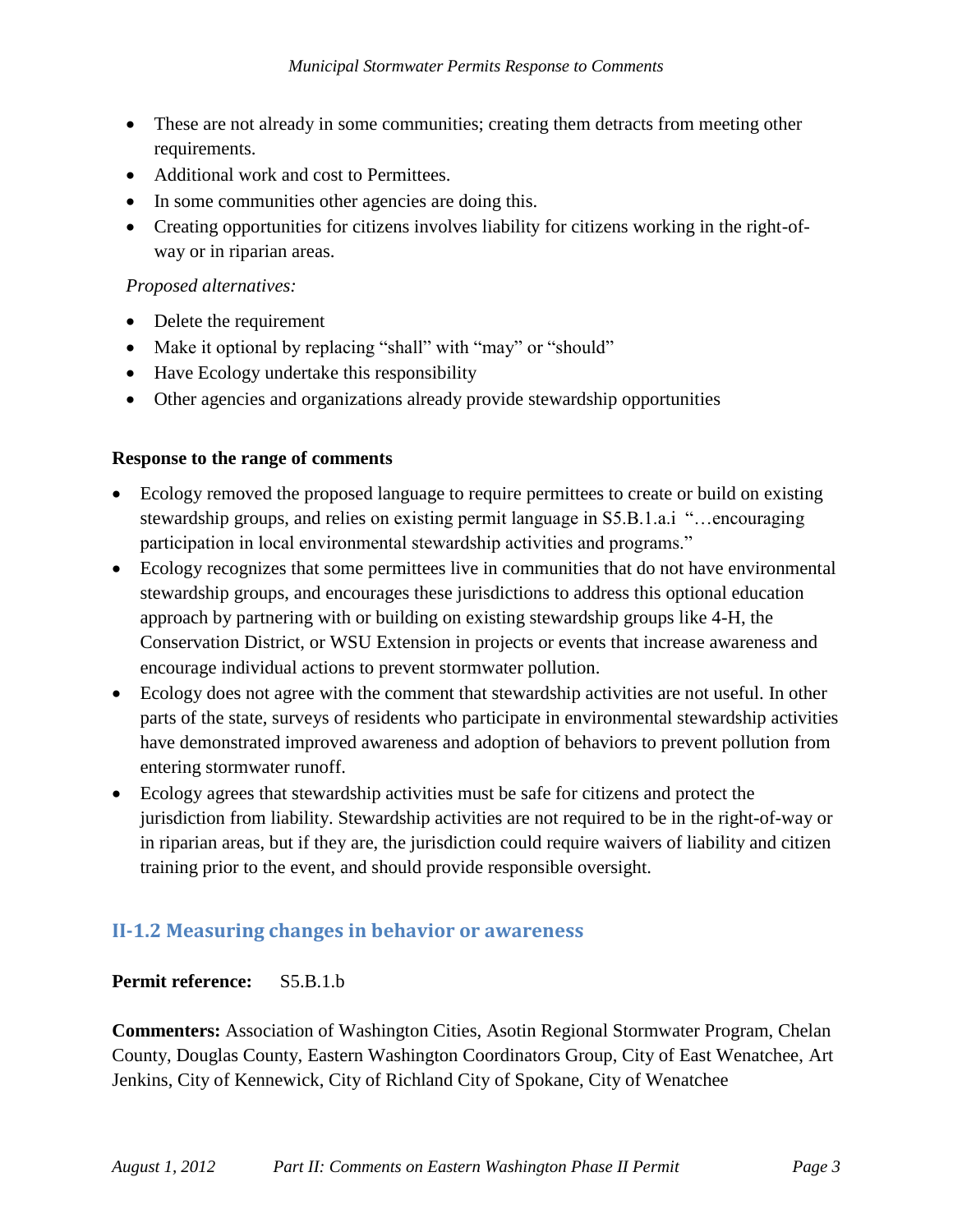## **Summary of the range of comments**

*Oppose this as a requirement:*

- Small cities lack the tools, resources, or expertise to take on this task.
- A requirement to conduct "social engineering" is beyond local staffing capacity.
- Requirements to conduct social marketing surveys go beyond operating the MS4 to protect water quality.
- Permittees do not have a way to measure this task meaningfully, consistently, or accurately, and it is likely to produce inconclusive results.
- This requirement is an effectiveness study.
- Delete this requirement.
- Ecology should undertake this requirement on a statewide or regional level. Could be done as a marketing and branding program much like Forest Service with Smokey the Bear.

## **Response to the range of comments**

- Ecology recognizes that the expertise and experience to meet this requirement is not welldeveloped among eastern Washington permittees, and removed the requirement from the final permit. Ecology will seek funding to conduct training for eastern Washington permittees during the next permit term in preparation for possible requirements to measure and use results of education efforts during the 2019-2024 permit term. The training will address how to scale efforts and costs to small or large communities.
- Permittees can target program resources more effectively when the education programs establish measurable objectives for the activity, measure and evaluate the results, and use the evaluation to improve the program. This approach has been called "social marketing" because it applies techniques commonly used in advertising by large and small businesses and other entities, at scales from neighborhoods and communities to the national level.
- Ecology has posted online stormwater education materials developed by Ecology and from permittees that are available for others to edit, add local logos and use. These can be found at [http://www.ecy.wa.gov/programs/wq/stormwater/municipal/public\\_outreach\\_resources.html](http://www.ecy.wa.gov/programs/wq/stormwater/municipal/public_outreach_resources.html) The permit requires individual communities or regional groups to develop material relevant to local audiences and topics, because they are more effective when they address local water bodies, local sources of pollution, and local solutions.

## <span id="page-3-0"></span>**II-1.3 Comments on topics and audiences**

**Permit reference:** S5.B.1.a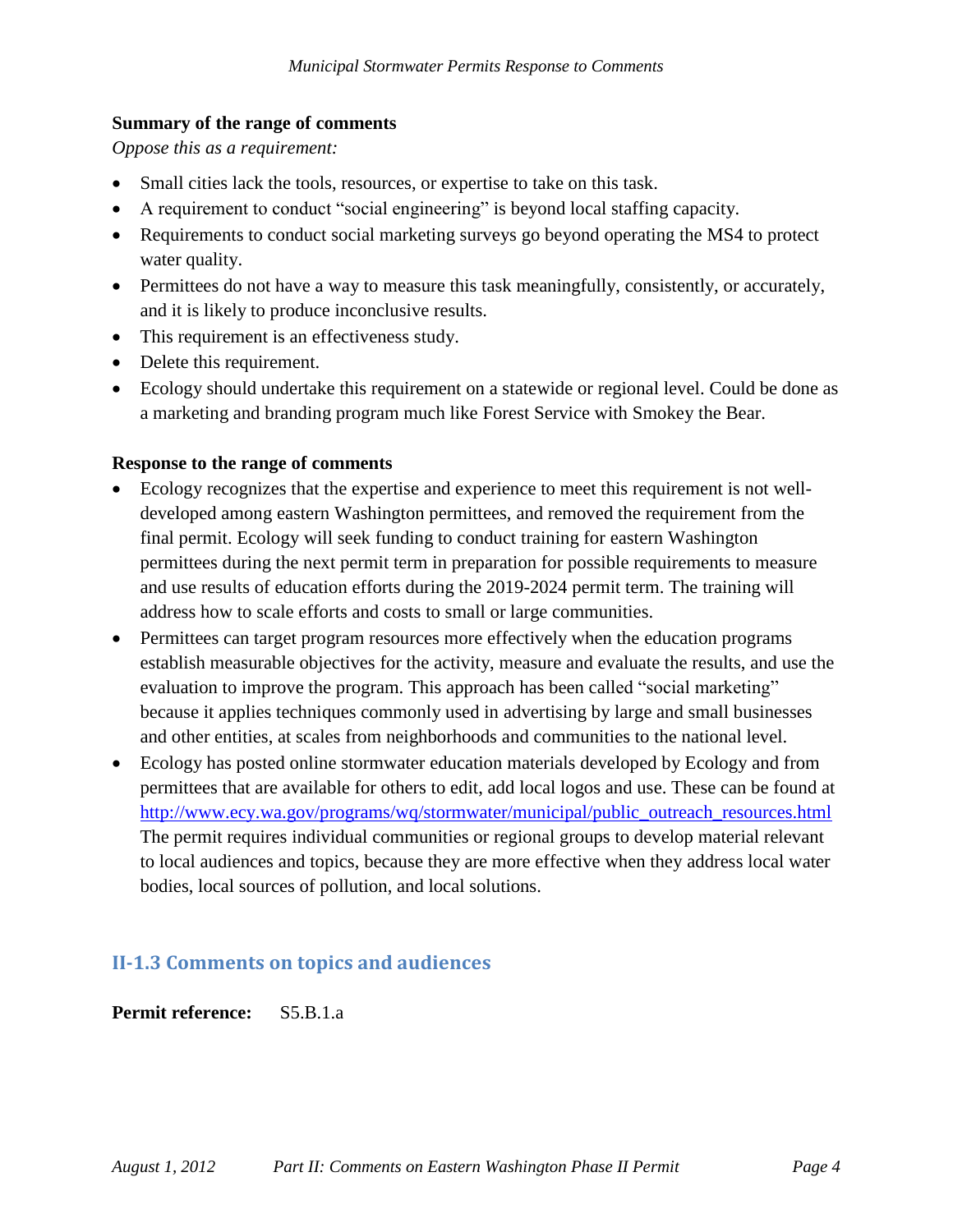**Commenters:** Chelan County, Douglas County, City of East Wenatchee, Eastern Washington Coordinators Group, Environmental Clinic at Gonzaga University School of Law, City of Richland, City of Wenatchee

### **Summary of the range of comments**

- Education about LID strategies should be available to the general public and businesses, not just engineers and developers.
- It may be premature to require permittees to provide information to engineers, construction contractors, developers, development review staff, and land use planners about LID since Ecology has yet to develop a technical LID manual for Eastern Washington

### **Response to the range of comments**

- Ecology has awarded a Grant of Regional or Statewide Significance (Funding Year 2012) to Spokane County to develop an LID manual for eastern Washington. In addition, there is funding in the 2012 state budget for Ecology to provide LID training for local government and building industry professionals. Spokane County will partner with other eastern Washington permittees for the grant, and will build on results of a previous Ecology grant to Yakima County. The LID manual will address the geography, climate and topography conditions specific to the sub-regions of eastern Washington.
- Ecology added "…when it becomes available" to address the time needed to develop the LID manual and other resources before providing public education on this topic.
- Ecology encourages permittees to provide education on LID to the general public, but did not add it as a specific requirement. Permittees can incorporate LID into information on methods for minimizing or reducing the adverse impacts of stormwater.

# <span id="page-4-0"></span>**II-2 S5.B.2 Public Involvement and Participation**

## <span id="page-4-1"></span>**II-2.1 Posting the SWMP online**

*Additional comments related to the SWMP are in Part I of the RTC under S5.A Stormwater Management Program for Cities, Towns, and Counties*

### **Permit reference:** S5.B.2.b

**Commenters:** Eastern Washington Coordinators Group, City of East Wenatchee, City of Richland, City of Wenatchee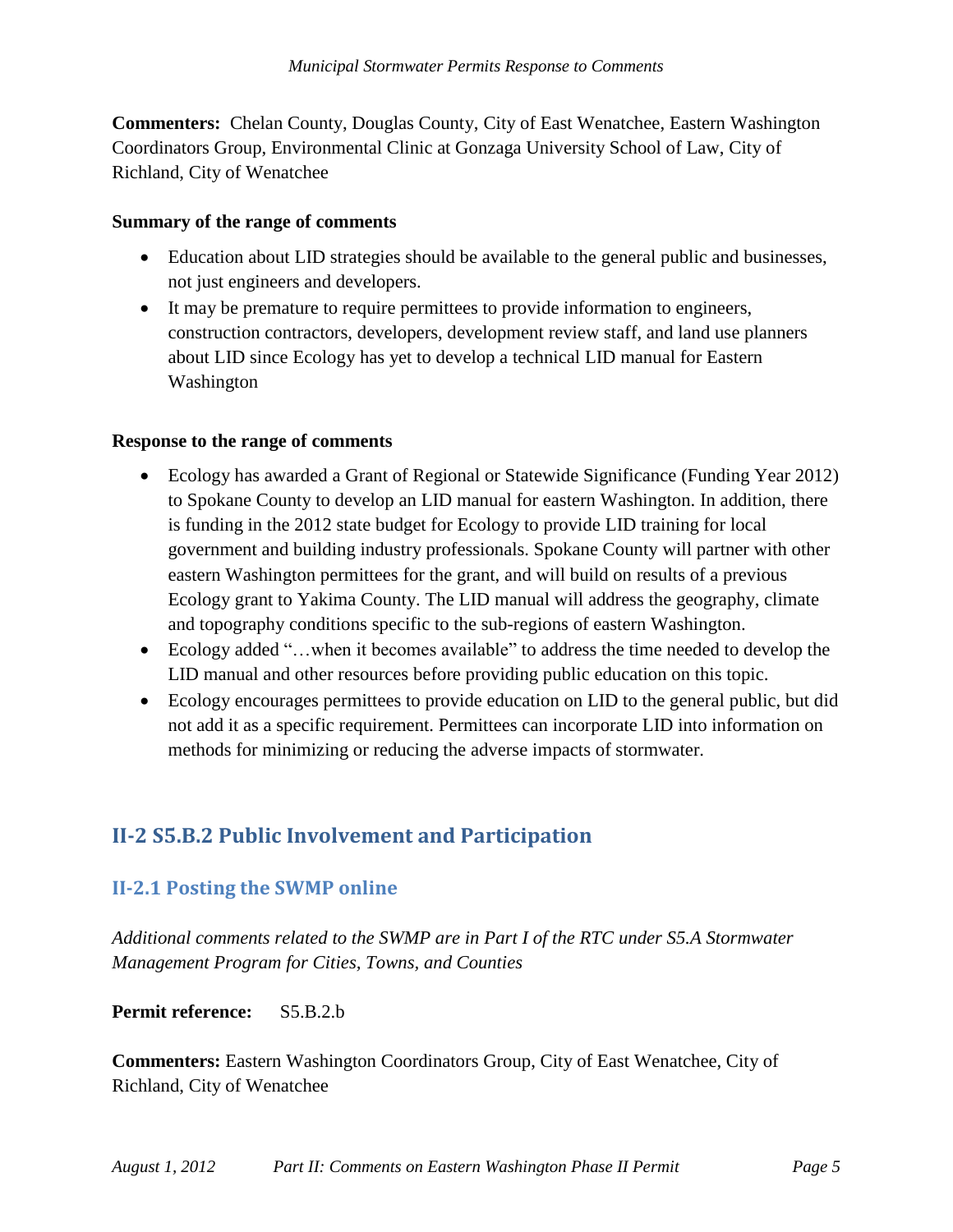#### **Summary of the range of comments**

- Request that Ecology revise this sentence to read as follows, "... make the latest version of the annual report and SWMP available to the public."
- Request that Ecology delete the reference to "SWMPR" consistent with comments on deleting the requirement.

### **Response to the range of comments**

- Ecology revised the requirement to add that the "latest version" of documents must be posted online.
- Refer to comments and Ecology's response on the SWMP Report in Part 1 of this document, S5.A General Comments.

# <span id="page-5-0"></span>**II-3 Illicit Discharge Detection and Elimination (S5.B.3)**

**Commenters:** Chelan County, Douglas County, Eastern Washington Coordinators Group, City of East Wenatchee, City of Richland, City of Spokane, City of Wenatchee, Yakima Area Stormwater Co-Permittees.

## <span id="page-5-1"></span>**II-3.1 Allowable and conditionally allowable discharges**

**Permit reference:** S5.B.3.b

### **Summary of the range of comments**

- "Irrigation water from agricultural sources that is commingled with urban storm water", creates liability for permittees given recent court cases. Replace with, "Irrigation water from agricultural sources that is approved to enter the MS4 by the local jurisdiction."
- Discharges from other permits to municipal stormwater systems should not be an allowable discharge into MS4s, given recent court cases. Replace with, "Non-stormwater discharges authorized by another NPDES permit or state waste discharge permit that is approved to enter the MS4 by the local jurisdiction."
- Delete "spa and hot tub" and "discharges shall be thermally controlled."
- The term "thermally controlled" is ambiguous.
- For potable water sources, the addition of the new words "but not limited to" expands the applicability of the existing requirements and would require an ordinance revision.
- Request that the existing language remain unchanged for the introduction to S5.B.3.b.iii.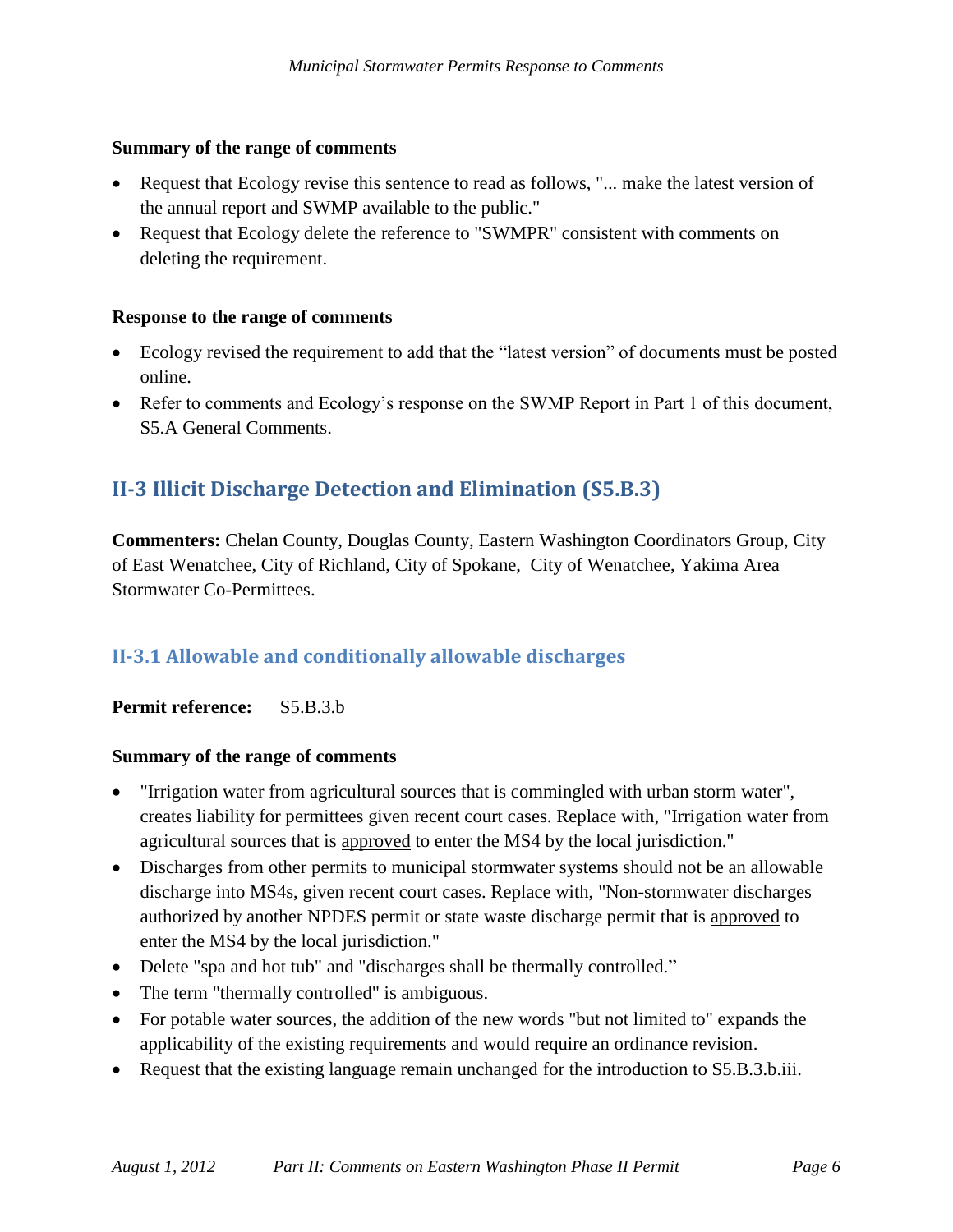- The term "occur during" is a concern for firefighting activity allowable discharges and should be deleted.
- S5.B.3.b.iv The proposed revision from "SWMP" to "ordinance or other regulatory mechanism" could require an ordinance revision and is contrary to the first permit cycle requirements.
- Added items will require ordinance revision that takes considerable staff time and is costly.

### **Response to the range of comments**

- Ecology did not add "approved" to the allowable discharges. Permittees may adopt ordinances with more restrictive conditions than those in the permit requirements to address discharges into the MS4. Because jurisdictions require approval of any new connection to the MS4, Ecology expects permittees to use that process to approve a new discharge.
- Ecology revised the wording of the introduction to S5.B.3.b.iii for clarity. The revision does not change the meaning.
- Ecology added "but not limited to" to potable water sources to clarify that the requirement does apply to potable water from sources other than those listed. The illicit discharge code adopted during the 2007-2012 permit term required dechlorination for potable water sources from the sources listed, and was not intended to be a comprehensive list.
- Discharges from spas and hot tubs are similar to those from pools. A number of jurisdictions in Washington State and elsewhere have guidance and public education materials available on this. Guidance on BMPs for discharges from pools, spas, hot tubs, and fountains is available in Ecology's updated *Stormwater Management Manual for Western Washington (*2012). Ecology will provide this to eastern Washington permittees as guidance addressing how to implement the dechlorination, pH adjustment, thermal control, reoxygenation and volume/velocity control criteria associated with these conditionally allowed discharges. Ecology will include these BMPs in the SWMMEW in the upcoming update, as well.
- The intent of thermal control is to prevent the discharge from causing or contributing to a violation of temperature water quality standards in the receiving water. Because of the complexities of the standard and practical constraints associated with sampling the receiving water for each pool/spa discharge, Ecology has chosen to use the language "to prevent an increase in temperature of the receiving water" for flexibility. Ecology expects the most common BMP to be used is allowing the pool/spa to sit prior to discharge, to equilibrate with ambient temperatures.
- Refer to the response to comments in Part I, section S2 for the exemption for discharges from emergency fire fighting activities. Ecology has deleted the proposed change**.**
- Ecology retained the revision from "SWMP" to "ordinance or other regulatory mechanism." Ecology does not agree that this is a substantive change to the requirement. It is necessary for the jurisdiction to have the legal authority to address significant sources of pollutants into the MS4 in order to protect waters of the state.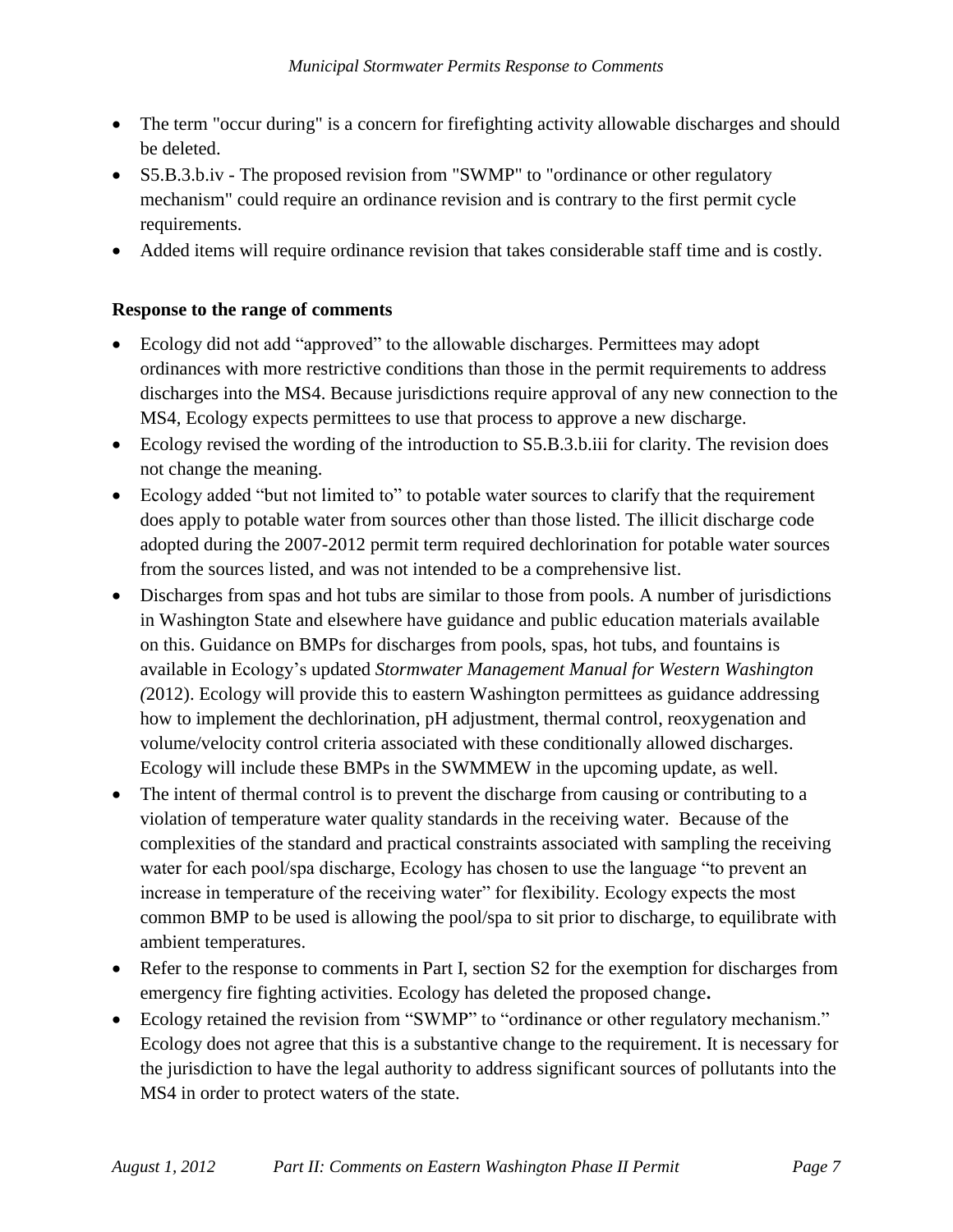The final permit retained language in S5.B.3.b.vii for permittees to review and, if needed, update the ordinance by February 2, 2018. Ecology believes this is a reasonable timeline for reviewing and updating the ordinances adopted in 2009.

## <span id="page-7-0"></span>**II-3.2 Compliance strategy**

## **Permit reference**: S5.B3.b.vi

### **Summary of the range of comments**

- Permittees are already doing informal enforcement.
- Removes the enforceability of the existing IDDE ordinances by creating the opening for violators to argue that they weren't afforded adequate opportunity for "informal compliance actions."
- The reference to the "compliance strategy" should be deleted.

### **Response to the range of comments**

- Ecology retained the language for a "compliance strategy" to acknowledge the importance of using, when appropriate, informal compliance measures prior to formal enforcement.
- A compliance strategy includes both informal compliance and formal enforcement actions. Based on experience under the 2007 permits, Ecology included this to clarify that permittees may use informal compliance actions when they can achieve necessary IDDE program outcomes.
- Ecology expects jurisdictions to define in procedures the role of public education and technical assistance within the escalating steps that may lead to formal enforcement. Jurisdictions routinely use these steps and rely on formal enforcement for willfull, egregious, or repeated violations, or where earlier steps have not eliminated the violation.

## <span id="page-7-1"></span>**II-3.3 Field Screening**

**Permit reference:** S5.B.3.c (i), (ii), and (iii)

### **Summary of the range of comments**

*Oppose the field screening requirements:*

- It is a substantial additional requirement that will require increased staff (and/or staff time).
- Creates additional long-term work and cost for local jurisdictions.
- This language is an excessive burden upon the local jurisdiction.
- This requirement should be eliminated or at a minimum, reduced to specific areas of concern.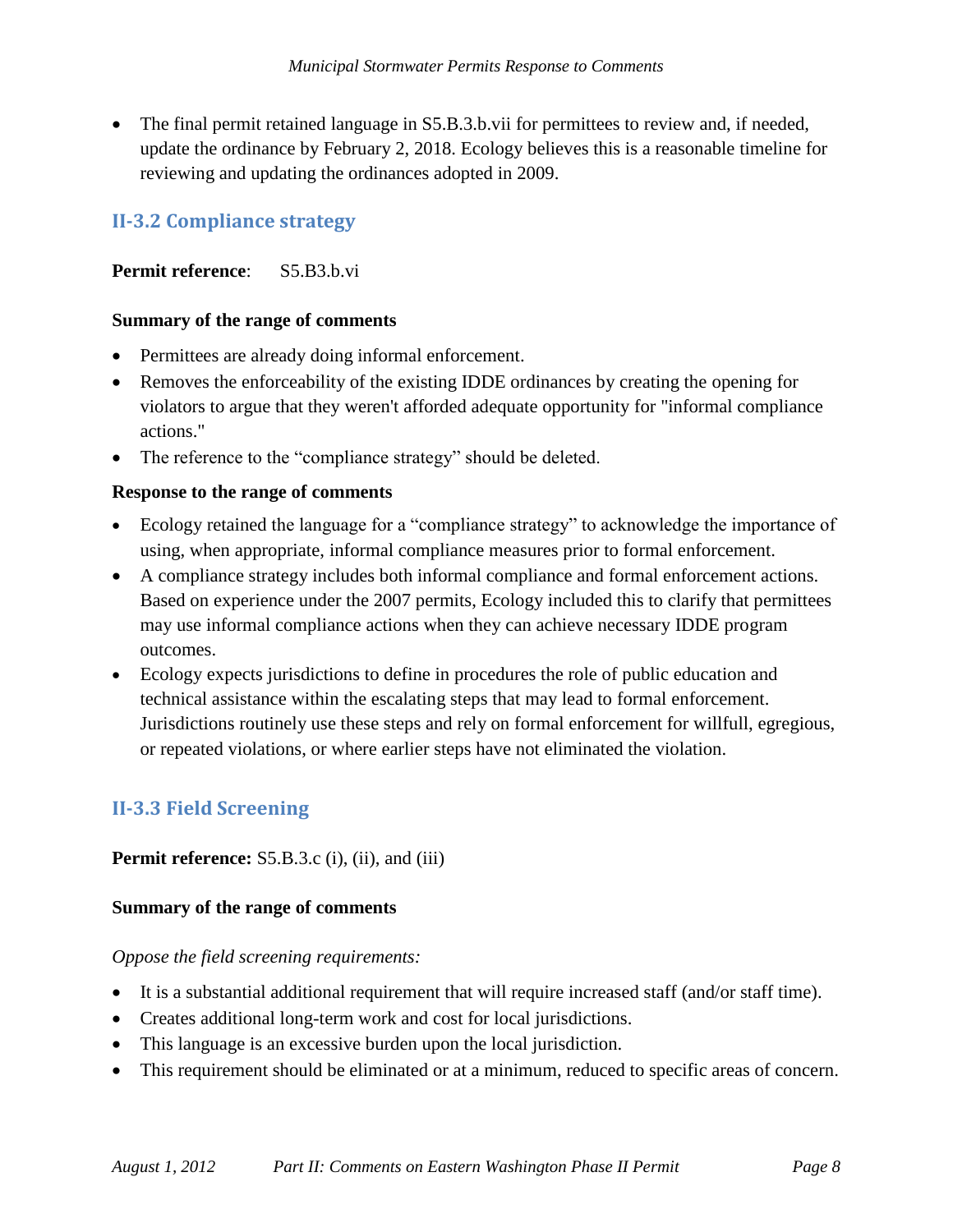- EPA recommends that MS4 operators identify priority areas (i.e., problem areas) for more detailed screening.
- Delete "shall include field screening."
- If "inspect" is meant by the term "assess", we suggest that this section is duplicative of requirements in Municipal Operations and Maintenance to inspect and maintain the stormwater collection and conveyance system.
- Suggest that Ecology remove the requirements associated with i and iii and rely on S5.B.6 Good Housekeeping Pollution Prevention activities, which appears to overlap the field assessments required in section iii.

## **Response to the range of comments**

- Ecology acknowledges that it would be challenging for Phase II permittees to screen 40 percent of their MS4 by February 2, 2016. Therefore, in addition to the extra year delay in the permit's effective date, Ecology extended the deadline to December 31, 2018. Ecology also recognizes that screening 20 percent of an MS4 within a given year may also be challenging. For this permit cycle, Ecology adjusted the performance target to require screening of, on average, 12 percent of the MS4 every year (following the initial 40 percent target). Permittees are expected to screen approximately one-quarter of their system every two years following the initial deadline.
- Ecology did not use the 2007 Phase II performance targets to screen priority waterbodies or other priority areas. The previous permit did not make it clear what constituted a waterbody, in particular in terms of scale. The approach for this permit will allow for a more straightforward and equitable determination of compliance.
- Ecology agrees that Permittees have flexibility in prioritizing and selecting areas of the MS4 for screening each year and thus Ecology did not specify a rescreening frequency. As field screening methods improve, Ecology expects that areas will be rescreened and that eventually 100% of the MS4 area will have been screened.
- Ecology does not agree that the new screening approach requires that a much larger part of the MS4 be screened or that it will require additional resources. Permittees may continue to screen their MS4 using outfall reconnaissance techniques required under the 2007 permit.
- Ecology deleted the term "conveyances" from this section. Ecology did not intend that both outfalls and conveyances must be involved in field screening in all jurisdictions and acknowledges that this created confusion.
- The requirements in S5.B.6 to inspect, clean and maintain the stormwater collection and conveyance system may be coordinated with IDDE field activities for cost efficiency. However, the two program elements differ in purpose and scope. Operation and maintenance activities for the conveyance system are not a substitute for the federally required IDDE program element. IDDE field screening requires staff to document the field assessment, to follow specific procedures if a potential illicit discharge is detected, and to conduct further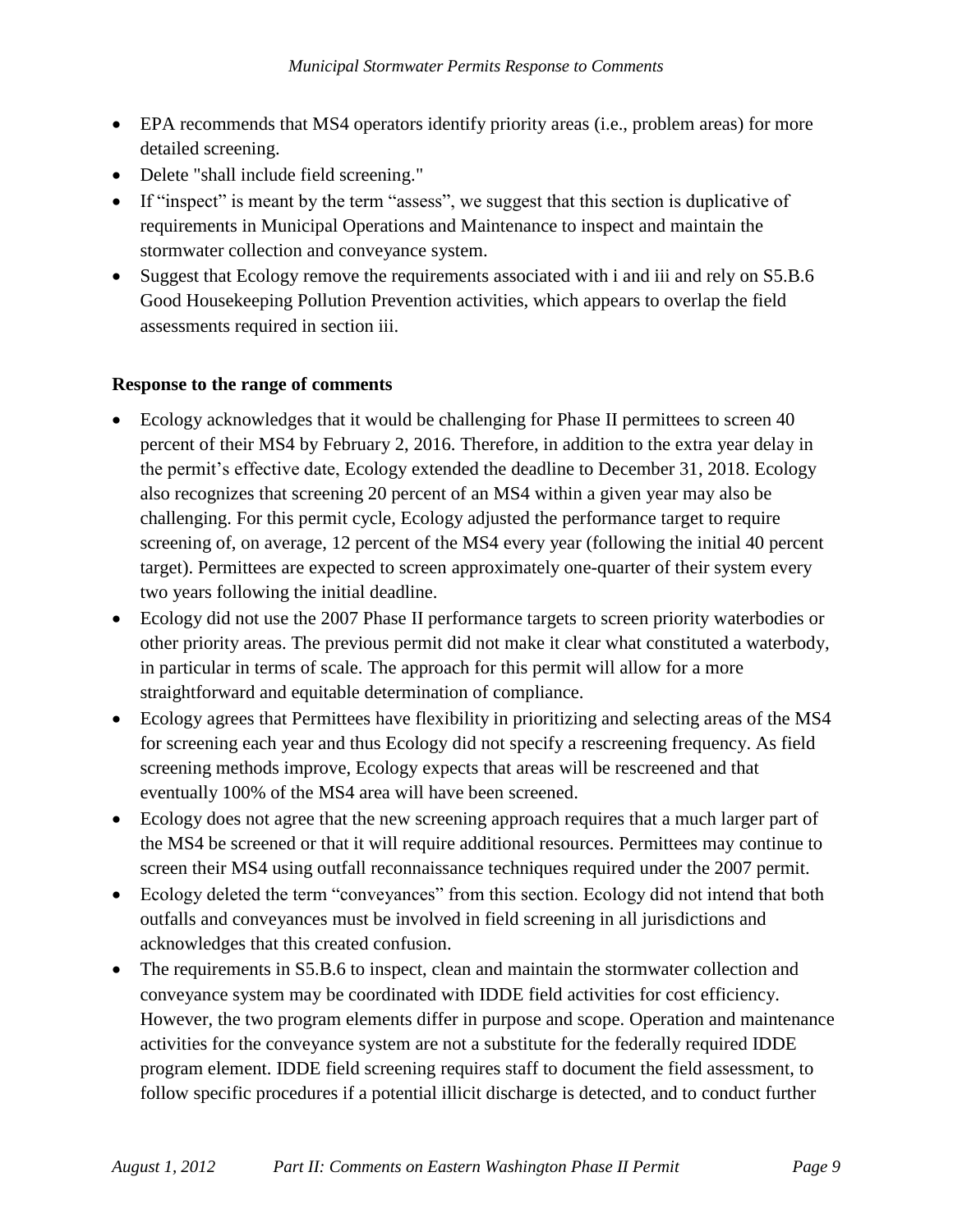investigation to address or eliminate the discharge when it is confirmed to be illicit. Jurisdictions that choose to combine some of the activities from these two program elements must ensure that staff document the different actions and results for each purpose, and conduct follow up activities according to the requirements of each program.

# <span id="page-9-0"></span>**II-3.4 Municipal field staff training**

## **Permit reference:** S5.B.3.c.v

## **Summary of the range of comments**

- There are too many employees for a "training program" for all City field staff.
- Ongoing training should be at the discretion of the Phase II jurisdictions.
- Training plan is already included in the O&M Plan.
- Suggest adding clarity by replacing "ongoing training program" with "annual."

## **Response to the range of comments**

- Ecology retained the requirement to train all municipal field staff. Ecology appreciates that it is a challenge to train municipal field staff, given the variety of schedules and other priorities. However, given the enormous benefits of such a program that many local governments have already reported, Ecology believes that the training effort should continue.
- Ecology separated the requirement to train all municipal field staff from the requirement to train the IDDE program staff to emphasize that it is not an intensive training. The municipal field staff training requirement is less detailed. The primary purpose is for municipal field staff to be able to identify a suspected illicit discharge and report it to the appropriate internal department for follow up.
- Field staff other than O&M staff that should be included in this training might include the sewer and water system staff, planners who conduct site visits, fire and public safety staff, and building inspectors. The training for operations and maintenance activities is different from the IDDE training. In a small jurisdiction, these activities may be conducted by the same staff, but the purposes and procedures for IDDE are different from operations and maintenance.
- Ecology did not replace "ongoing training program" with "annual" but instead provided flexibility for jurisdictions to determine the necessary frequency for follow up training.

## <span id="page-9-1"></span>**II-3.5 Public information**

**Permit reference:** S5.B.3.c.vi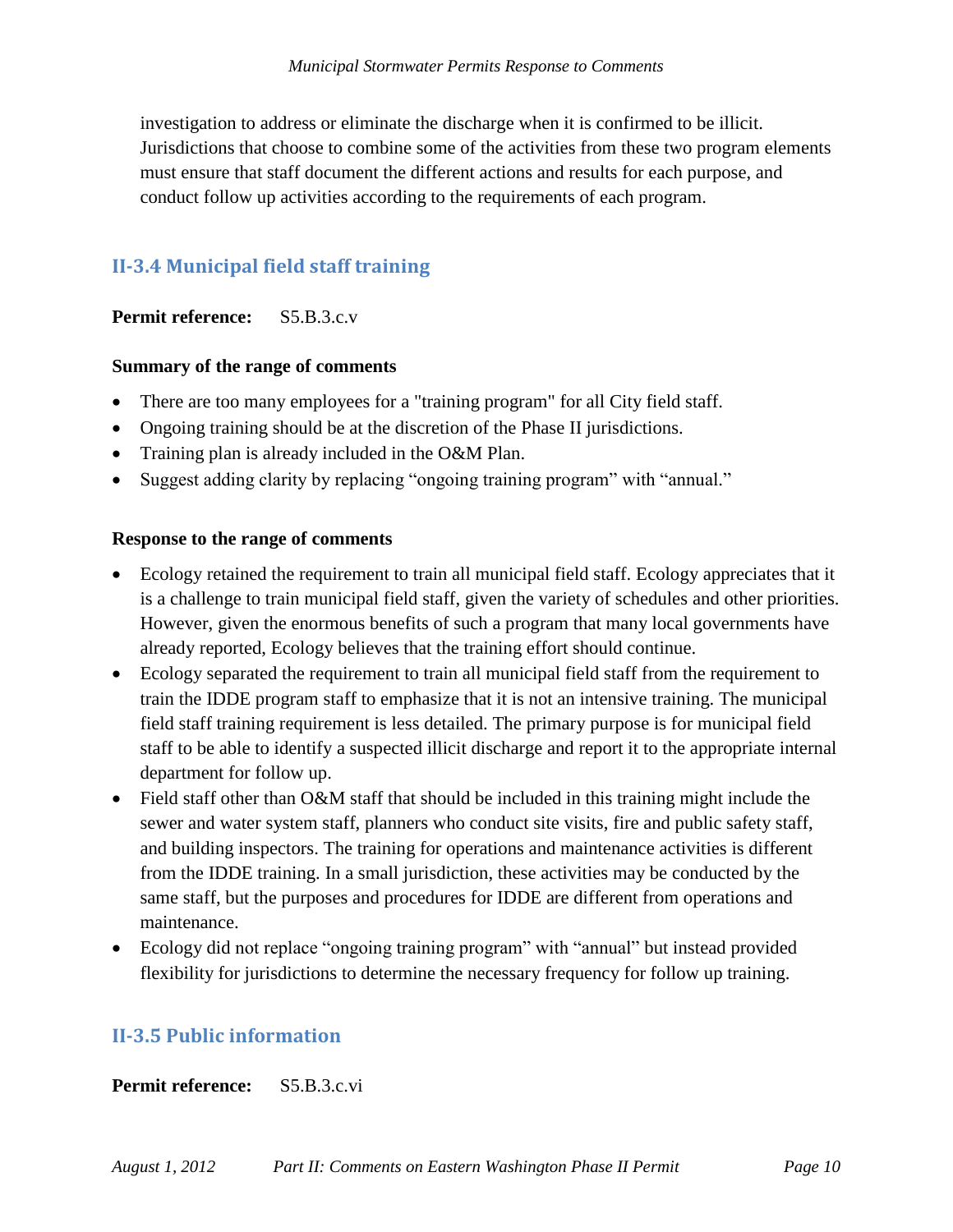### **Summary of the range of comments**

- This section on public education duplicates requirements of the public education and outreach program. Suggest deletion.
- Creates an open and continual possibility for third party litigation.
- This broad public outreach campaign would be very costly and staff intensive.

## **Response to the range of comments**

- Ecology considered moving this permit activity to S5.B.1 Public Education and Outreach but determined that because building citizen awareness on this topic is essential and valuable rather than an optional topic, the permit should continue to require it for each jurisdiction as part of S5.B.3 IDDE.
- Ecology offered flexibility regarding how the permittee communicates this information (e.g., via website, utility insert, flyer, or any other means available to communicate with residents and businesses). This requirement does not require a broad public outreach campaign.

# <span id="page-10-0"></span>**II-3.6 Procedures for addressing illicit discharges**

## **Permit reference:** S5.B.3.d.iv

### **Summary of the range of comments**

- The word "immediately" is not sufficiently defined.
- Revise to state "any credible complaints, reports, or monitoring" and "any credible report or discovery."
- Suggest "All reasonable measures shall be taken to eliminate illicit connections to the MS4 within six months."
- "All illicit connections to the MS4 shall be eliminated" is an impossible task. We request that this language be deleted.

### **Response to the range of comments**

 Ecology intends for the procedure requirements to contain enough flexibility while protecting water quality. Ecology does not intend the language to require an immediate containment of all discharges, except where they have been determined to constitute a threat to human health, welfare or the environment. The intent is that, when the illicit discharge is found, permittees will evaluate whether or not the discharge should be immediately contained and, if not, how the discharge would be addressed according to procedures for investigating it further and addressing it.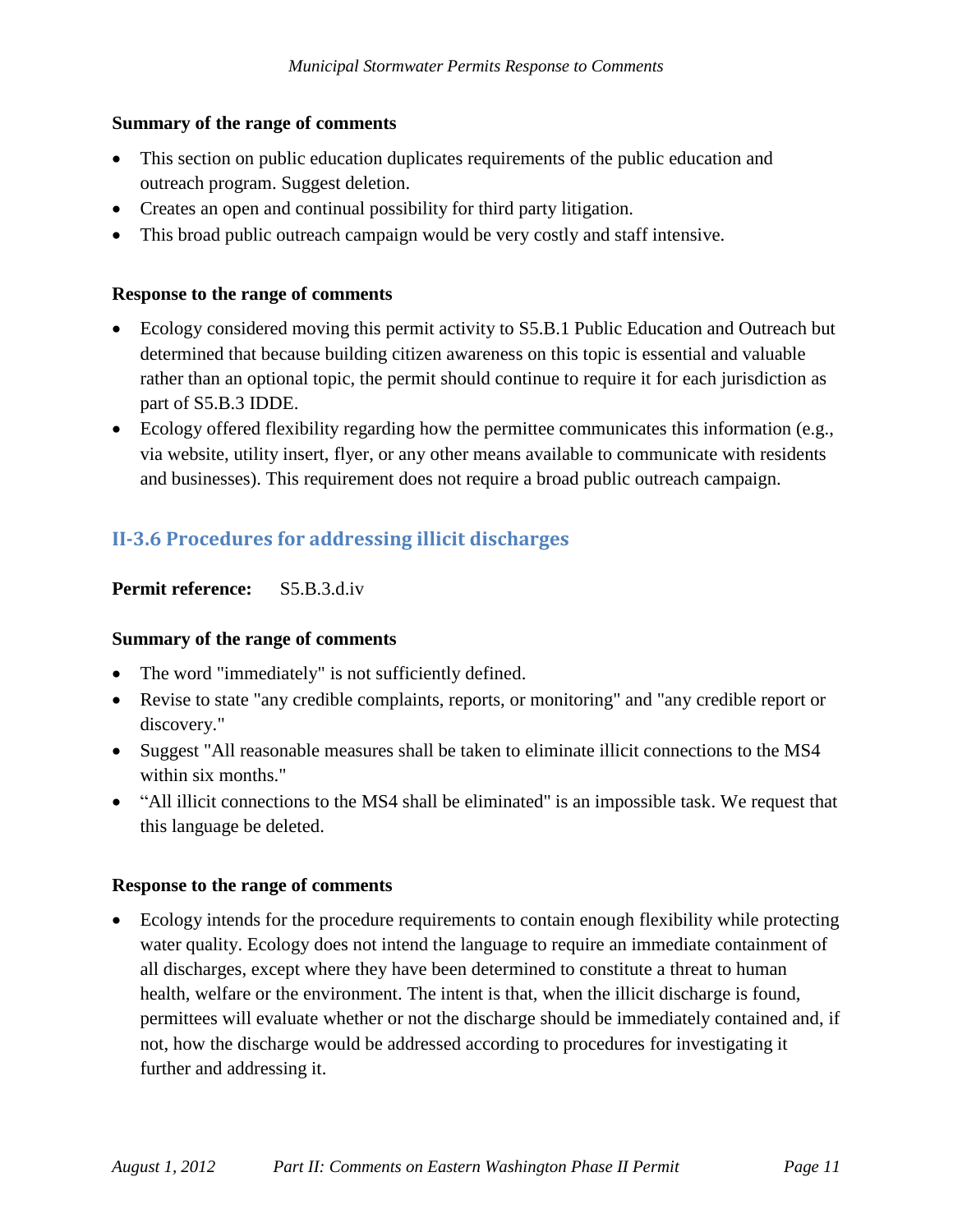- Ecology did not add language regarding "credible" complaints. Local government procedures include assessing any complaint or report of an illicit discharge under S5.B.3.d.i to characterize the nature of and potential threat of any illicit discharges found by or reported to the permittee. If the initial assessment shows that there is no "credible" illicit discharge, then that assessment satisfies the requirement in the second bullet of S5.B.3.d.iv.
- Ecology agreed and revised the final permit to state that "all known illicit connections to the MS4 shall be eliminated."

# <span id="page-11-0"></span>**II-4 Construction Site Runoff Controls (S5.B.4)**

*Comments related to the timing of implementation of runoff controls for construction sites are in Part I of the RTC.*

# <span id="page-11-1"></span>**II-4.1 General Comments**

**Commenters:** River Network/American Rivers, City of Spokane

### **Summary of the range of comments**

- Suggest harmonizing with Western Washington Phase II Permit by combining Construction and Post-construction sections into one section and eliminating the one-acre threshold.
- Ecology should update the *Stormwater Management Manual for Eastern Washington (SWMMEW)* in 2012 and then provide resources to local governments like Spokane to update their regional stormwater manuals.

### **Response to the range of comments**

- Ecology did not change the organization of the permit components to combine Construction with Post-construction runoff controls (S5.B.4 and S5.B.5). This structure follows the "six minimum measures" in the federal rule that were used as the basis for developing the *Model Municipal Stormwater Program for Eastern Washington (2003)*. The requirements would not be different if they were combined. The permit allows jurisdictions to develop their ordinances and plan review, inspection and enforcement procedures for S5.B.4 and S5.B.5 jointly or independently.
- Ecology retained the one-acre threshold (except smaller sites in a larger, common plan of development or sale). Ecology acknowledges that there are differences between eastern and western Washington stormwater management requirements. This is due in part to a distinct difference in climate, geology, soils, and topography across the state as well as across different regions of eastern Washington. Many eastern Washington permittees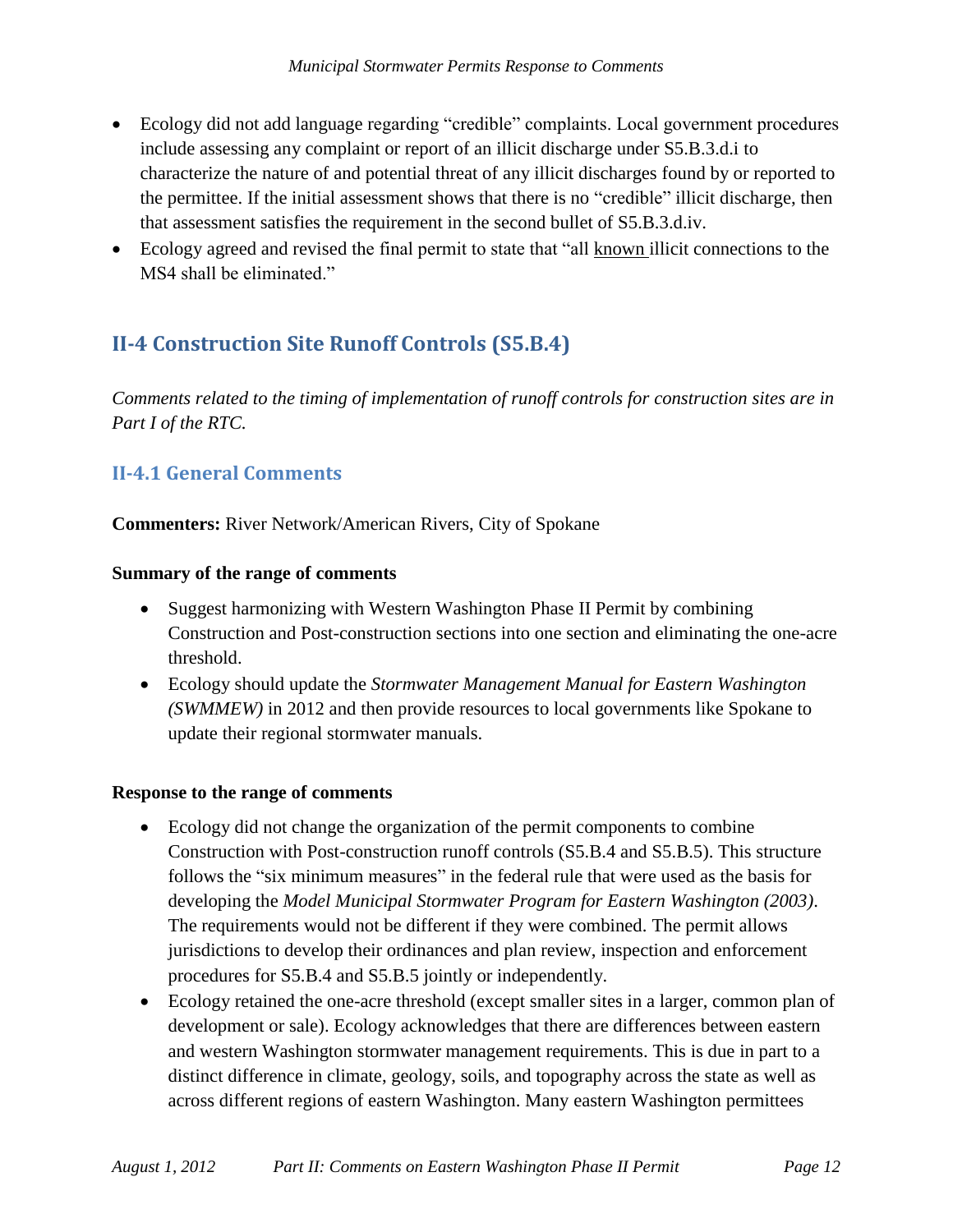regulate stormwater at sites smaller than one acre, and Ecology will continue to provide flexibility for each jurisdiction or region to tailor requirements to local conditions. Ecology plans to update the SWMMEW during the upcoming permit term. After the Ecology-funded LID Manual is developed, Ecology will seek funding to update the SWMMEW to add LID and to address other new information, technology and regulations.

## <span id="page-12-0"></span>**II-4.2 Clarify construction phase stormwater control requirements**

**Commenters:** River Network/American Rivers, Yakima Area Stormwater Co-Permittees

#### **Summary of the range of comments**

- Because local government construction permits duplicate the requirements for an Ecology construction stormwater general permit, these requirements should be removed from the permit. The EPA federal rules for Phase II provide an option for Ecology to recognize existing programs to avoid this duplication, and reduce the resulting costs to the developer.
- Clarify why the Erosivity Waiver is still in place at S5.B.4.b(i) when it has been removed from the Western Washington Phase II permit.
- Add the following at the end of footnote 21: "Note that S5.B.4 may apply to site clearing activities even if S5.B.5. does not apply."

#### **Response to the range of comments**

- There are overlapping regulatory requirements for construction sites as a consequence of federal law. The federal rules also include an option for the state to approve local government programs. This allows construction site operators to meet the state's construction general permit requirements by complying with local construction site permit programs. In Washington State, that option would require making changes to state law. In 2007, Ecology invited interested parties to help examine this alternative. The outcome was that local governments decided they were not prepared to assume the workload and legal responsibility for a Clean Water Act program, and that Ecology is the appropriate agency to administer the federally mandated construction stormwater permits.
- Appendix 1, Core Element #2, states that an Ecology-approved construction site Stormwater Pollution Prevent Plan can be submitted to meet the local government requirement. However, as clarified in Core Element #2, this does not relieve the local government from the responsibility to inspect and, if needed, enforce the Appendix 1 requirements. Ecology and most local government construction inspectors work together in a complementary approach to protecting water quality from pollution resulting from construction activities. When Ecology updates the *Stormwater Management Manual for*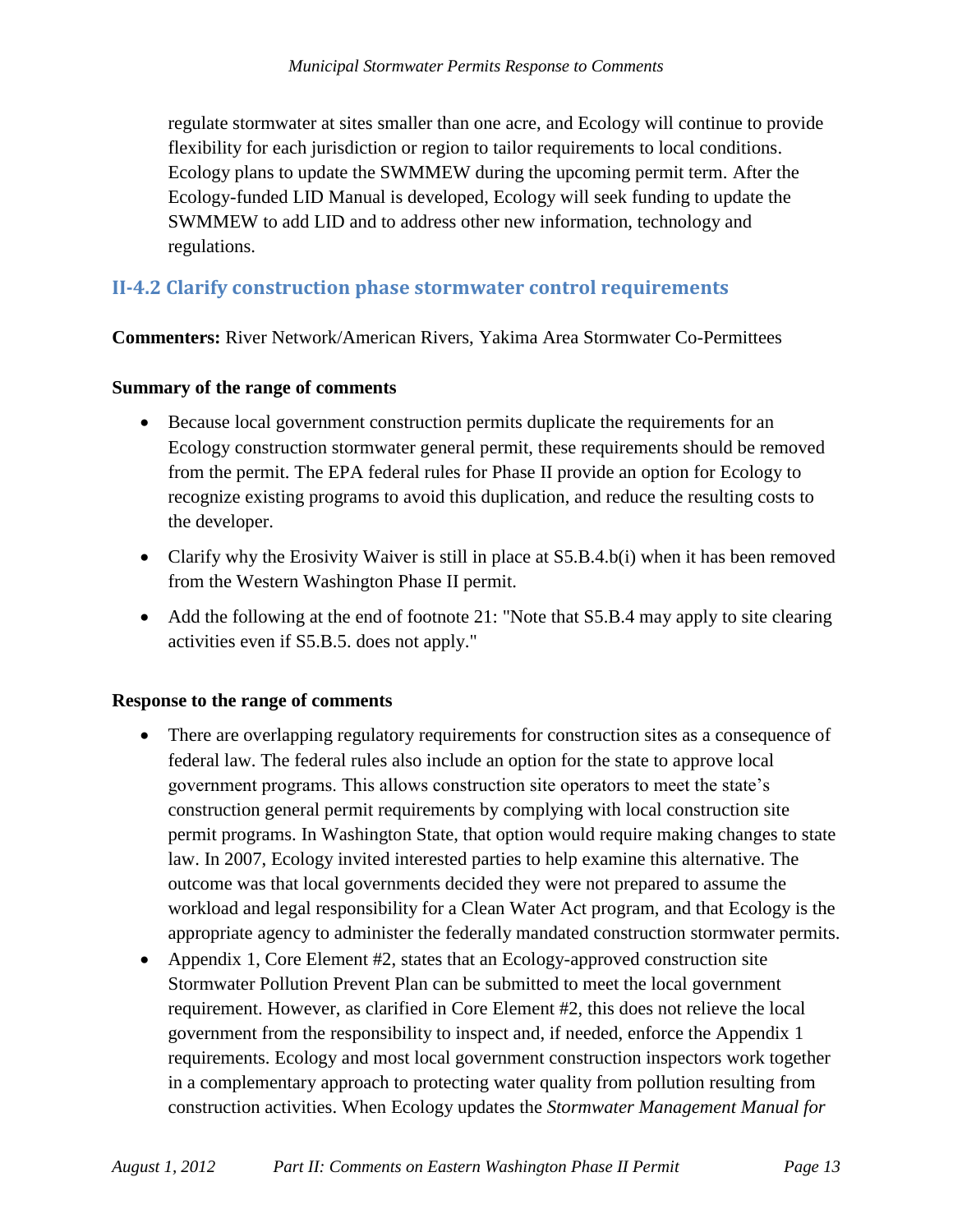*Eastern Washington* during the upcoming permit term, it will align the requirements in Core Element #2 to more closely match the revisions in the most recent version of the Construction Stormwater General Permit.

- Ecology retains the Erosivity Waiver because it could be applied for the soils and rainfall conditions in a number of areas of eastern Washington. Ecology removed it from the western Washington permits because it does not address the rainfall and soils of western Washington.
- Ecology did not make the suggested addition to footnote 21. Footnote 21 applies to situations where a project is proposed and reviewed by the local government. Simply clearing a site does not represent the start of construction and is not a "project" as described in footnote 21.

# <span id="page-13-0"></span>**II-4.3 Clarifications and edits**

## **Commenters:** Yakima Area Stormwater Co-Permittees

## **Summary of the range of comments**

- Provide a standard for "adequate training". Suggest annual training to address frequency of training. Who decides what "adequate" means with respect to quality of training?
- Suggest adding clarity by replacing the following language:
	- o Replace "implement and enforce a program" with "enforce ordinances."
	- o Replace "shall implement an ongoing program for ensuring" with "shall ensure."
	- o Replace "shall implement an enforcement strategy and the enforcement provisions of" with "shall enforce."
	- o Replace "shall implement procedures for site plan review" with "shall review site plans."
	- o Replace "shall implement procedures for site inspection" with "shall inspect sites."
- The term "qualified personnel" appears subjective.

## **Response to the range of comments**

 Ecology did not define a minimum training standard for local government site plan reviewers and inspectors, and expects jurisdictions to use professional planning and engineering judgment on this requirement. Ecology held training workshops for site plan review during the 2007-2012 permit term. For construction site inspector training, a number of organizations provide training for Certified Erosion and Sediment Control Leads using Ecology-approved curriculum, a required training for a project site lead at construction sites under Core Element #2 of Appendix 1. (See information on Ecology website at<http://www.ecy.wa.gov/programs/wq/stormwater/cescl.html> ) Local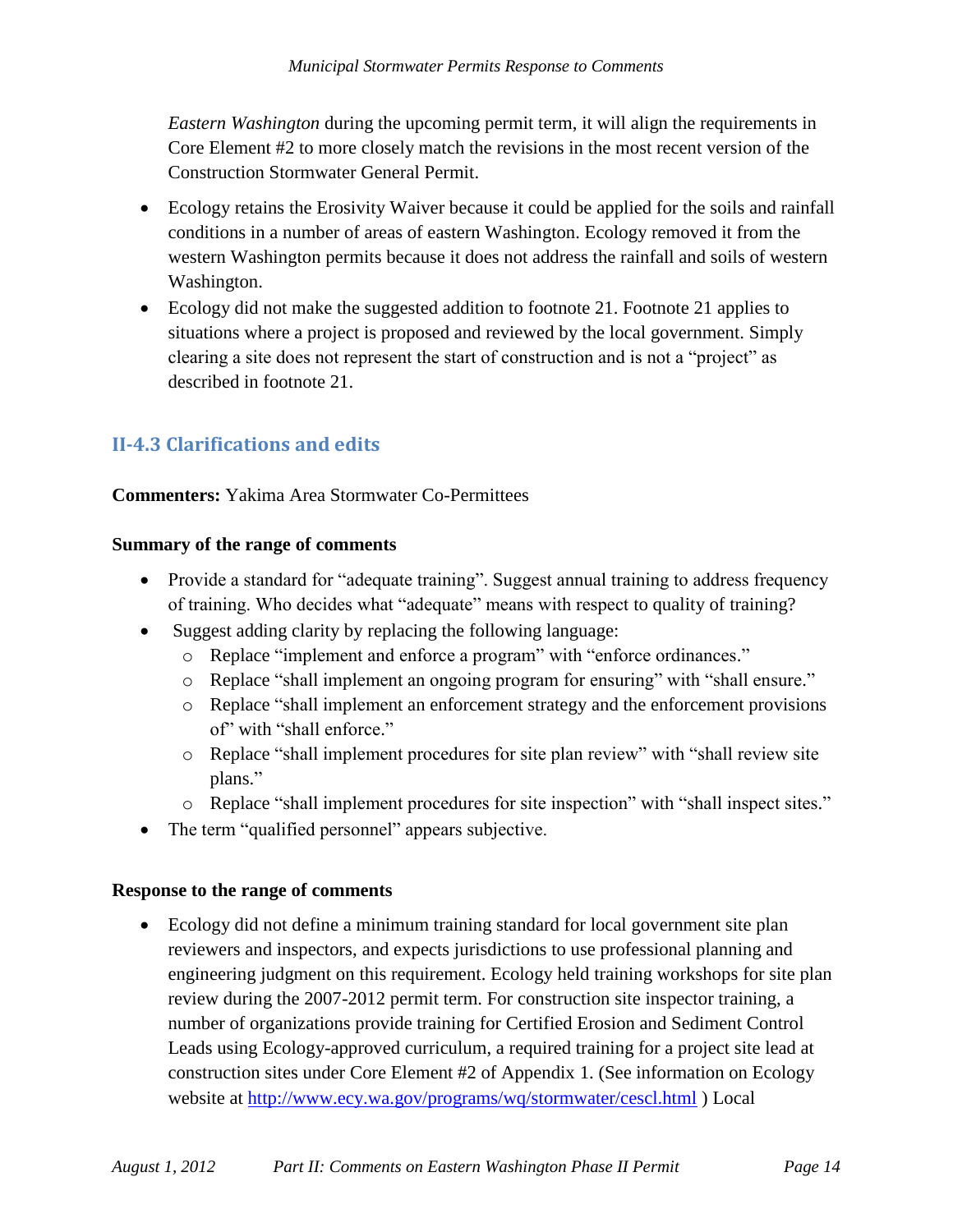government staff generally attend advanced courses in these programs. Individual jurisdictions also provide staff training related to local conditions, code language, enforcement procedures and enforcement strategies. The frequency of required follow-up training may depend on changes in regulations or procedures, staff turnover, and the introduction of new techniques.

- Ecology retains permit language that requires permittees to implement programs and procedures as required in the permits. In referring to broader programs, Ecology recognizes that code structures vary for each jurisdiction, and may meet the requirements in different sections of codes, and various program organizational structures, administrative procedures, and enforcement and compliance strategies.
- The response to comments on "qualified personnel" is in the Definitions section in Part I of this document.

# <span id="page-14-0"></span>**II-5 Post-Construction Runoff Controls (S5.B.5)**

*Comments on the timing of implementation of runoff controls for new development and redevelopment are in Part 1 of this RTC.*

## <span id="page-14-1"></span>**II-5.1 Comments on post-construction BMPs in Appendix I**

**Commenters:** Cheryl Morgan, River Network/American Rivers, Yakima Area Stormwater Co-Permittees.

### **Summary of the range of comments**

- Clarify that on-site earthen detention ponds are not scientifically designed for water quality treatment systems.
- Clarify how to address soils of high clay content that are easily re-suspended and carried offsite along with fecal coliform and other pollutants that adhere to the clay particles.
- Clarify the responsibility for maintenance of on-site detention ponds to prevent resuspended sediment from entering streams.
- Suggest that on-site retention ponds and/or stormwater treatment plants be mandated within the South Fork Prairie Creek watershed.

## **Response to the range of comments**

 Ecology has not approved detention ponds as water quality treatment facilities; they are flow control facilities. Runoff treatment is included in Core Element #5 of Appendix 1. Water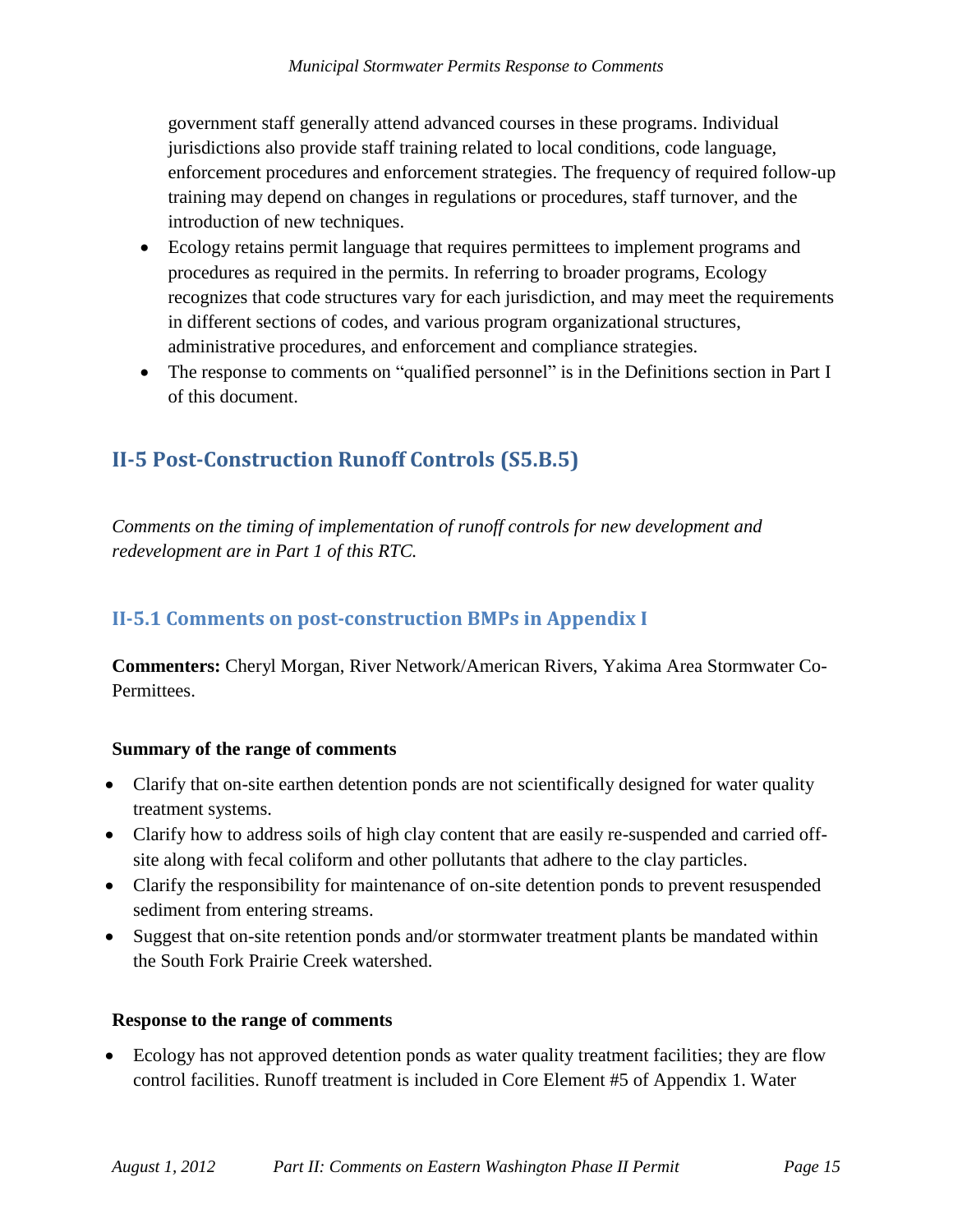quality treatment facilities must be installed either upstream or downstream of the detention pond in addition to the detention pond for flow control.

- Ecology recommends using BMPs that rely more on filtration than on settling for clay soils that are easily re-suspended. These BMPs can be found in Chapter 5, Runoff Treatment, of the SWMMEW.
- Final permit requires in S5.B.5.a.(ii) and (iii) that local government programs include provisions to ensure long-term maintenance either by local government inspections or annual certification by a qualified third party. Requirements in S5.B.5.c require the local government to implement procedures for inspection and enforcement of long-term maintenance requirements.
- Ecology has worked with the City of Pullman, Washington State University, and the local community to develop a TMDL to address fecal coliform pollution in South Fork Prairie Creek. There are new requirements in Appendix 2 *Total Maximum Daily Load Requirements*  for focused illicit discharge screening, public education, and to conduct monitoring and develop action plans to address the problem. Ecology, local governments, the university and interested members of the community will review the monitoring data and select the actions necessary to address the problems identified through monitoring. Depending on the results, actions could include more specific requirements for managing stormwater at new development projects or infrastructure retrofits.

# <span id="page-15-0"></span>**II-5.2 Clarify training requirements**

*Comments related to training requirements are in section S5.B.4 Construction Site Runoff Controls of this document.*

## <span id="page-15-1"></span>**II-5.3 Low Impact Development (LID)**

## **Permit reference:** S5.B.5.a.ii

**Commenters:** Asotin County, Association of Washington Cities, Columbia Riverkeeper, Douglas County, Eastern Washington Coordinators Group, Environmental Clinic at Gonzaga University School of Law, Art Jenkins, City of Kennewick, North Central Homebuilders Association, Richard Rodgers, City of Richland, River Network**/**American Rivers, City of Spokane, Walla Walla County, City of Wenatchee, Yakima Area Stormwater Co-Permittees.

### **Summary of the range of comments**

Support or strengthen LID requirements

• Support the standard for retention of 95% of stormwater.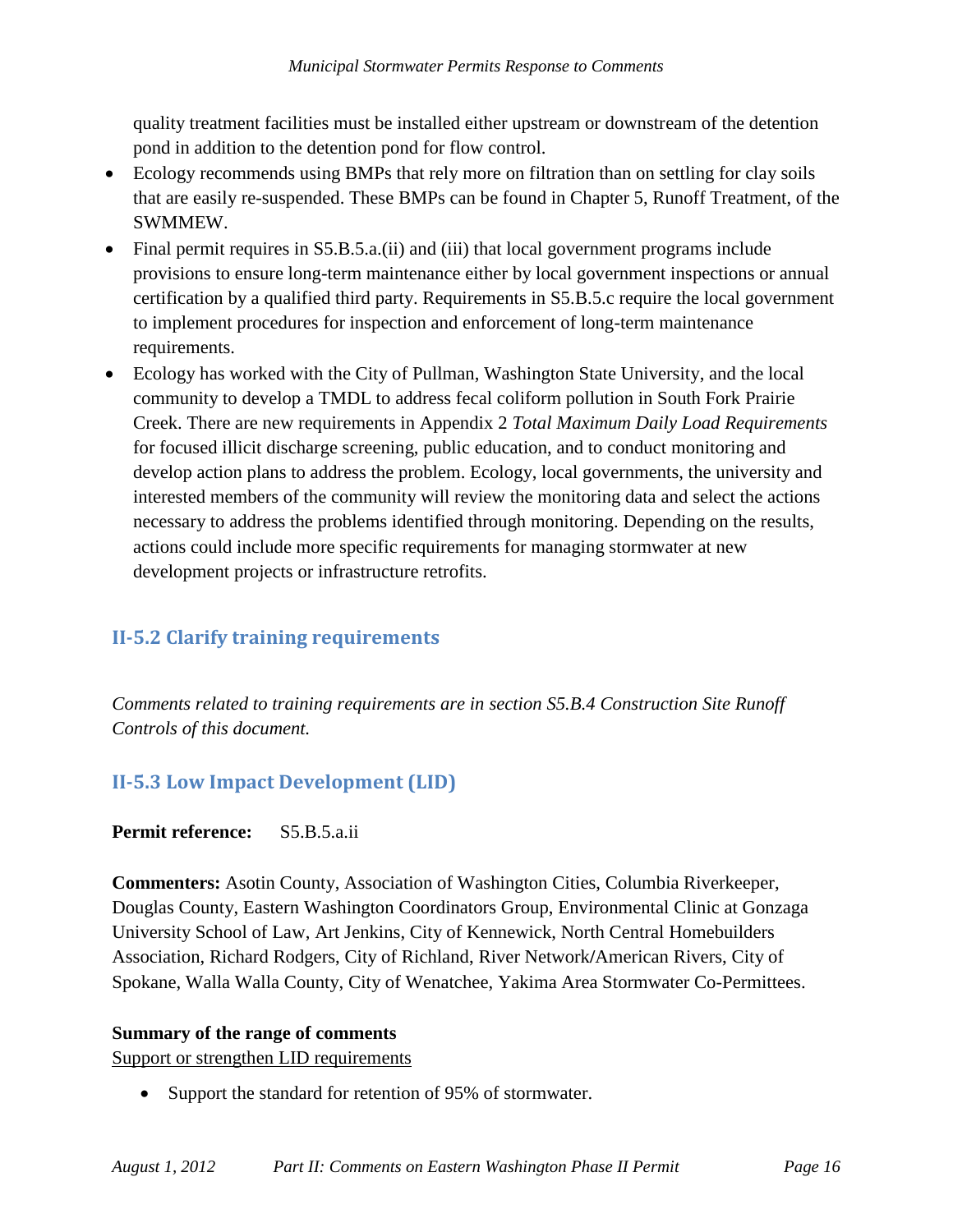Appreciate the flexibility in the permit that allows jurisdictions to develop their own feasibility criteria for determining whether LID is appropriate in a particular context.

## *Accelerate the timelines*

- Ecology recently significantly increased the availability of Columbia River water to serve growing urban areas in eastern Washington, and should not delay implementing LID.
- Concern there is a "double standard" for eastern Washington Phase II MS4s as requirements are considerable weaker than those for western Washington (one more year for implementation and no implementation for new permittees). Recommend the same requirements for eastern Washington as in the Western Washington Phase II permit and on the same timelines.
- If, as the Fact Sheet states, conditions are more favorable for LID in EWA, the timeline for adoption is too long and should be shorter.
- Permits should create incentives to encourage completion of LID projects by permittees within the permit term and within specific time limits.
- While feasibility criteria specific to jurisdictions is appropriate, Ecology should not delay implementing the criteria until the next permit term.

## *Strengthen the feasibility requirements*

- Flexibility to address site conditions is good, but it should not be an excuse to not do LID. Each site should use the BMP that is most appropriate given the circumstances.
- Too much flexibility in the requirements will undercut the effectiveness of LID, and makes it voluntary. Ecology should revise requirements to make it more restrictive.
- The standard for infeasibility of a project should be as narrowly construed as possible so it is applied as a rare exception.
- Removing barriers to LID does not go far enough; it should be mandatory in all projects.
- The permit should include more emphasis on maintaining native soils and vegetation, including restoring vegetation and soil disrupted by construction.
- LID projects should be required in areas where sites have been found to contribute to pollution of a water body. Wherever BMPs are mentioned in the permit, such as in S4, the permit should state that LID techniques are the preferred BMP.
- Feasibility criteria should clarify the need to demonstrate, document and determine feasibility, and should include oversight by Ecology to prevent them from being used as easy off-ramps.

Delete or delay LID requirements *Lack of technical resources and experience*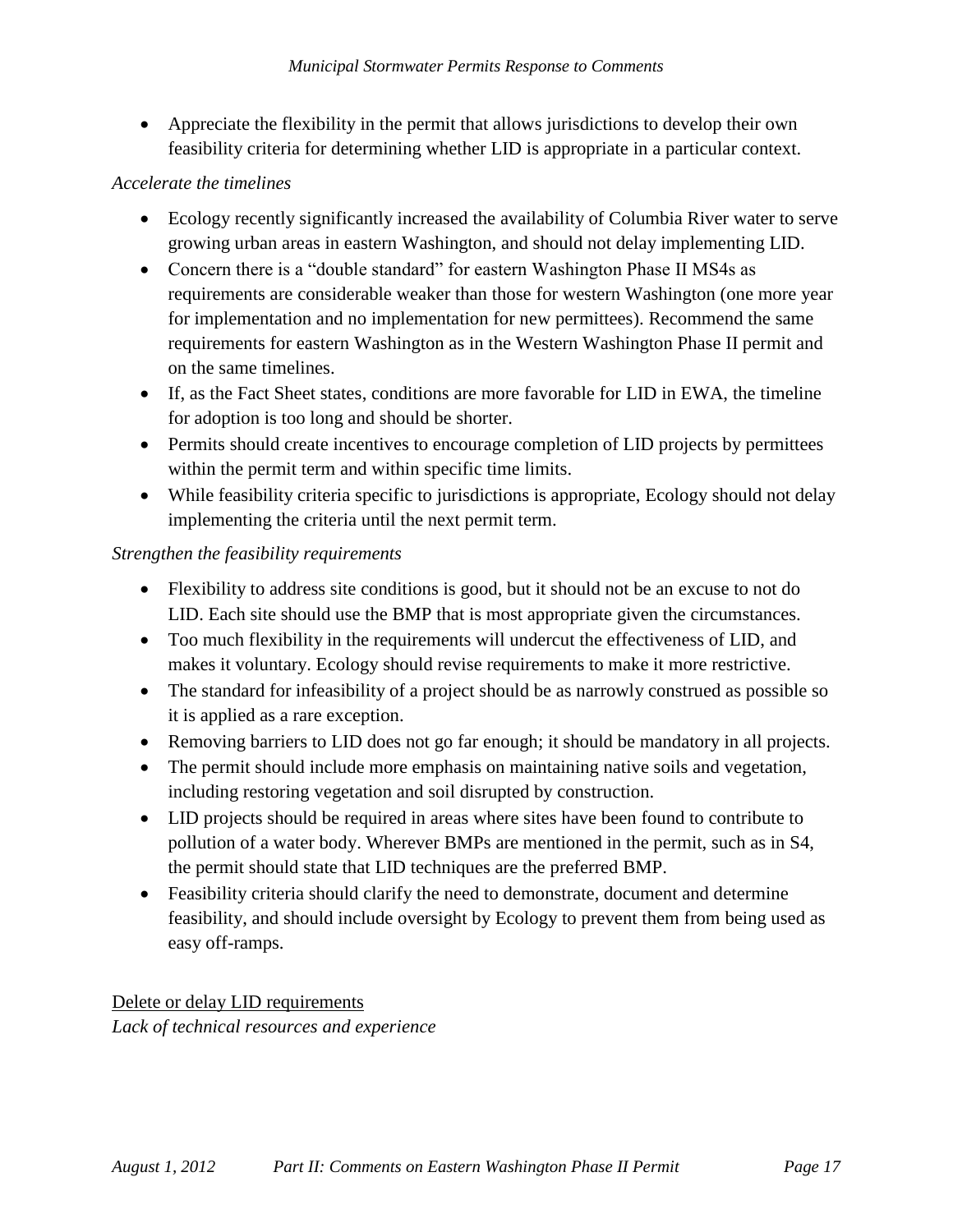- There are currently no LID guidance or technical manuals for eastern Washington. We do not know what practices are acceptable, or who will decide what is acceptable, and who will pay for failures.
- This requirement calls for an update to the *SWMMEW* as well as the *Spokane Regional Stormwater Manual* before implementing the new requirements.
- Pervious pavement is an example of a western Washington BMP that is not very suitable for eastern Washington because of our freeze/thaw challenges that exist in the Wenatchee area.
- LID requirements should be suspended until we know what is effective for eastern WA, and in particular some of the arid areas like Asotin County.
- Although the Fact Sheet is correct that eastern Washington has less mean annual precipitation than western Washington, rainfall intensities can be greater, especially in summer thunderstorms. The peak storm flow rates are not necessarily smaller or more appropriate for LID practices. Soils may be less favorable in large areas of shallow basalt and/or loess such as that found on the Palouse.
- Local governments and the development industry do not have the experience and understanding for these requirements.
- LID standards, including criteria for selection, installation and maintenance of LID practices, are not available to the permittees or the development community. It is too soon for such a permit requirement in its current form.
- Request that Ecology provide more opportunities for training before the requirement goes into effect.

## *Conflicts with other land use regulations*

- The requirements go beyond the Clean Water Act and extend Ecology's authority into land use, which is not in Ecology's authority to regulate.
- It will push development out of urban areas to rural areas where the requirements do not apply.
- This would require LID in the public right-of-way before we have the expertise and equipment to maintain it. We object to requiring it in the right-of-way.
- The LID research and LID manual funded by Ecology should come first, before including a requirement in the permit.
- The retention standard may conflict with local government comprehensive plans, including plans for construction of regional facilities and conveyance and treatment systems. A regional management approach saves costs on long-term maintenance and allows more urban land to be more efficiently developed, consistent with GMA.
- The requirements are moving beyond the scope of stormwater management and into GMA. Ecology needs to understand the limitations of local governments, in which stormwater and land use are managed by different local government departments.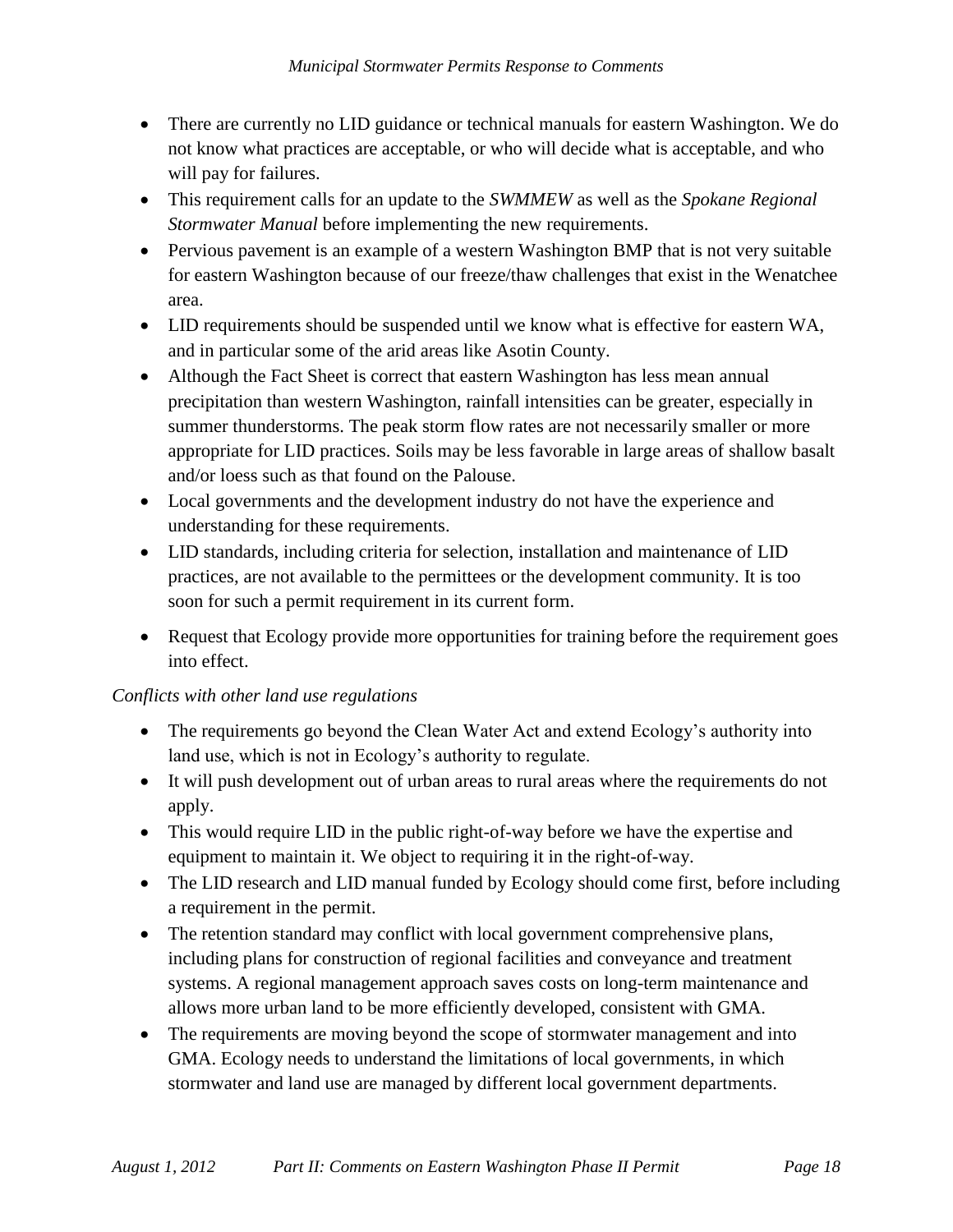## *Requirements are too burdensome to adopt, meet, or maintain*

- Updates to ordinances and procedures are not possible given our staff and budget reductions, without detracting from managing our current program.
- The requirement to "develop and implement criteria..." calls for an ordinance to be developed and adopted. This is staff intensive and costly to the jurisdiction, and we suggest it be deleted.
- The cost of development for LID on every site will be too high. This is too much of "one" size fits all."
- Homebuilders are concerned with a prescriptive approach and prefer voluntary, incentive-based solutions.
- Requiring multiple small stormwater systems will be a cost burden to local governments and private property owners responsible for long-term maintenance.
- The requirements to verify long-term maintenance seem difficult to meet in terms of tracking and enforcing them, and requiring these measures of homeowners associations that lack expertise.
- Clarify the need to monitor these facilities if they are designed to work, and who is responsible if they fail.
- These requirements will discourage lenders from financing projects.
- Permittees need to include developers in the process of incorporating LID strategies.

## Clarify the LID Requirements

## *Requirement to retain flows on site*

- The retention standard conflicts with the Spokane Regional Stormwater Manual which has a number of different flow control standards for different purposes and types of facilities. These will meet the requirement if Ecology will revise the requirement to state "...at a minimum, the 10-year, 24-hour rainfall event or local equivalent."
- Regional drainage facilities are used in some areas to manage stormwater flows and this is incorporated into the Spokane Regional Stormwater Manual. In some natural systems runoff is not detained within parcel boundaries but flows to these regional facilities. Suggest Ecology revise to read "...to retain runoff generated on-*site."*
- Conflicts with City of Richland requirement to retain stormwater runoff onsite only for commercial projects. This will expand to residential and invalidate the city's existing stormwater management plan using basin planning and a regional process.
- Suggest revising to allow exceptions for parcels draining to regional stormwater facilities planned by a jurisdiction.
- Ecology needs to clarify that permittees already requiring onsite retention of stormwater at a higher standard, such as the 25-year, 24-hour storm, may retain existing regulations without modification.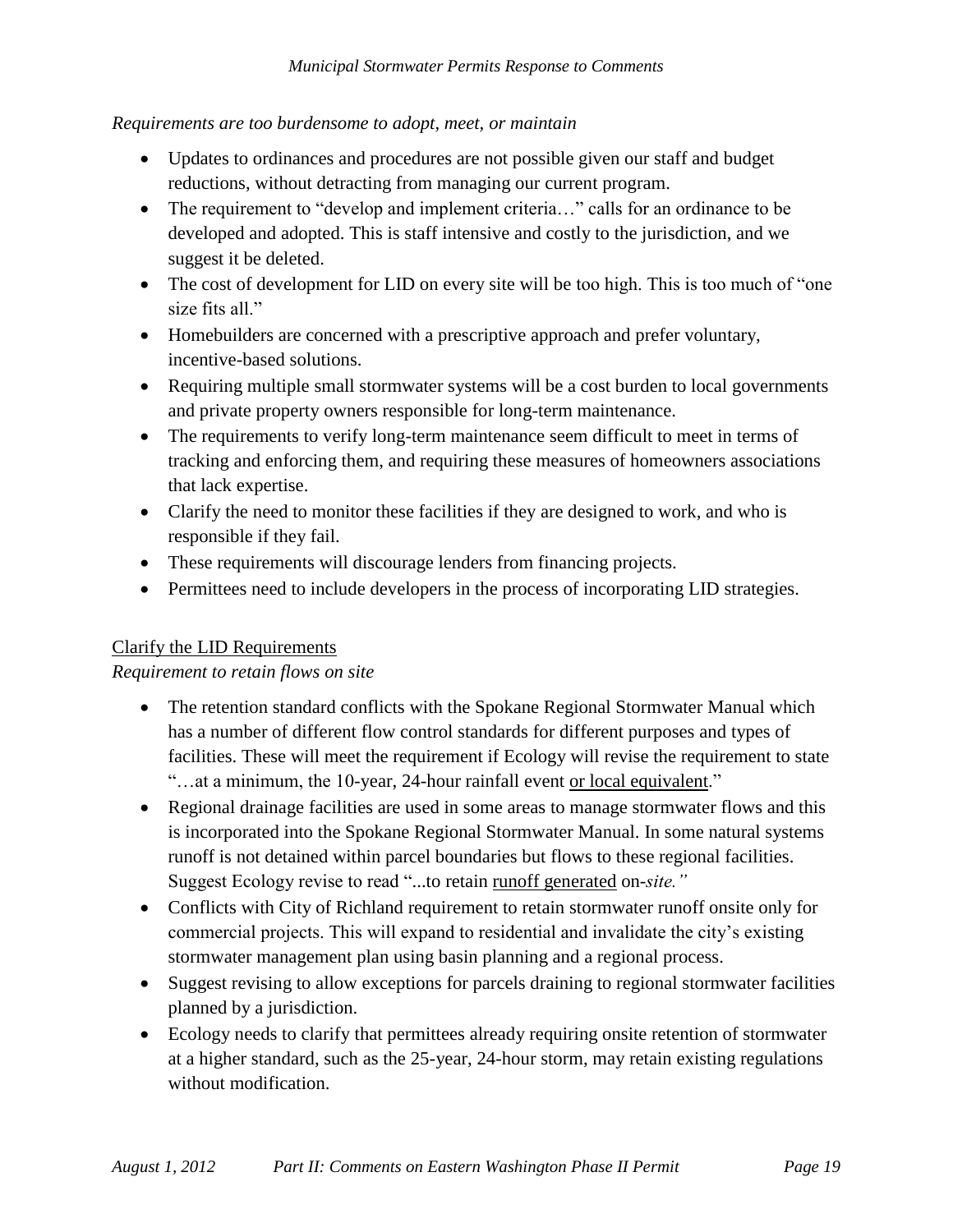## *Feasibility criteria*

- For a jurisdiction that already requires onsite retention of the 10 or 25 year event, developing feasibility criteria may mean there is backsliding. Currently, only development appropriate for the site is allowed. Infeasibility criteria should be either a) a local option only for those jurisdictions where on-site retention is problematic rather than be used as a requirement for all permittees; or b) a requirement for those permittees that do not currently have on-site retention criteria.
- Please provide examples of "areas prone to erosion" and explain why they should be exempt from the requirement to retain stormwater on-site.
- LID has been practiced in eastern Washington for years but it's called other things like a swale.

## *Requirement to allow non-structural actions*

- The permit proposes to require non-structural actions such as LID but does not provide a definition for what this means or how it protects water quality.
- Language requiring Permittees ("shall") to encourage project proponents to use natural drainage should be change to: "Permittees shall require project proponents to maintain natural drainages to the maximum extent possible, particularly where clearly defined by swales, channels, gullies and draws." Modification of natural drainages due to development has created many problematic flooding problems in some areas. Also, the Stormwater Management Manual for Eastern Washington (SWMMEW) specifies an order of preference for dealing with flow control, including use of natural drainages. Compliance with the SWMMEW is already a permit requirement via Appendix I.

## **Response to the range of comments**

## *Timelines for implementing LID requirements*

- The December 31, 2017 timeline in the final permit for implementing LID requirements are based on a permit effective date of August 1, 2014, as directed by RCW 98.40.260. Ecology also set this timeline in consideration of the need to complete an LID Manual and incorporate it into an update of the SWMMEW, and for training and implementation tools.
- Ecology has established the LID requirements for eastern Washington in steps similar to those for western Washington, although on a later timeline. The history, experience and funding opportunities in eastern Washington are not comparable to those in western Washington. Western Washington stormwater managers have had an LID technical manual, research and conferences, and many demonstration projects, training courses, and public education projects on LID over the past 15 years. During the 2007-2012 permit term, Western Washington Phase II permittees were required to "allow" LID and develop reports on barriers to LID and identify BMPs appropriate for their jurisdictions.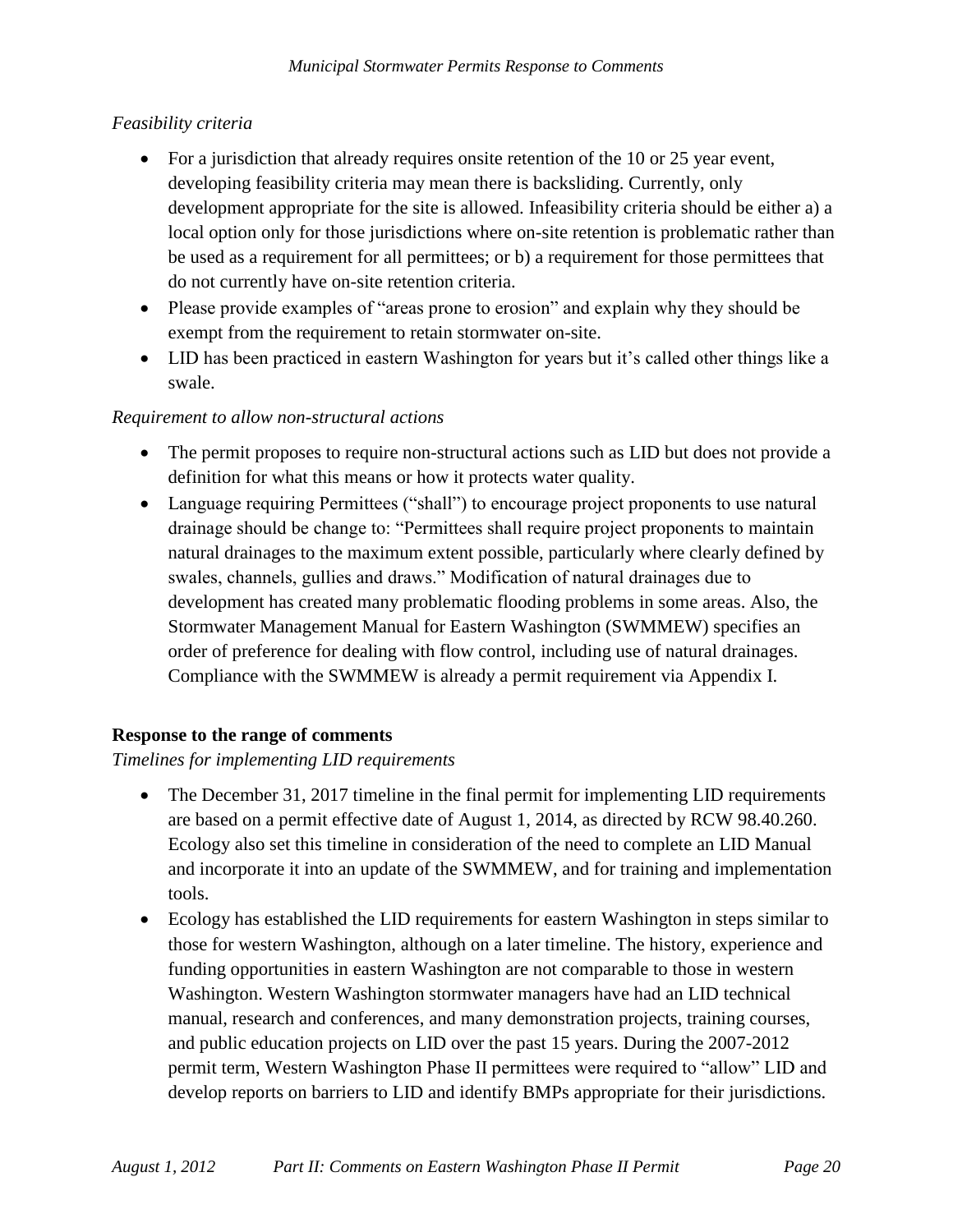Ecology conducted a one-year LID advisory process in western Washington to take input on technical and implementation issues from a broad spectrum of interests. The Puget Sound LID Technical Manual was revised in coordination with an update of Ecology's stormwater manual for western Washington. This level of activities has not occurred in eastern Washington. Ecology believes the eastern Washington requirements are reasonable and achievable for this permit term, with support in the form of training, education, technical resources, and funding for demonstration projects.

- Ecology believes it would be counter-productive to require eastern Washington permittees to move prematurely into full LID implementation without technical and implementation tools in place similar to the foundation that has been laid in western Washington.
- Ecology did not delay feasibility criteria, but required permittees that are not already implementing the LID retention standard to adopt such criteria on the same timeline of December 31, 2017.

## *Technical resources and experience*

- Ecology expects to work with the Washington Stormwater Center, WSU Pullman and others to conduct research into the performance of LID BMPs in eastern Washington conditions. This research would address concerns identified by commenters related to the selection of and performance of BMPs for conditions of freeze-thaw, vegetation appropriate to bioretention and other LID BMPs in an arid climate, issues of snow cover and snow melt, BMPs for fine-grained loess soils or shallow basalt, and a better understanding of the nature of short, intense rainfall events and impacts to natural drainage systems and non-structural stormwater facilities.
- Ecology expects to support LID training and guidance for topics such as selecting, designing and constructing projects, site plan review, and inspections and long-term maintenance. The training would target both local government staff and members of the building industry.
- If the legislature continues to provide funding for structural stormwater retrofit projects, it can serve as an incentive for demonstration projects to provide information on the performance of BMPs under local conditions, as well as to provide education opportunities.

## *Conflicts with local government regulations, structures, and budgets*

 Ecology acknowledges that LID projects require that local government reviewers and developers incorporate stormwater design in the up-front phases of site planning. Although this may appear to move stormwater management closer to land use planning than previously, stormwater management has always been integrally linked to and part of land use development. Incorporating stormwater planning into initial site planning rather than doing it at the end of the process not only protects hydrologic processes and water quality, but often saves costs, as well.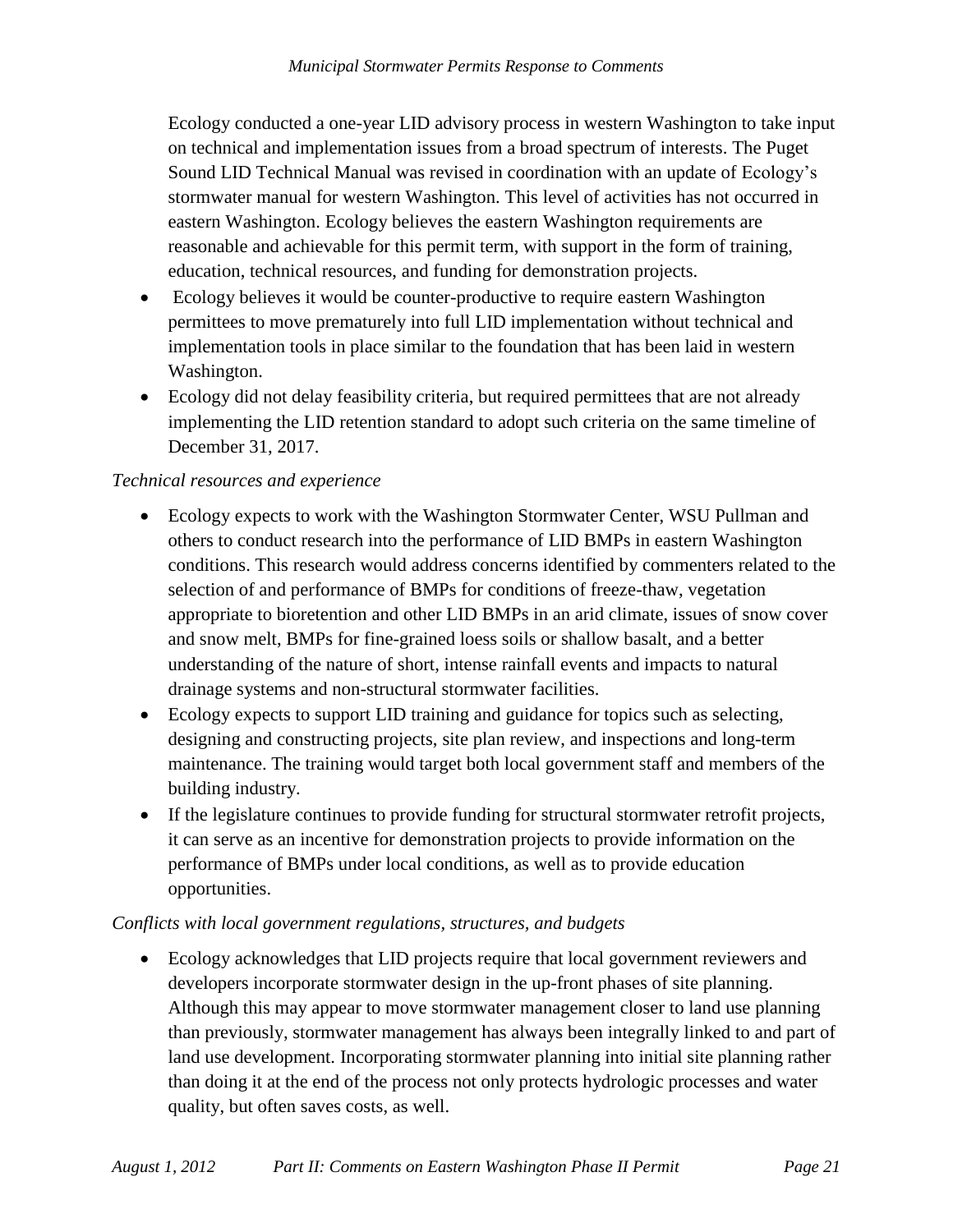- The Pollution Control Hearings Board (PCHB) rulings on LID in western Washington directed Ecology that LID requirements can harmonize with and complement the GMA. The GMA requires that critical areas be protected both inside and outside of the UGA. LID in new and redevelopment has some limitations in ultra-urban areas, but is feasible in many parts of eastern Washington UGAs.
- Ecology did not require LID in the right-of-way. The final permit requires permittees to "allow" LID and to retain the  $95<sup>th</sup>$  percentile of rainfall (or local equivalent) either onsite or in regional facilities. Jurisdictions can address concerns regarding LID in the right-ofway in the feasibility criteria, for example, compatibility with public safety, or other uses of the right-of-way under local zoning.
- Ecology revised the final permit to reduce the requirement for many permittees to update ordinances, as suggested by several commenters. If permittees are already meeting the runoff retention requirement, including with a "local equivalent" or using regional facilities, they need not update ordinances. Ecology expects that by December 31, 2017 they will have the time to budget resources, or use the "Capacity Grants" provided by Ecology, to make the necessary code changes. More information is provided in the responses below.
- Local governments currently coordinate between planning and engineering divisions to review and approve new and re-development stormwater site plans and facilities. Ecology will provide guidance for administrative tools and procedures to help local governments adapt to coordinating these functions for LID projects.

## *Feasibility criteria requirement*

- Ecology recognizes that not all LID techniques are feasible on all project sites. For this reason, the final permit retained the requirement to develop feasibility criteria for those not already implementing or exceeding the LID retention standard. Because of the variability of local conditions in different areas of eastern Washington, and because there may be little experience and research on specific BMPs for some of these areas, Ecology allows local jurisdictions to develop local feasibility criteria during this permit term.
- Ecology recognizes that some permittees in eastern Washington are already meeting the runoff retention standard in existing ordinances, and clarified in the final permit that they may rely on the feasibility criteria they are now using rather than amending their ordinances. Ecology also added language to the final permit to allow permittees to meet this requirement by adopting the feasibility criteria developed for the eastern Washington LID Manual.
- For those jurisdictions with unique conditions and problems, Ecology suggests building on the feasibility criteria developed for the eastern Washington LID Manual to address those local conditions. Ecology expects that during this permit cycle permittees, members of the building industry, researchers, Ecology staff and other interested parties will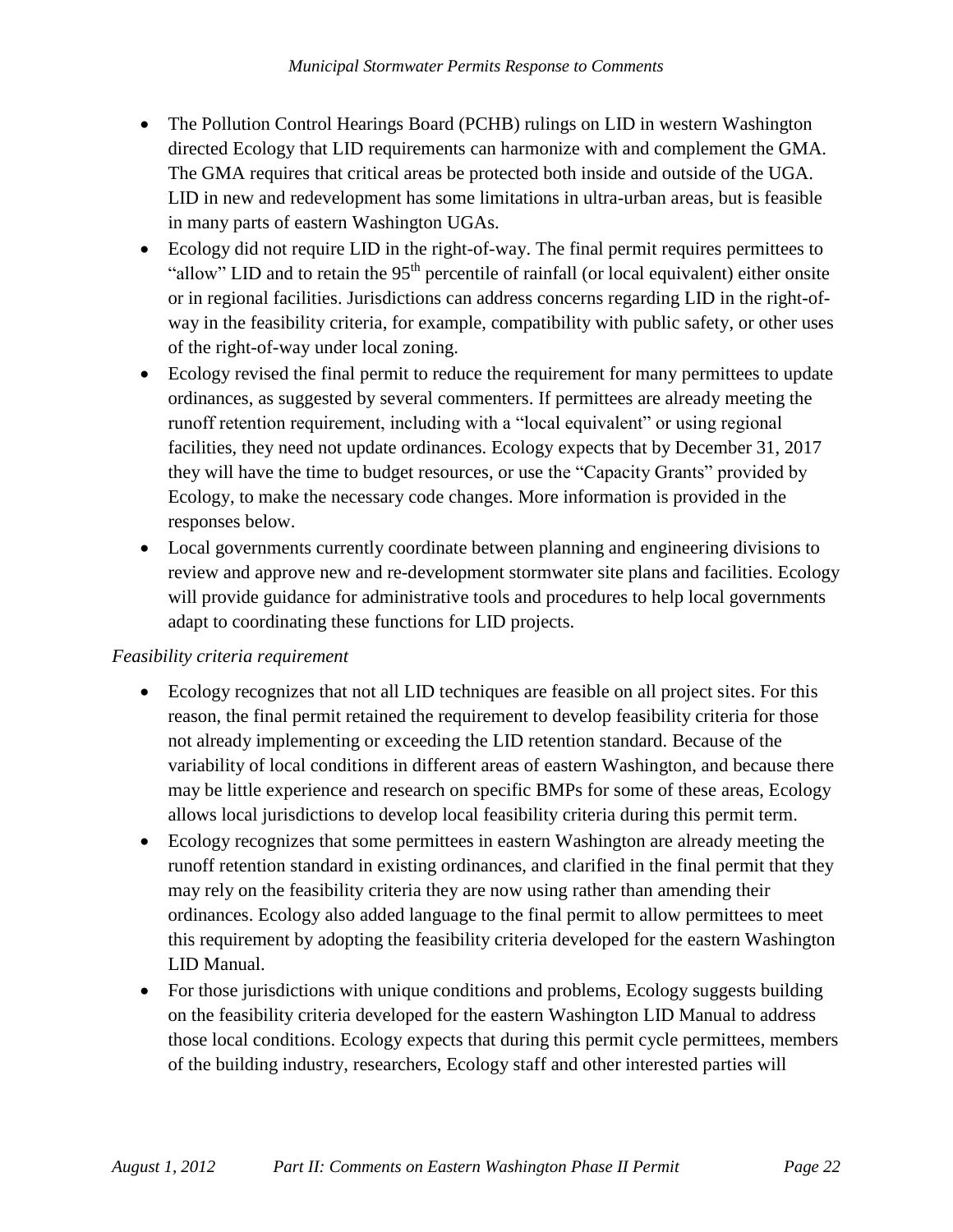acquire considerable information that will help inform LID permit requirements in subsequent permit terms.

 Ecology includes "areas prone to erosion" in the feasibility criteria for sites that are not suitable for infiltration due to reasonable concerns about erosion, especially on or near a slope. A geotechnical evaluation can identify project sites with highly erodible soils that could experience accelerated erosion with additional saturation from infiltration.

## *Clarify the LID requirements*

- Ecology recognizes that regional facilities for stormwater management can provide significant benefits, especially in urbanized areas. Some jurisdictions are implementing long-term plans at a significant community investment to manage stormwater using regional facilities. Ecology revised the LID requirement to retain runoff on site as follows:
	- Changed "retain runoff on-site" to "retain runoff generated on-site" to allow for retention and infiltration or evaporation in regional facilities.
	- Added a statement allowing permittees to meet the requirement using regional facilities. Water quality can be protected if the runoff is retained and infiltrated or evaporated in a regional facility so that it does not reach surface receiving waters.
- The 2007-2012 permit required permittees to define a specific hydrologic method for implementing flow control in new and redevelopment. Some permittees met this requirement at volumes greater than the retention standard proposed. Ecology recognizes that the LID runoff retention standard may be met (or exceeded) using another hydrologic method, but with equivalent or better hydrologic benefits, and added to the requirement "…or a local equivalent." Jurisdictions that meet or exceed the requirement in current regulations do not need to revise ordinances for this purpose.
- The description of non-structural preventative actions and source reduction approaches such as LID refers to on-site stormwater management using natural features and conservation when possible. The Definitions section includes a definition for LID consistent with this approach that "mimics pre-disturbance hydrology" in part by "use of on-site natural features."
- Ecology did not revise the language as recommended for S5.B.5.a.ii to require project proponents to maintain natural drainages and reduce impervious surfaces. The commenter is correct that the SWMMEW establishes a preference for protecting natural drainages, and Ecology relies on this requirement in Appendix I rather than revising the permit language. Ecology also retained the intent of "encouraging" project proponents to limit the total impervious surface created by new development and redevelopment projects as an appropriate advance of these techniques during this permit term.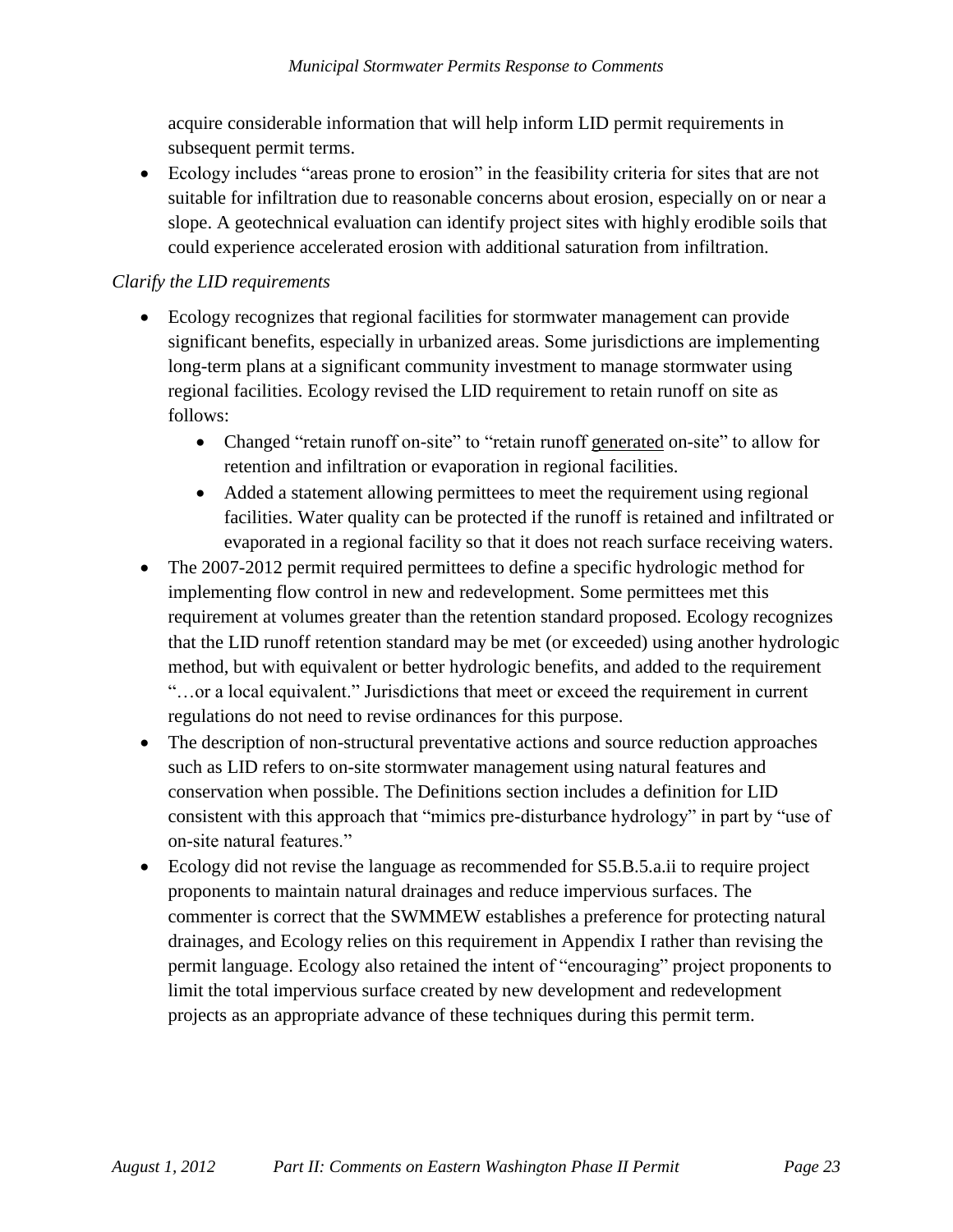# <span id="page-23-0"></span>**II-6 Operations and Maintenance (S5.B.6)**

# <span id="page-23-1"></span>**II-6.1 Revising the O&M Plan to add topics**

## **Permit reference:** S5.B.6.a

**Commenters:** Asotin Regional Stormwater Program, Douglas County, Eastern Washington Coordinators Group, City of East Wenatchee, Environmental Clinic at Gonzaga University School of Law, City of Kennewick, City of Richland, City of Wenatchee, Yakima Area Stormwater Co-Permittees

## **Summary of the range of comments**

- The new requirements to include dumpster maintenance and pet waste management will result in additional costs to jurisdictions.
- Additional time is needed to fully realize the benefits of the current  $\overline{O} \& M$  Plans before requiring changes.
- The new requirements should be deleted.
- The proposed new language, "and runoff from snow storage areas" and "... repair, and fueling ..." will result in additional costs.
- What is Ecology's expectation for how permittees are to "address" pet waste?
- This will require jurisdictions to update their just completed  $O & M$  Plans
- These requirements are already being met in our  $O & M$  activities.
- Delete the requirement regarding the Construction and Industrial Stormwater Permits, as a failure would result in a violation under more than one permit.
- LID should be required and incorporated into the O & M Plans by including LID retrofit projects for existing facilities and timelines for completing these projects.
- The requirement contained in the second sentence for vehicle fleets precludes the need for a plan required in the first sentence.

### **Response to the range of comments**

- Ecology clarified the requirement for an update of the O&M Plan to require it, "if needed." The final permit also set a deadline of August 1, 2017, to allow time for permittees to address the new topics. The language "if needed" also clarified that for jurisdictions that have O&M Plans that already cover these activities, no additional action is required. This is a six-year interval from adoption of the plan under the 2007-2012 permit, which is a reasonable timeframe for jurisdictions to evaluate plan effectiveness and update the plan if needed.
- Ecology retained the draft permit topics in the O&M Plan. The revisions do not significantly expand permittee responsibilities, but clarify that permittees' O&M Plans should address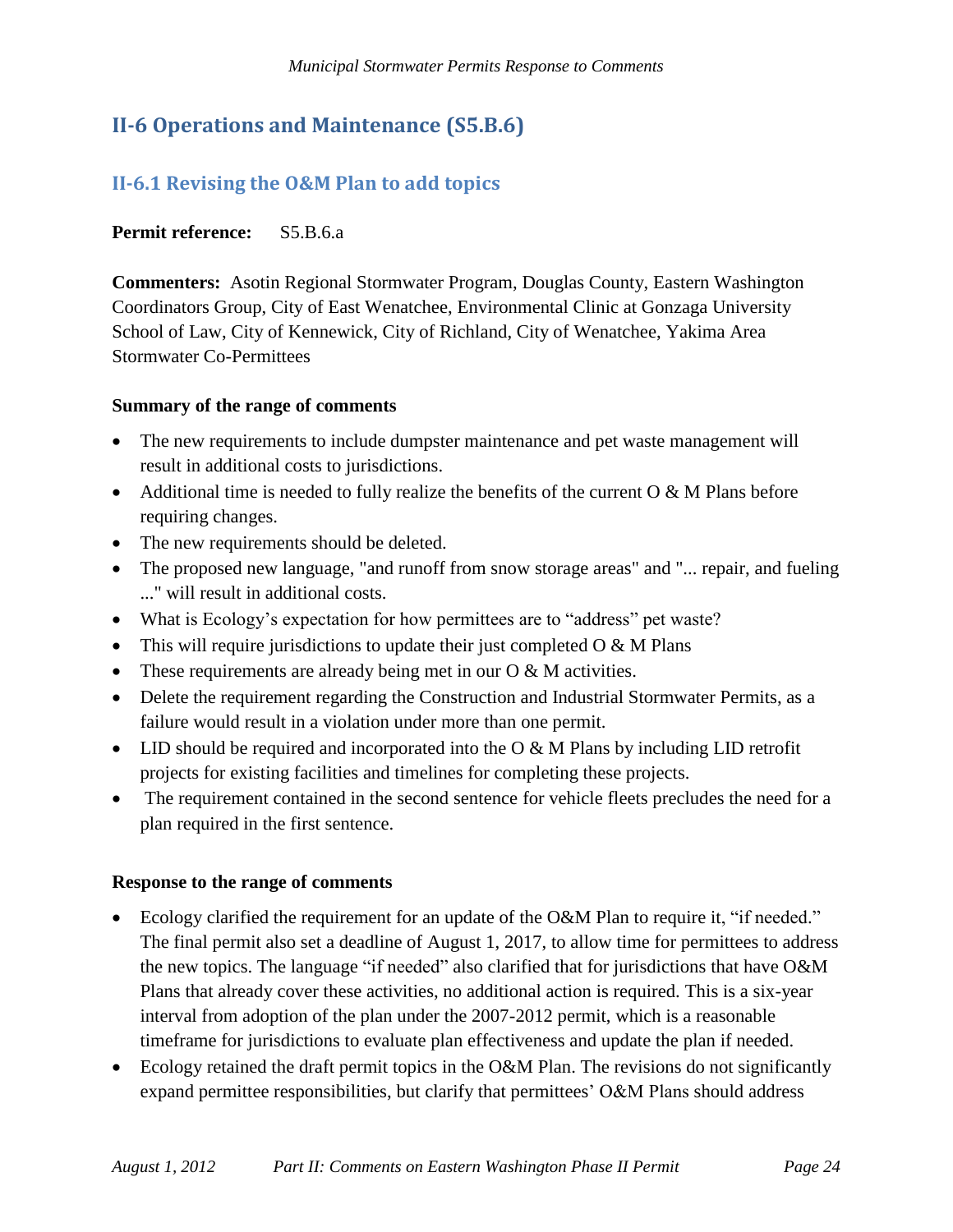these topics on municipally owned and operated lands. The O&M Plan should already include procedures to implement BMPs to protect the MS4 from leaking fuel in repair areas, dumpster leaks, snow disposal area runoff, and pet waste pollution on municipal lands. Such BMPs may be structural BMPs such as cement berms around fueling area, location of snow disposal areas, or moving a dumpster under cover, or non-structural BMPs such as staff training to prevent illicit discharges, filling pet waste bag dispensers in parks, and availability of a spill response kit. The requirement does not obligate permittees to develop pet waste education programs or move dumpsters, but rather to document staff procedures to prevent or respond to potential pollutants on municipal lands and facilities. Guidance for these topics is available on Ecology's website, including examples of O&M procedures from other permittees.

- Ecology retains the requirement to obtain Construction and Industrial stormwater permits for municipal projects and facilities, to clarify that the permittee's obligation to comply with other stormwater permits is not changed by municipal stormwater permit requirements for stormwater discharges to the MS4 from municipal lands.
- Ecology does not add a requirement to retrofit existing facilities to LID. The federal rule does not require, and this permit does not include, a program element for structural controls or retrofits for Phase II permittees. LID facilities on municipal lands are subject to maintenance requirements under existing requirements.
- Vehicle fleet procedures in the O&M Plan should be addressed in greater detail than the general statement in the second sentence. The plan would include, for example, procedures related to spill kits, staff training, and disposal of contaminated or hazardous wastes.

## <span id="page-24-0"></span>**II-6.2 Clarify municipal system maintenance requirements**

**Commenters:** Chelan County, Eastern Washington Coordinators Group, City of East Wenatchee, City of Richland, City of Spokane, City of Wenatchee

## **Summary of the range of comments**

*Municipal facility inspection frequency*

- The proposed language for inspection frequency every two years will increase costs.
- A three year timeframe is more reasonable than the proposed two year timeframe.
- The timeframe for inspections should be determined by each permittee's  $O & M$  Plan.
- Define "problem facilities" and provide specific criteria so permittees know which facilities are subject to increased inspection.
- Remove the term "more frequently" regarding inspection. If 95% of facilities must be inspected every two years, would more frequently mean annually?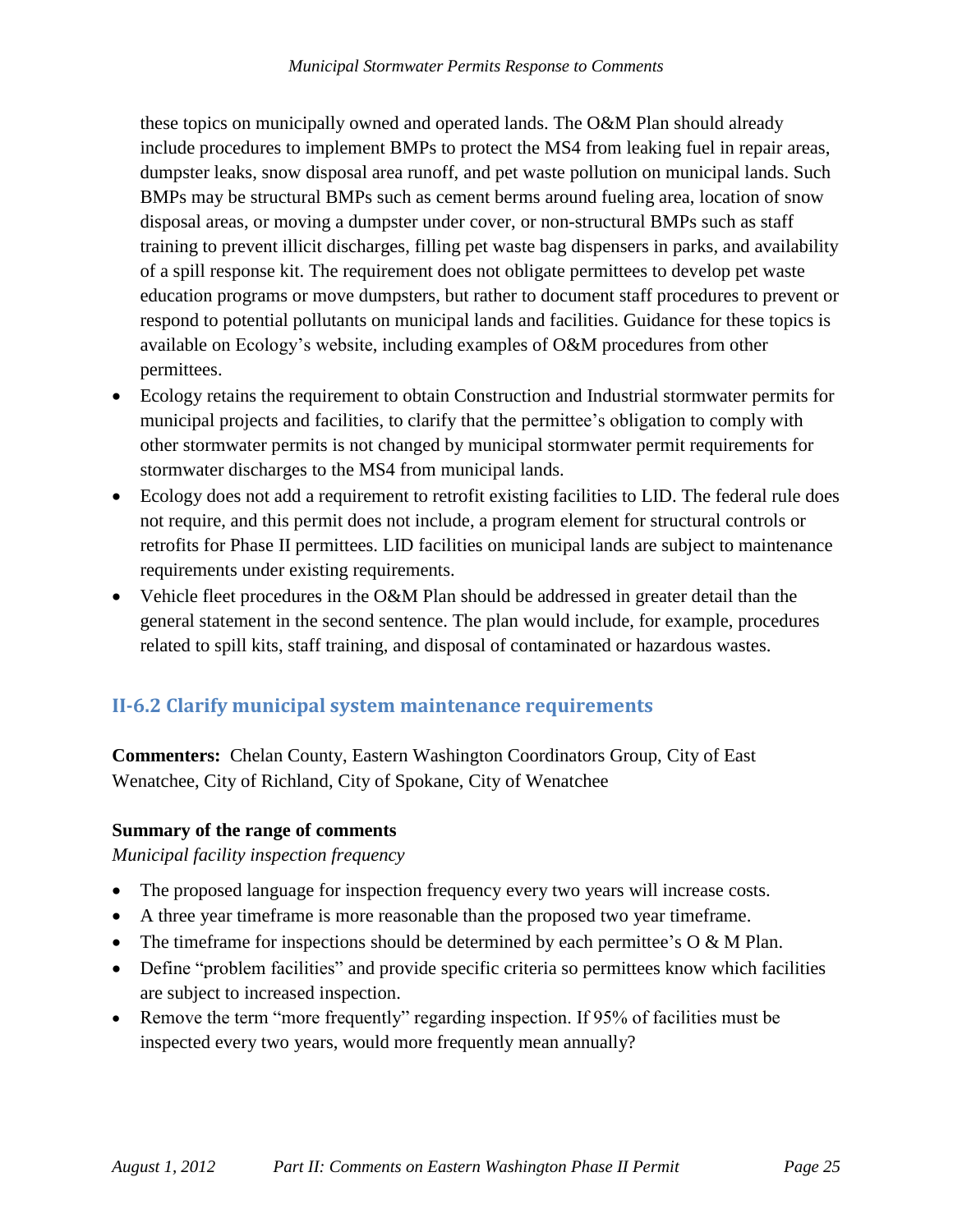## *Major storm event size*

- Request including the size of the major storm event as it provides a threshold for compliance and clear expectations of when the requirement applies.
- Keep the major storm event size but delete "or snowmelt" from the major storm event size as there is not available data for snowmelt frequency or recurrence.
- Remove "as soon as practicable". Suggest Ecology provide a timeframe, such as 90 days, with a requirement to notify Ecology if repairs will take longer,

## **Response to the range of comments**

*Municipal facility inspection frequency*

- Ecology limited the two year inspection frequency requirement to municipally owned or operated facilities that are not catch basins, in order to reduce the level of effort. Ecology also added language allowing the permittee to reduce the inspection frequency based on maintenance records of double the length of time of the proposed inspection frequency or a written statement submitted with the annual report. Jurisdictions inspected these facilities once during the 2007-2012 permit term, and will do so again early in the 2014-2019 permit term. If records from those two inspections justify a lower frequency than every two years, permittees can reduce the frequency accordingly.
- Ecology extended the timeline for catch basins to be inspected and, if needed, cleaned "…at least once by December 31, 2018 and every two years thereafter." This will result in at least one round of cleaning during this permit term. Records from that inspection and from the inspection during the previous permit term could then suffice to justify a different frequency than every two years in future permit terms.
- Ecology added two other alternatives to the standard approach of inspecting and, if needed, cleaning catch basins every two years. These alternatives provide flexibility and can also reduce the level of effort. Ecology recognizes that different approaches may be more effective in one area of the MS4 than another. Permittees are encouraged to apply these alternatives to all or portions of their MS4 based on local knowledge, to minimize unnecessary inspections and maximize effectiveness in implementing the inspection program.
	- The first alternative approach recognizes that sediment accumulation may vary significantly within the MS4. Ecology adds the definition of a "circuit" to the Definitions section to address this variability based on factors such as size and configuration of the catch basins, traffic volumes and land use. Permittees must select a minimum of 25% of the catch basins within a circuit to be inspected under this alternative. If the circuit terminates at a single outfall, the catch basin immediately upstream of that outfall must be inspected.
	- The second alternative approach of cleaning all pipes, ditches, catch basins and inlets within a circuit once during the permit term has been shown to address legacy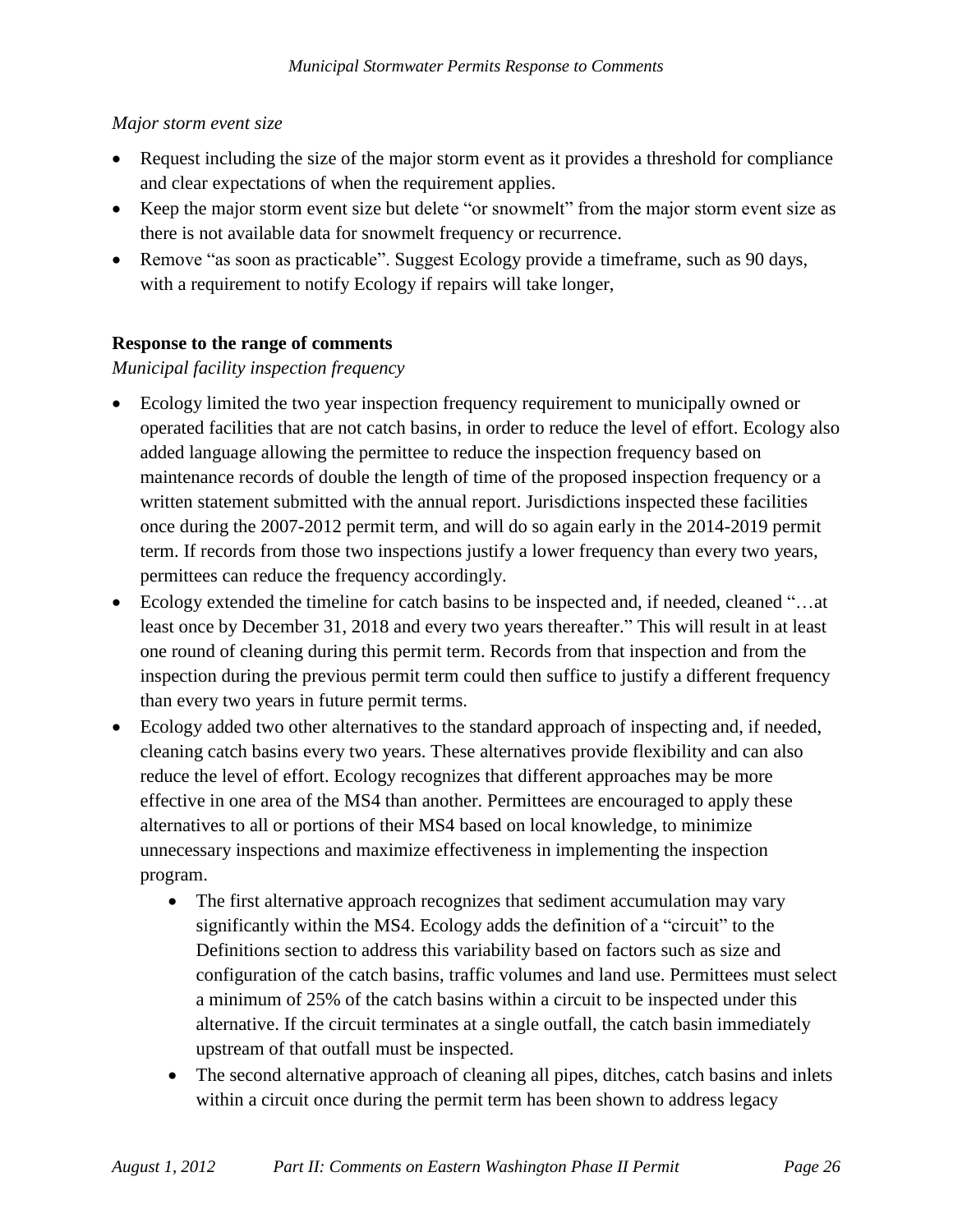contaminants in the MS4. Circuits selected for this alternative must drain to a single point to prevent recontamination from discharges that might otherwise be present in upstream portions of the circuit.

 Ecology relies on the professional judgment of local government staff to identify what constitutes a "problem facility," since there a variety of problems that could require more frequent maintenance checks. A "problem facility" could be one that, when inspected, significantly exceeds the maintenance standard and/or is functioning inadequately for reasons that could be corrected with more frequent inspection and maintenance. Determining the need for a more frequent inspection depends on the cause and is also a matter of professional judgment applied to the specific situation.

## *Major storm event size*

- Ecology included the size of the major storm event in the final permit to clarify a threshold for compliance, but removed the reference to "snowmelt."
- Ecology retained "as soon as practicable" and did not define a timeframe because the nature of the repair may require delays for a variety of reasons, such as waiting until summer weather, until funding is available for repair, or other reasons.

# <span id="page-26-0"></span>**II-7 Monitoring and Assessment (S8)**

# <span id="page-26-1"></span>**II-7.1 Keep, increase, reduce, or delete the proposed monitoring requirements**

**Commenters:** Asotin County, Asotin Regional Stormwater Program, Chelan County, Columbia Riverkeeper, Douglas County, Eastern Washington Coordinators Group, Environmental Clinic at Gonzaga University School of Law, City of Kennewick, City of Richland, Richard Rogers, River Network/American Rivers, City of Spokane, Walla Walla County, City of Wenatchee, Yakima Area Stormwater Co-Permittees

## **Summary of the range of comments**

- Delete the proposed monitoring requirements
- The proposed monitoring is too costly
	- o Permittees are concerned about costs of proposed monitoring. Local jurisdictions are stretched to a breaking point, do not currently have technical staff qualified to undertake the required monitoring. Funding and qualified staff are not available to implement and sustain new monitoring requirements.
	- o A regional, collective approach to monitoring may not necessarily minimize diversion of resources from other activities.
	- o Substantial time and effort is required to work with other jurisdictions
	- o The cost to do Phase I monitoring is prohibitive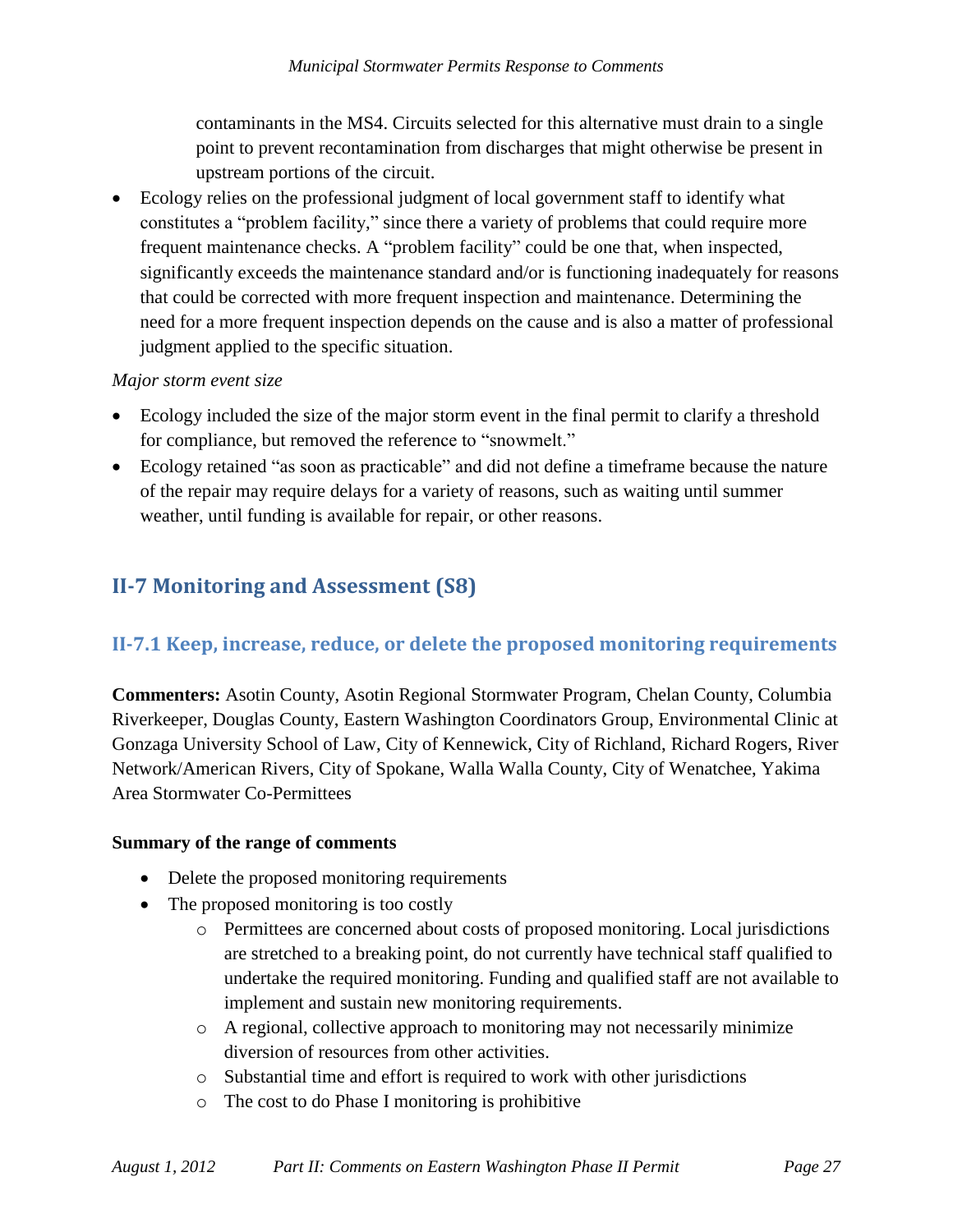- o Spending on projects and programs that have a direct link to water quality improvement is in the public's interest and is a more beneficial use of limited local funds.
- The proposed monitoring will not produce meaningful information
	- o The outcome of regional monitoring may not necessarily be beneficial to all permittees
	- o Phase I monitoring has not produced beneficial and actionable data
	- o Monitoring will not work given the lack of consistent precipitation and infrequent outfall discharges. Results would be skewed and unreliable, and the process difficult and expensive during these economic times.
	- o Monitoring a single outfall is not a very cost-effective program.
	- o Having numerous permittees performing monitoring/testing at various levels of expertise will provide inconsistent and useless data.
	- o The effectiveness studies will produce minimally defendable answers and will likely fall short of producing locally beneficial and actionable data.
	- o EPA language states that jurisdictions should evaluate "appropriateness" of BMPs rather than "effectiveness." The permit already requires all known, available, and reasonable methods of prevention, control and treatment (AKART) to prevent and control pollution of waters of the State of Washington.
	- o The effectiveness of a BMP at a specific location will in fact be site specific, and based on proper engineering design for the flow, geology, location and use, quality of construction, sufficiency of materials used, and maintenance. No two sites are the same, even within the same jurisdiction. We will not gain regionally applicable new data from BMP effectiveness studies.
	- o Many of the BMPs in the manual have been subject to both regional and national study and are known to consistently reduce levels of stormwater pollutants when sited, designed, installed and maintained properly. Additional "BMP effectiveness studies" on already known effective BMPs is not necessary and would not produce new and regionally beneficial results. No further BMP effectiveness monitoring is necessary within the Phase II permits.
	- o Stormwater sampling is not a good means of determining the success or failure of stormwater management programs. Stormwater is highly episodic, heterogeneous and difficult to sample regularly. Obtaining useful samples of stormwater that shed light on how effective a specific BMP may be at a specific location is very difficult and costly.
	- o Effectiveness monitoring of our current SW program will provide better and more legitimate information.
- The proposed monitoring goes beyond EPA's rules and regulations
	- o The following passages are quoted from the Phase II [preamble] (Federal Register, Vol. 64, No. 235, December 8, 1999, page 68769): *"In the second and*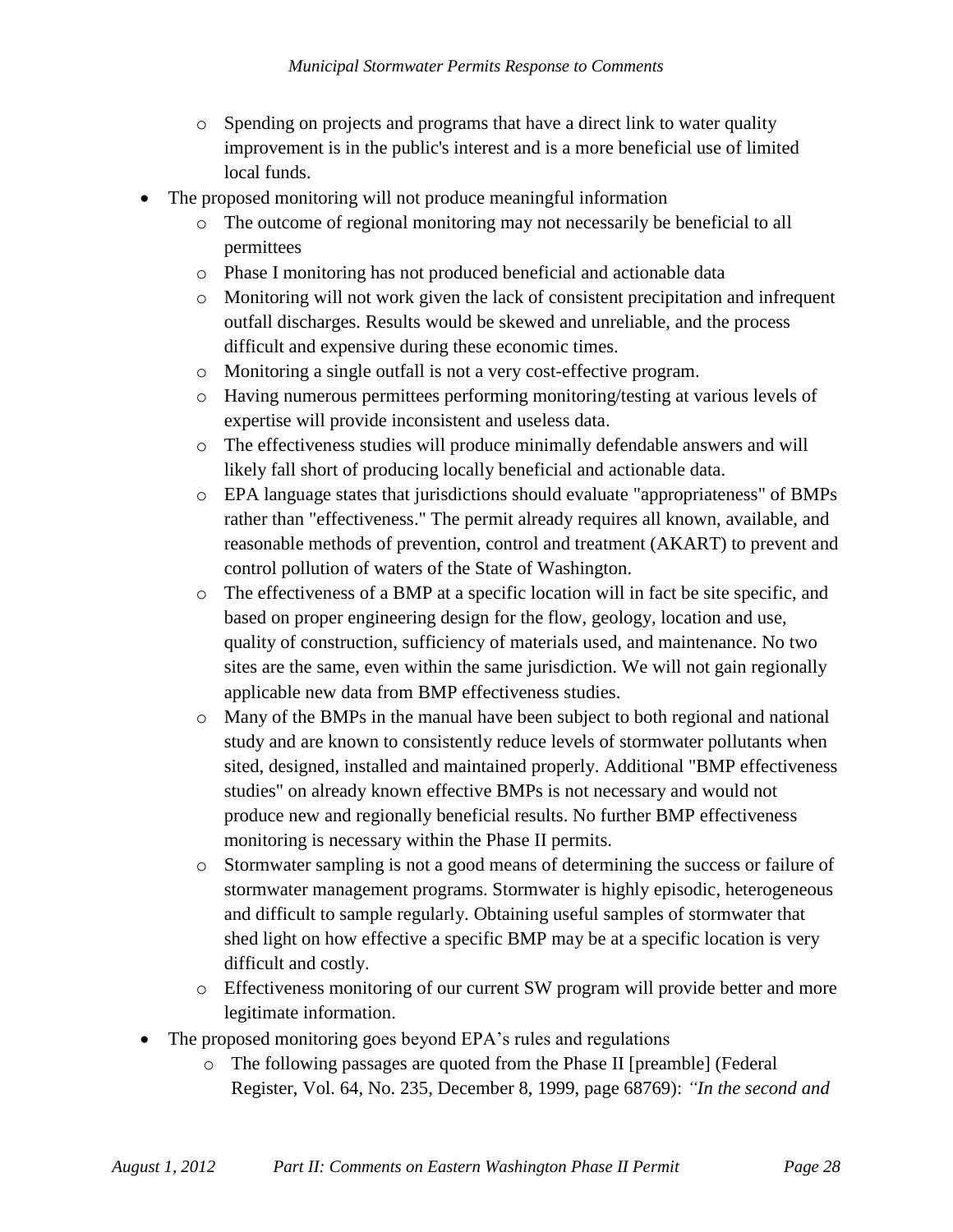*subsequent permit terms, EPA expects that some limited ambient monitoring might be appropriately required for perhaps half of the regulated small MS4s. EPA expects that such monitoring will only be done in identified locations for relatively few pollutants of concern…[EPA] encourages participation in group monitoring programs that can take advantage of existing monitoring programs undertaken by a variety of governmental and nongovernmental entities…EPA expects that many types of entities will have a role in supporting group monitoring activities-including federal agencies, State agencies, the public, and various classes or categories of point source discharges…Some regulated small MS4s might be required to contribute to such monitoring efforts, EPA expects, however, that their participation in monitoring activities will be relatively limited…EPA recommends that, in general, NPDES permits for small MS4s should not require the conduct of any additional monitoring beyond monitoring that the small MS4 may be already performing…Operators of regulated small MS4s are required to evaluate the appropriateness of their identified BMPs and progress towards achieving their identified measurable goals…EPA does not anticipate "end-of-pipe" monitoring requirements for regulated small MS4s."*

- Stormwater discharge monitoring is not justified under federal requirements.
- Collaborative monitoring forces expenditures outside permittees' jurisdictions.
- Keep/strengthen the proposed monitoring requirements
	- o Give higher priority to collaborative effectiveness monitoring
	- o Use effectiveness monitoring to demonstrate that the permit system is actually reducing and preventing polluted discharges to local water bodies
	- o Demonstrate to the public that permittees are complying with the Clean Water Act, and provide interested persons and organizations with important data regarding the impact of stormwater on water bodies.
	- o The permit falls short of imposing meaningful, timely monitoring requirements.
- Any monitoring requirements should fall under TMDL compliance section of the permit.

### **Response to the range of comments**

 Ecology understands permittees' concerns about costs and appreciates the helpful comments on this section. Getting meaningful information about stormwater management program activities that are of most concern to the permittees should make their programs more costeffective in the long term. The public is entitled to this adaptive management information. The final permit delays implementation of effectiveness studies and gives local jurisdictions considerably more flexibility and control over selection and design of the studies. Although each individual study will not benefit every permittee, the collective set of studies, if selected thoughtfully, should benefit all permittees.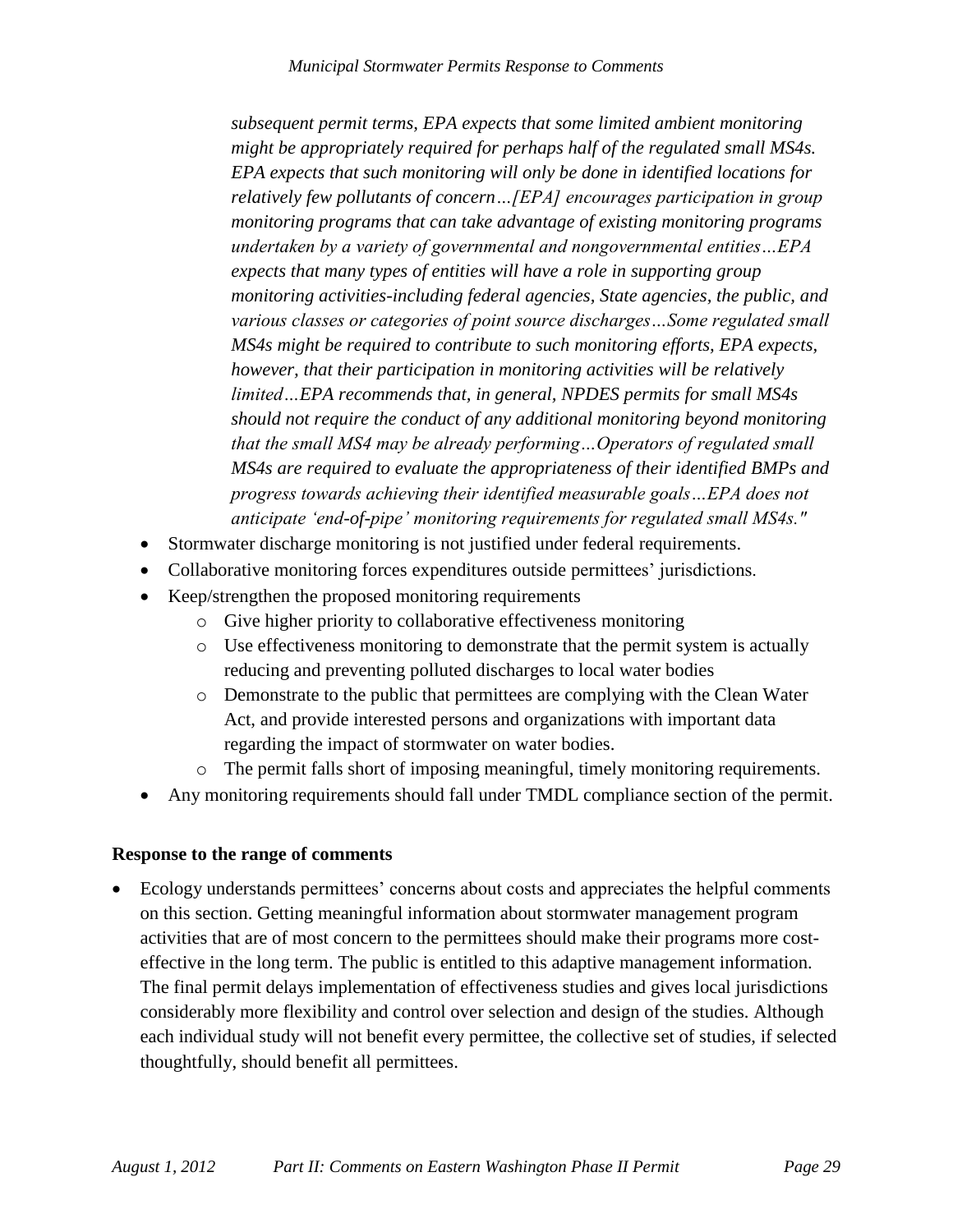- Ecology understands permittees' and other interested parties' concerns about getting meaningful information. Selecting and implementing studies of stormwater management program activities that are of most concern to the permittees should ensure that the results of the studies are meaningful, useful, and beneficial to the permittees. Stormwater discharge monitoring is not included in the final permit as an opt-out alternative to participating in these studies, as was proposed in the formal draft permit.
- Ecology believes that EPA guidance supports our approach to monitoring and notes that the commenters referenced the Phase II preamble, not the rule. The Phase II preamble (from 64 FR 68769) highlights EPA's stance regarding appropriate monitoring for Phase II regulated MS4s: "EPA encourages permitting authorities to carefully examine existing ambient water quality and assess data needs. Permitting authorities should consider a combination of physical, chemical, and biological monitoring or the use of other environmental indicators such as exceedance frequencies of water quality standards, impacted dry weather flows, and increased flooding frequency."
- Ecology agrees that the monitoring priority for this permit term, given our current state of knowledge, is getting good information about effectiveness of stormwater management program (SWMP) activities. Stormwater management program activities may include specific BMPs but individual BMPs are not Ecology's intended focus for Eastern Washington Stormwater Management Program planning efforts. In launching this new collaborative process, Ecology encourages Permittees to look more broadly at SWMP activities and questions about how to make them more environmentally protective and/or cost-effective.
- Ecology proposes to work outside of the permit structure during this permit term to assess what is known about stormwater impacts to receiving waters in eastern Washington and design a monitoring program for future permits. The final permit for this cycle includes neither stormwater discharge monitoring nor receiving water monitoring. Stormwater discharge monitoring was proposed in the formal draft permit only as an "opt-out" alternative to participating in regional collaborative effectiveness studies.
- Relevant TMDL monitoring applies only to four city and county jurisdictions in eastern Washington. Ecology encourages these jurisdictions to propose effectiveness studies that complement their required TMDL monitoring.

## <span id="page-29-0"></span>**II-7.2 Reduce the scope of proposed stormwater discharge monitoring**

**Commenters:** Douglas County, Eastern Washington Coordinators Group, City of Kennewick, City of Richland, City of Spokane, Walla Walla County, City of Wenatchee, Yakima Area Stormwater Co-Permittees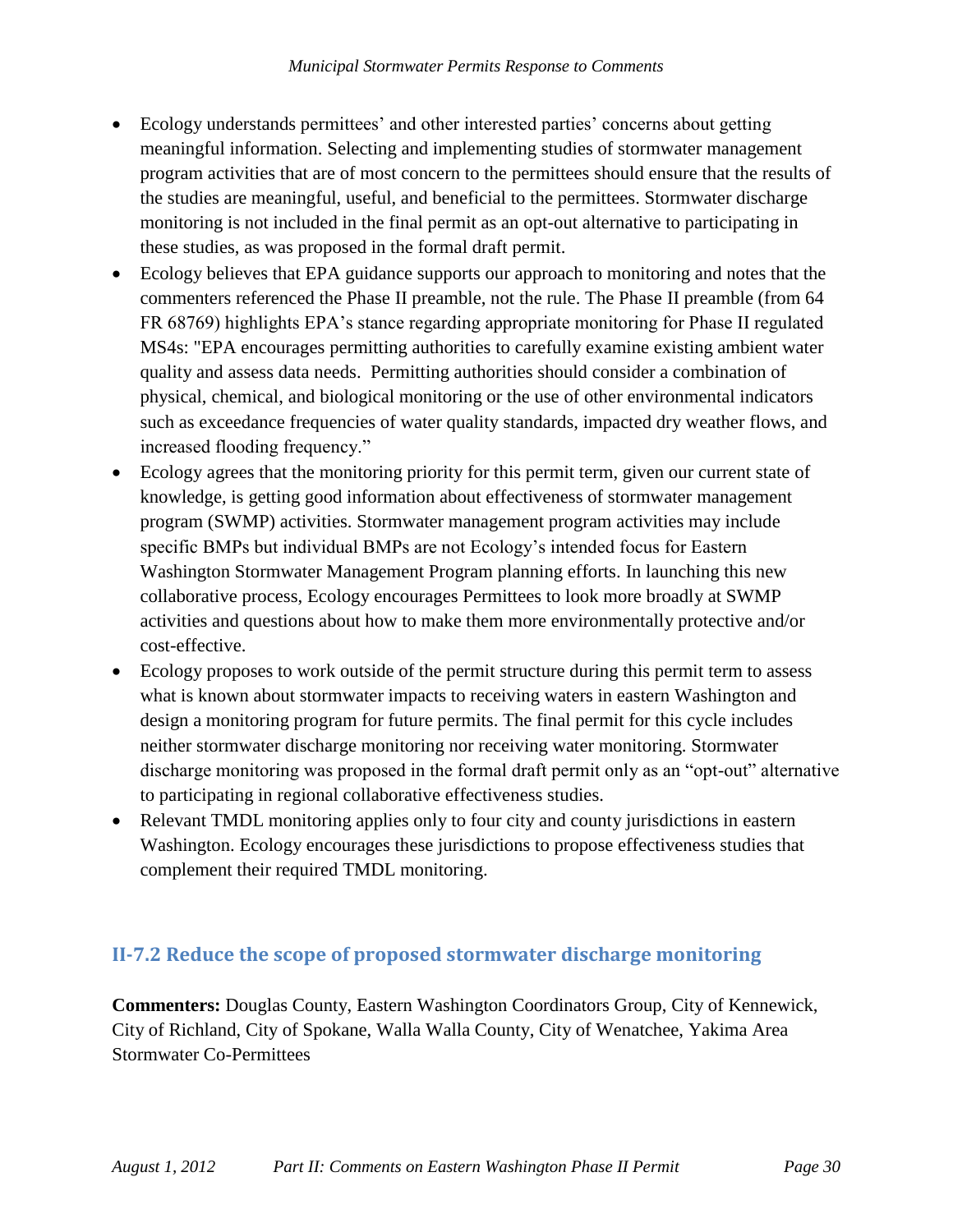## **Summary of the range of comments**

- The proposed stormwater discharge monitoring is not a feasible option for most permittees in Eastern Washington due to the high cost of equipment, specialized technical skills, staff time, additional FTEs required, and laboratory analysis. This option should be reduced in scope and cost, and analytes should be chosen for specific regional concerns.
- The Phase I level monitoring described in Appendix 8 is excessive and unreasonable for Phase II communities. It is inappropriate to copy one set of monitoring requirements to another region without making adjustments for objectives, parameters sampled, types of sampling, number of samples required, and site conditions.
- Stormwater discharge monitoring is disproportionately arduous and costly compared to participating in regional collaborative effectiveness studies. Ecology should propose equivalent options.
- The required monitoring appears to far exceed the level of detail and effort required "to" characterize stormwater runoff quantity and quality at a limited number of locations in a manner that allows analysis of loadings and changes in conditions over time and generalization across the permittee's jurisdiction." (Draft E WA Phase II Municipal Stormwater General Permit, Appendix 8, page 1, lines 2-4). We suggest that monitoring be driven by the goal or question to be answered and the degree of variability in the samples. Quality Assurance Project Plans (QAPPs) are the appropriate tool to address methodology for a given monitoring effort.
- Allow a permittee to monitor a single outfall that encompasses a majority of the MS4 system and covers multiple land uses.
- Even one outfall is too many for jurisdictions with only a handful of outfalls.
- Do not require every Permittee to develop a QAPP. Allow permittees to use a QAPP developed by Ecology for municipalities to follow in order to reduce costs and continue to ensure usable data.

### **Response to the range of comments**

 Appendix 8 of the draft permit, and the associated optional requirement to conduct stormwater discharge monitoring as an alternative to participating in regional collaborative effectiveness studies, are not included in the final permit. All city and county permittees (except new permittees) are required to participate in final permit S8.B effectiveness studies; there is no "opt-out" available.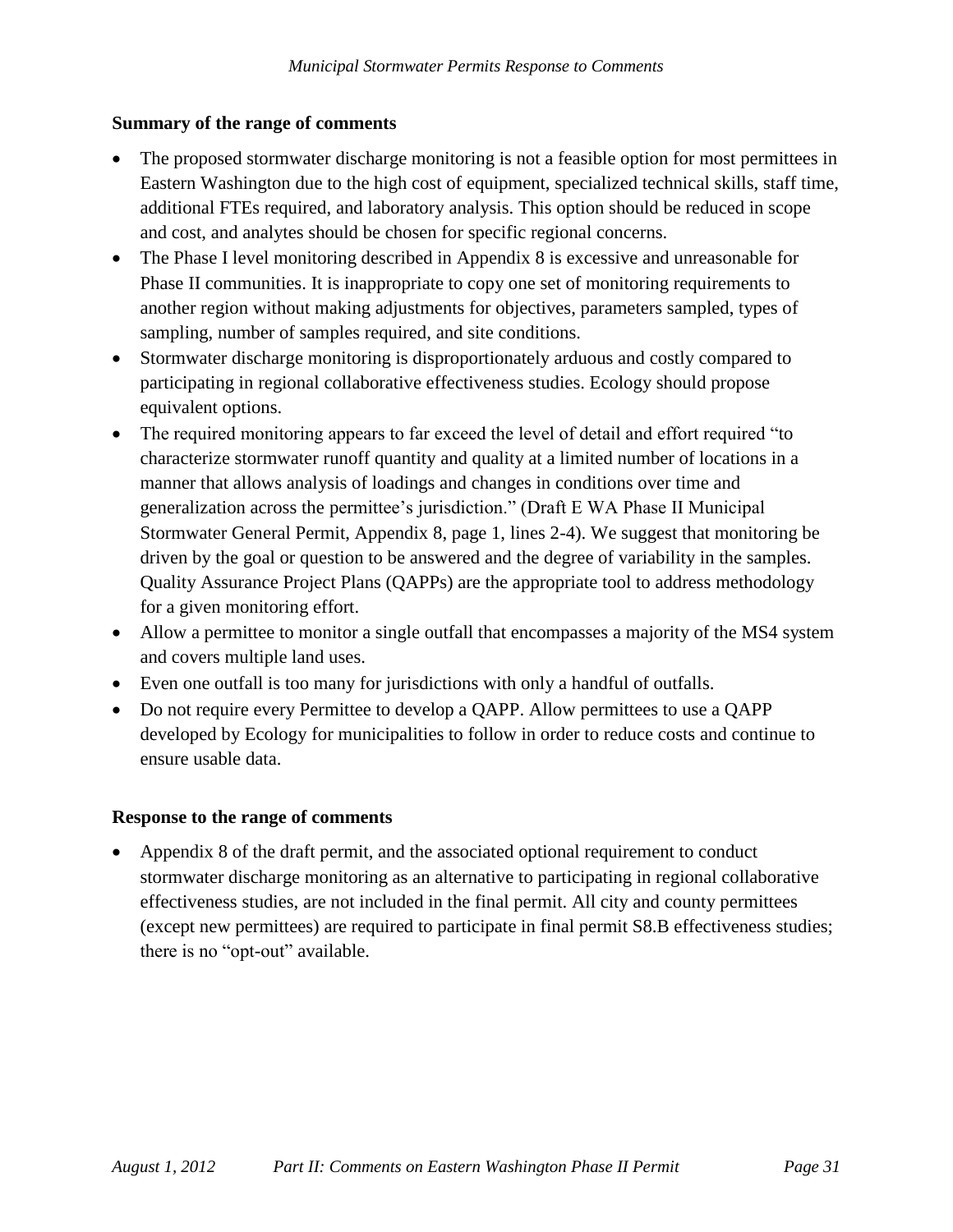# <span id="page-31-0"></span>**II-7.3 Allow grab sampling instead of flow-weighted composite stormwater discharge monitoring**

**Commenters:** Douglas County, Eastern Washington Coordinators Group, City of Richland, City of Spokane, Walla Walla County

### **Summary of the range of comments**

- Flow-weighted composite sampling is not the only way to obtain meaningful data. The monitoring requirements in the Phase II stormwater permits issued by EPA include grab samples taken without specialized equipment and analysis for a narrower suite of contaminants.
- Revise stormwater discharge monitoring to be consistent with EPA's Preliminary Draft NPDES Permit for the City of Moscow, March 2011, which allows for grab samples 4 times a year for five parameters (flow, fecal coliform, temperature, TSS, phosphorus). The timing of sample collection would be based on appropriate rainfall and flow events. This level of monitoring would be much more reasonable and cost effective for Phase II jurisdictions.
- Spokane has data from the late 1990's available for one outfall, which can be compared to newly collected data.

#### **Response to the range of comments**

• The final permit does not include stormwater discharge monitoring. Ecology believes that while grab sampling can be helpful to identify illicit discharges and other sources of pollution, grab samples do not provide adequate adaptive management information to improve stormwater management programs and practices. Permittees are encouraged to conduct grab sampling as appropriate and helpful to support illicit discharge detection and elimination requirements in S5.B.3. Permittees should consider analysis for a broader range of pollutants known to be present in stormwater across the country and at levels that are harmful to biota, for example: metals, petroleum hydrocarbons, polycyclic aromatic hydrocarbons, phthalates, pesticides, and herbicides.

## <span id="page-31-1"></span>**II-7.4 Add, or substitute, receiving water monitoring**

**Commenters:** Eastern Washington Coordinators Group, City of Richland, River Network/American Rivers, City of Wenatchee

### **Summary of the range of comments**

• In the absence of status and trends monitoring, require at least annual receiving water monitoring, summarized in annual reports, to better understand whether the quality of the waters is improving or deteriorating.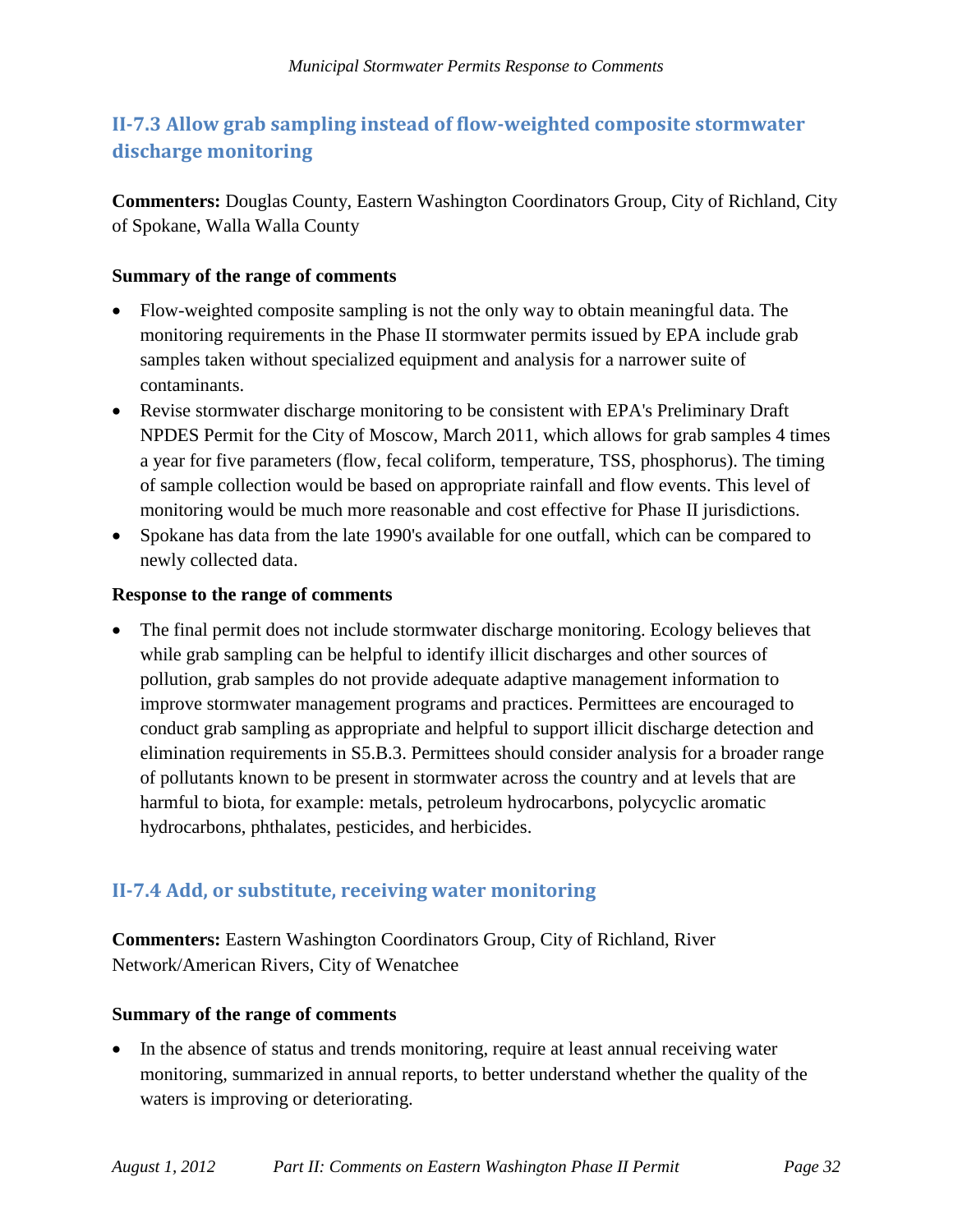- Allow permittees to conduct ambient receiving water monitoring as an alternative to stormwater discharge monitoring.
- At the end of each Permit cycle it seems reasonable to that there is some level of watershed health assessment. In lieu of requiring Permittees to do effectiveness studies Ecology should conduct an independent overall watershed health analysis at the end of the second Permit cycle to begin to assess overall watershed health.

### **Response to the range of comments**

 Neither receiving water monitoring nor stormwater discharge monitoring is included in the final permit. Ecology proposes to work outside of the permit structure during this permit term to assess what is known about stormwater impacts to receiving waters in eastern Washington and design a monitoring program for future permits.

# <span id="page-32-0"></span>**II-7.5 Allow more time to develop a monitoring program and increase local control and flexibility**

**Commenters:** Association of Washington Cities, Asotin County, Asotin Regional Stormwater Program, Columbia Riverkeeper, Douglas County, City of East Wenatchee, Eastern Washington Coordinators Group, Environmental Clinic at Gonzaga University School of Law, City of Richland, Richard Rogers, City of Spokane, Walla Walla County, City of Wenatchee, Yakima Area Stormwater Co-Permittees

### **Summary of the range of comments**

- Instead of prescribing a monitoring approach in this permit, take the time necessary to develop a proposal that is cost effective, tailored to the climate, and that will generate the sort of information that can truly determine whether we are making progress or not.
- Timing is too slow/too aggressive
	- o 2014 is too soon to effectively develop a multi-regional monitoring program. Permittees need more time to form partnerships, secure necessary agreements and contracts, develop monitoring and implementation plans, and work with Ecology to develop plans for Eastern Washington for implementation within the third permit cycle similar to the opportunity extended to the Western Washington Phase II permittees.
	- o The permit falls short of imposing meaningful, timely monitoring requirements.
	- o Why is monitoring not beginning until after permittees' programs are up and running?
- Simplify the process
	- o Allow Eastern WA permittees to develop a monitoring program within four years of issuance of this permit. The monitoring program should include identifying data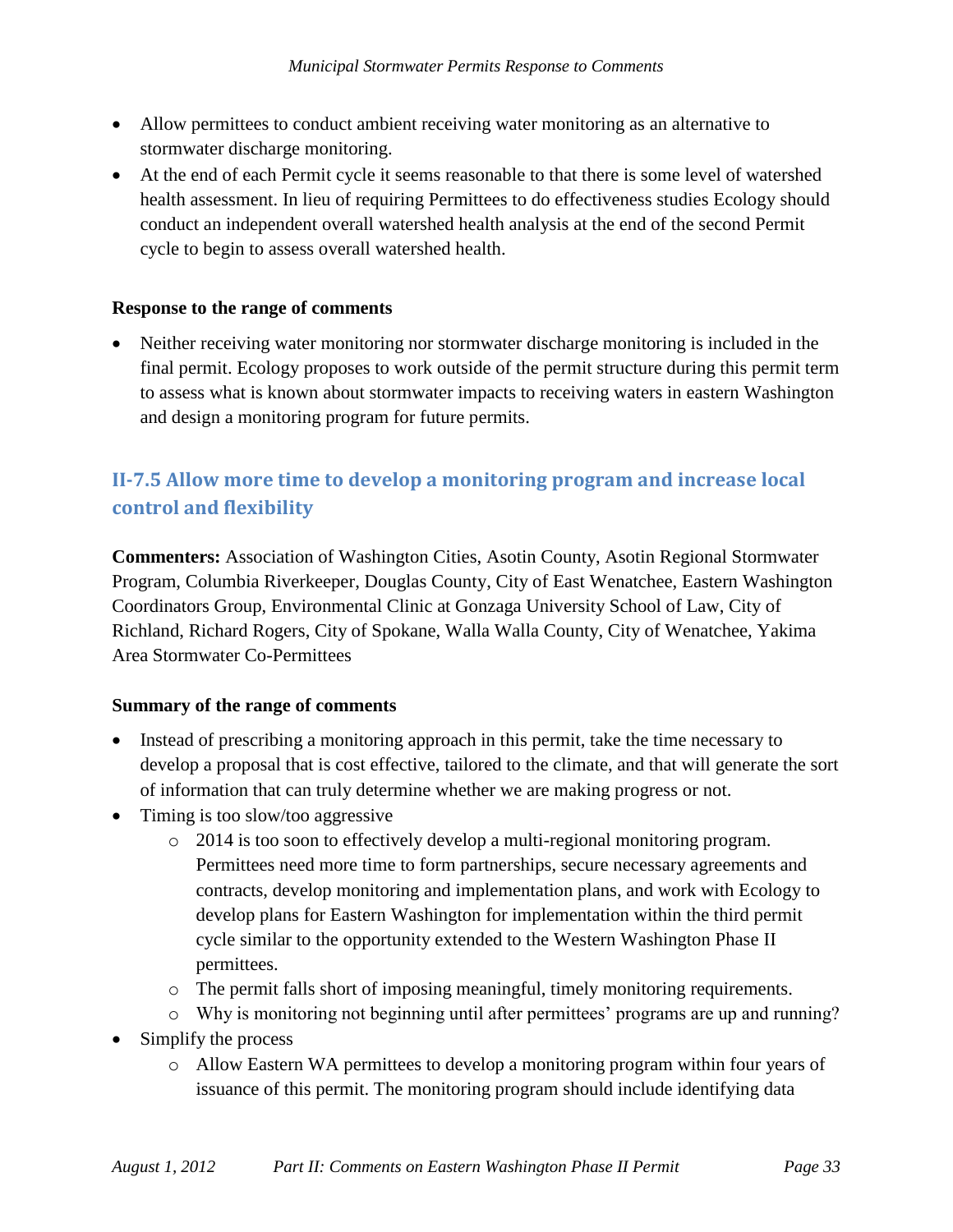collection that will provide information on the effectiveness of the BMPs used to meet permit requirements, methods to improve the effectiveness of the BMPs if they are not satisfactory, partnerships between permittees where data collection can be conducted efficiently and effectively, and a method to report the results of this data collection. Deadlines can be included as milestones for the group to develop the program.

- Delete the proposed sub-regions:
	- o Allow Eastern WA permittees to work together as a cohesive, large group rather than three smaller sub-region groups as proposed.
	- o Since the proposal allows permittees to enter cooperative agreements with just a small number of other permittees in their sub-region or even work outside of their subregion, and Ecology is willing to allow other arrangements, delete the sub-regions and instead require permittees to "Enter into a collaborative agreement with other permittees to select, develop, and conduct Ecology-approved effectiveness studies. Pursuant to the agreement, permittees will collaboratively propose studies to assess effectiveness of required stormwater management program activities and best management practices."
		- o Revise the approach to allow permittees to develop partnerships rather than defining them in the permit. We have developed successful partnerships to implement permit requirements, but adding more parties to this type of arrangement will be problematic and require more travel time for meetings.
	- How does Ecology propose to incorporate the stakeholder process established by each entity during the first permit cycle to be continued on a sub-regional basis?
	- Allow municipalities to monitor themselves. As long as it is an effective monitoring system, it can be a regional focus. What is important is that we have an effective monitoring system.
	- Clarify the number of proposals/QAPPs Ecology will approve
		- o How many proposals will multiple Permittee groups working within a sub-region submit?
		- o What if all eastern Washington Permittees want to collaborate on one large regional proposal?
		- o State how many proposals each Permittee be responsible for, and preferably no more than two proposals.
		- o Ecology will have to approve the proposals suggested by each Permittee anyway.

### **Response to the range of comments**

 Ecology appreciates the helpful comments on this section. The final permit delays implementation of effectiveness studies to the final months of this 5-year permit cycle, which per Legislative direction is delayed by two years, and gives local jurisdictions more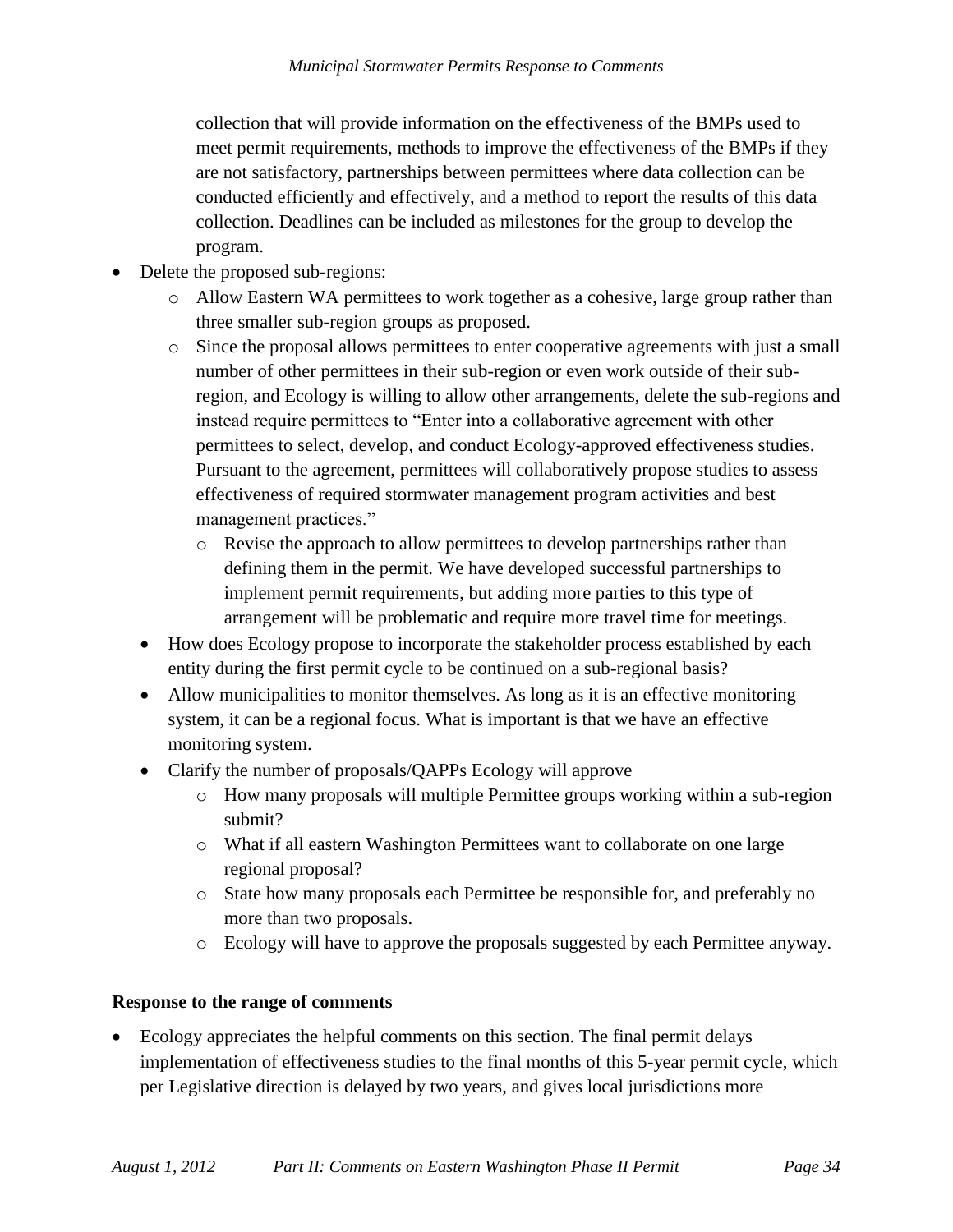flexibility and control over their selection and design. This should provide ample time for a process to select and design effectiveness studies that address stormwater management program activities that are of most concern to the Permittees. It also ensures that a plan for ongoing effectiveness studies is in place for the next permit cycle.

- Ecology will approve only between eight (8) and twelve (12) Quality Assurance Project Plans (QAPPs) that are submitted on behalf of all of the permittee groups that are formed to comply with this requirement. Ecology will not approve QAPPs for studies that are not included in the list of proposals collectively submitted by eastern Washington permittees, and for which lead entities and participating permittees are clearly identified. Ecology expects a mix of groupings of permittees (from local groups to all or most of eastern Washington) to participate in the various proposals. Stakeholder involvement process will vary from proposal to proposal as necessary.
- Permittees are required to participate in the collective process to identify, rank, and select collaborative regional proposals but they are not required to participate in individual studies, and there is no set minimum or maximum number of studies for which a single permittee can serve as lead entity. Ecology is allowing the permittees this opportunity to work together to form their own partnerships and collaborative arrangements, and it is up to the Permittees to ensure that the resulting information will be useful. Ecology believes that the Eastern Washington Stormwater Coordinators Group will be helpful in facilitating the collective ranking process for all of eastern Washington. Ecology encourages Permittees to use on-line surveys and other methods requiring minimum travel time for meetings to conduct the collective process.

# <span id="page-34-0"></span>**II-7.6 Clarify full compliance with permit requirements**

### **Commenters:** Walla Walla County, City of Wenatchee

### **Summary of the range of comments**

- We have concerns about liability from third-party lawsuits. The consortium approach requires collaboration, but the permit explicitly states a permittee is still responsible for meeting all permit deadlines when partnering with another entity. We request a clear statement within the Permit that a permittee is in full compliance with Permit requirements as long as good faith efforts are made to collaboratively conduct effectiveness studies.
- If one entity does not participate, is the entire sub-region required to "select" stormwater discharge monitoring?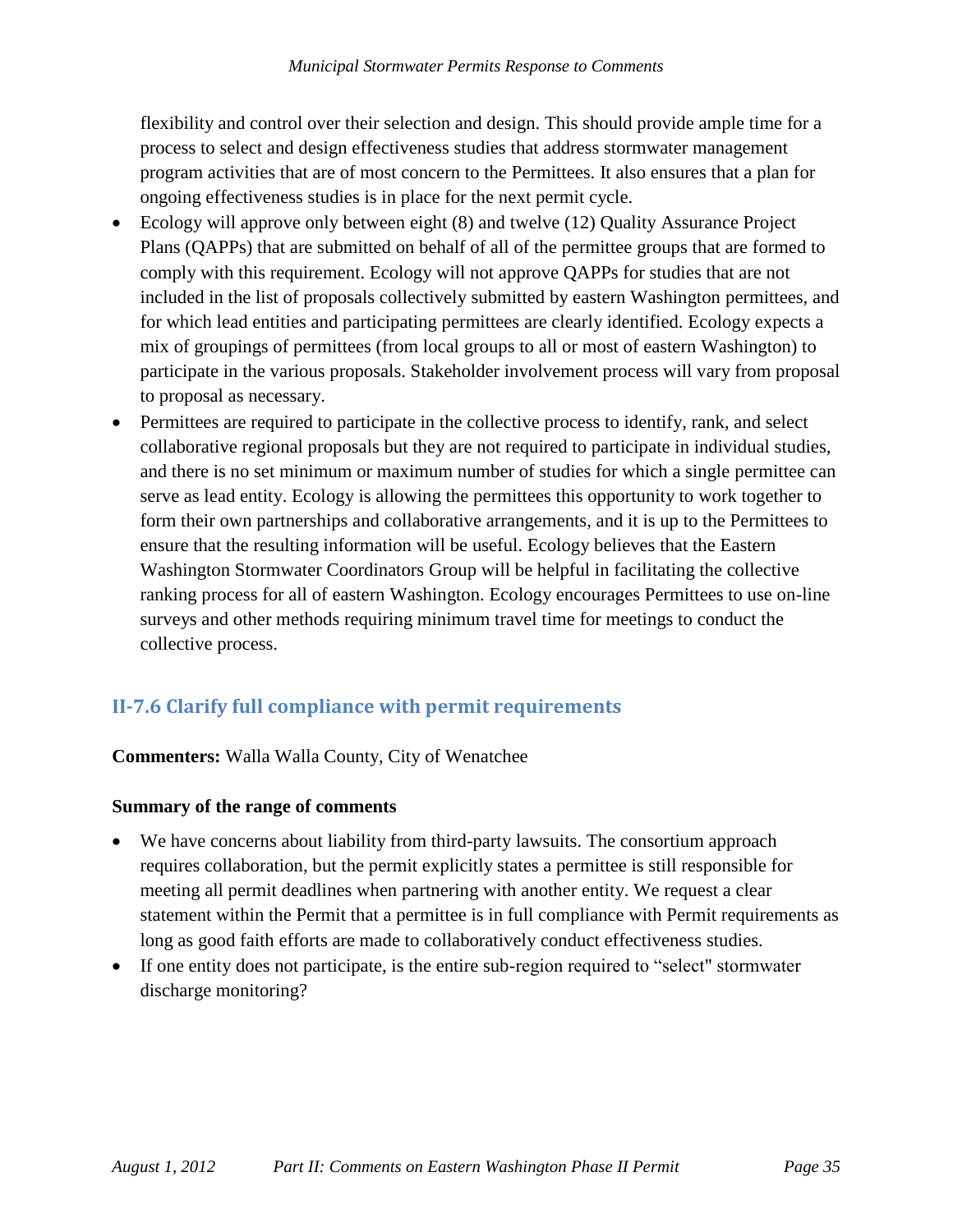## **Response to the range of comments**

 Ecology understands permittees' concerns about compliance with permit requirements. New permit section S8.C requires all city and county permittees (except new permittees) to report on their participation in Eastern Washington Stormwater Management Program planning efforts and related outcomes. The final permit does not provide an alternative to this required participation in collaborative regional monitoring. Ecology understands that small jurisdictions will have less capacity than large jurisdictions to participate in developing regionally- or sub-regionally-defined study proposals. However, even the smallest jurisdictions should provide the ideas they have and participate in the ranking and selection process. The largest jurisdictions are expected (but not required) to volunteer to serve as lead entities for one or more studies.

# <span id="page-35-0"></span>**II-7.7 Concerns about process and equity**

**Commenters:** Asotin Regional Stormwater Program, Association of Washington Cities, Douglas County, River Network/American Rivers, City of Spokane, Walla Walla County, Yakima Area Stormwater Co-Permittees

### **Summary of the range of comments**

- Permittees in Western Washington were given several years to develop a monitoring plan specific to their region and monitoring needs. Eastern Washington, composed of smaller Phase II communities, has not been given this opportunity and is expected to duplicate large Western Washington municipalities' activities which do not correlate with either the budget available or the analytes of concern in Eastern Washington.
- Ecology's focus on the RSMP in western Washington disadvantages the MS4s in eastern Washington. For equity purposes, Ecology needs to provide the same regional pay-in option to accomplish Effectiveness Studies and Source Identification and Diagnostic Monitoring in eastern Washington.
- Per earlier conversations with Ecology, Permittees were surprised to see the proposal in the draft permit with an aggressive schedule for monitoring. This permit cycle should provide a process and forum for discussions that would end with a monitoring plan. The proposed plan hasn't been informed by the level of conversation and analysis that will be necessary to develop a successful program in the unique eastern Washington context.
- During several meetings, Ecology assured us that they are not interested in water quality sampling as it will not provide accurate information about the permit and will be expensive to develop and implement. Incorporation of the "option" of providing stormwater discharge monitoring was not discussed with permittees prior to issuance of the draft permit.
- In a letter dated February 15, 2011, Ecology Director Ted Sturdevant supported the idea of permittees participating in development of a monitoring program. "The participation of local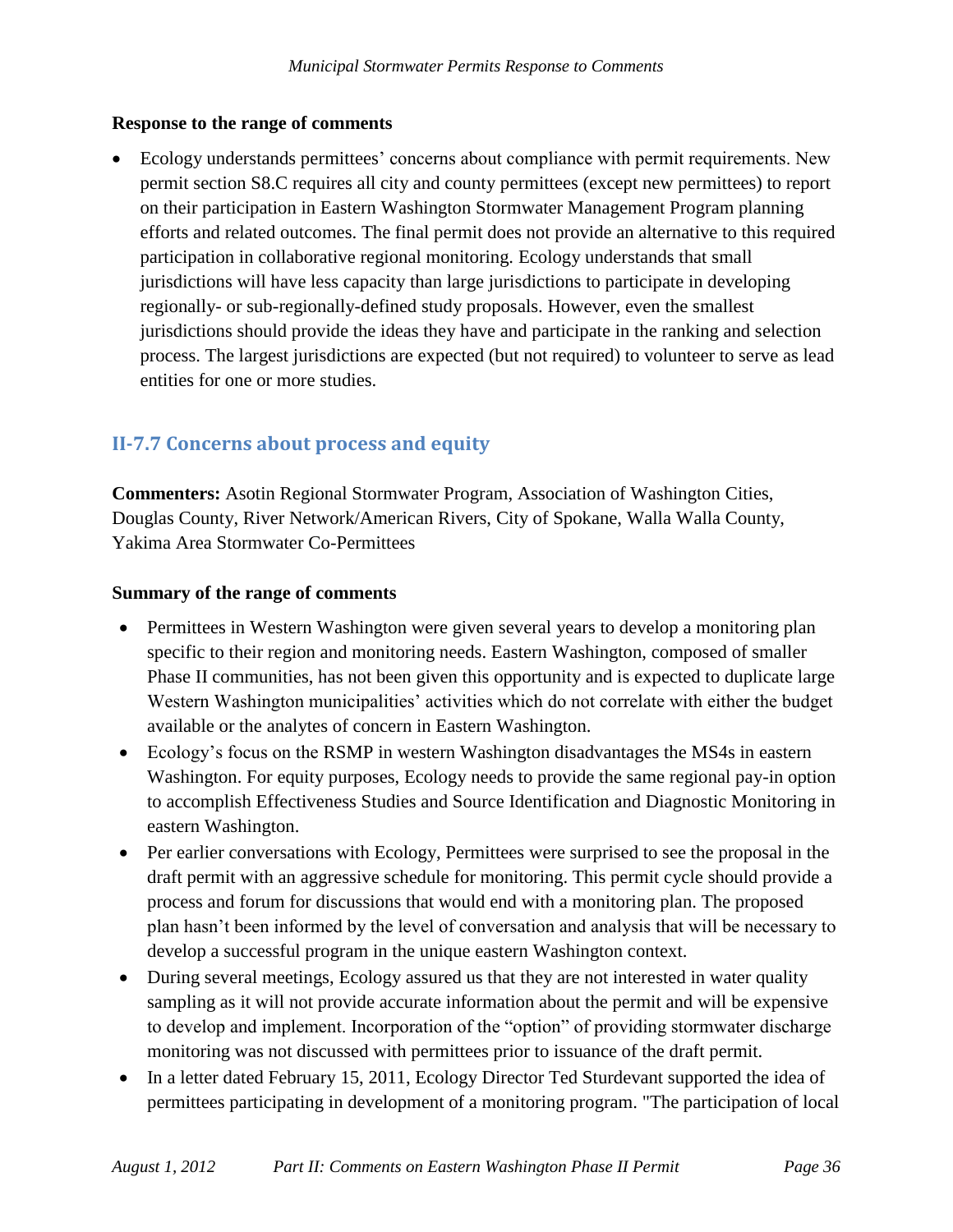governments in permit decisions around such aspects as low-impact development (LID), compliance thresholds, areas of geographic coverage and monitoring is critical."

 Under the current permit, the smallest jurisdictions are excluded from Stormwater Monitoring and Runoff Treatment BMP Effectiveness Monitoring. As such, we did not include them in our long-term budgets and plans.

### **Response to the range of comments**

 The final permit provides an extended timeline and more local control and flexibility for implementation of regional collaborative effectiveness studies. Neither receiving water monitoring nor stormwater discharge monitoring is included in the final permit. Ecology proposes to work outside of the permit structure during this permit term to assess what is known about stormwater impacts to receiving waters in eastern Washington and design a monitoring program for future permits. Permittees and others may, in the end, propose a payin structure for conducting monitoring appropriate to eastern Washington, or they might not. As long as the most important and meaningful information is collected, Ecology will not impose an administrative structure on Eastern Washington Permittees.

## <span id="page-36-0"></span>**II-7.8 Monitoring is the State's responsibility**

**Commenters:** Chelan County, Douglas County, Eastern Washington Coordinators Group, City of Richland, City of Spokane, Walla Walla County, Yakima Area Stormwater Co-Permittees

### **Summary of the range of comments**

- While we appreciate Ecology's efforts to propose a lower-cost method of assessing the effectiveness of our stormwater management program, Permittees should not be required to evaluate the effectiveness of Ecology's requirements. Ecology should take the lead to determine the effectiveness of costly requirements in reducing pollution prior to including them in permits.
- The proposal places the initial development and financial burden of creating a functioning monitoring plan for all of Eastern Washington on the shoulders of Phase II jurisdictions.
- The permit should continue to focus on Ecology's monitoring of ambient water quality.
- Ecology has access or can gain access to existing waterbody monitoring data performed by other agencies. This data should be utilized to determine what if any issues or concerns need to be addressed.

#### **Response to the range of comments**

 Ecology believes that monitoring is a shared responsibility of local, state, and federal government. Getting good information about stormwater management program activities that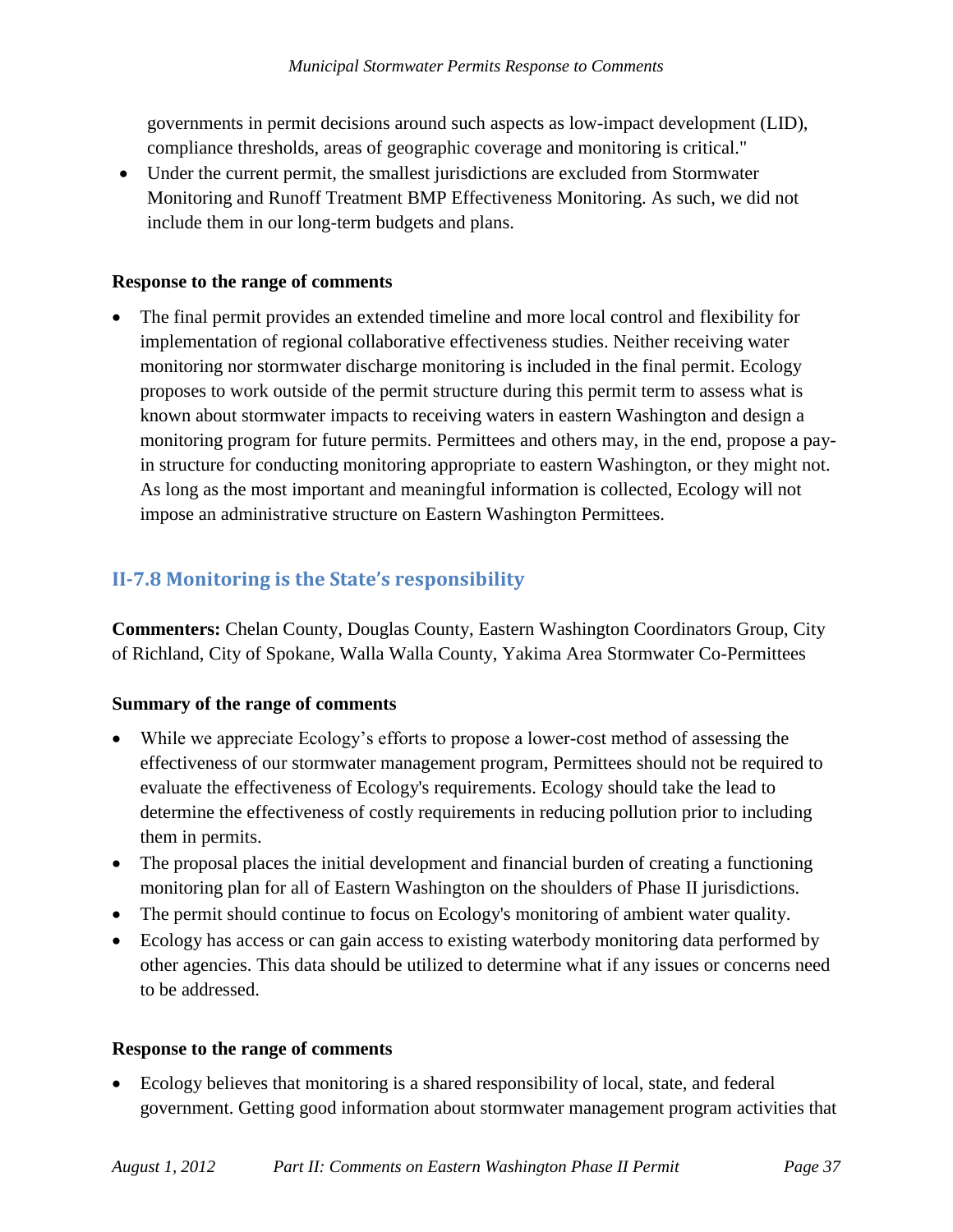are of most concern to the permittees should make their programs more cost-effective in the long term. The final permit delays implementation of effectiveness studies and gives local jurisdictions more flexibility and control over their selection and design to ensure that the most important questions are answered and the public is provided with good information. Neither receiving water monitoring nor stormwater discharge monitoring is included in the final permit. Ecology proposes to work outside of the permit structure during this permit term to assess what is known about stormwater impacts to receiving waters in eastern Washington and design a monitoring program for future permits.

## <span id="page-37-0"></span>**II-7.9 Utilize Washington Stormwater Center**

**Commenters:** Douglas County, Eastern Washington Coordinators Group, City of Richland

## **Summary of range of comments**

- Rather than requiring permittees to provide final results of the studies to Ecology, and to all other cities and counties covered under the permit, we suggest that the permittee provide the final results to Ecology or the Washington Stormwater Center who in turn makes the information available to all other permittees. The Washington Stormwater Center was funded and intended to serve as a stormwater resource for all interested parties.
- If additional study of BMPs currently listed within the Storm water Management Manual for Eastern WA (or other approved document) is necessary then that research and study should be facilitated by the Washington Stormwater Center, in coordination with Washington State University and the University of Washington.

### **Response to the range of comments**

 Permittees are encouraged to enlist the assistance of the Washington Stormwater Center in developing and ranking the list(s) of regional, collaborative effectiveness studies and in designing and implementing the studies as well, if desired. The Washington Stormwater Center can also provide a communication tool for reporting the results of studies.

# <span id="page-37-1"></span>**II-7.10 The reporting requirement is too broad**

**Commenters:** Chelan County, Eastern Washington Coordinators Group, City of East Wenatchee, City of Richland

### **Summary of the range of comments**

 S8.B in the formal draft permit requires local jurisdictions to submit and/or report outside entities' monitoring efforts that may or may not be valid for any number of reasons,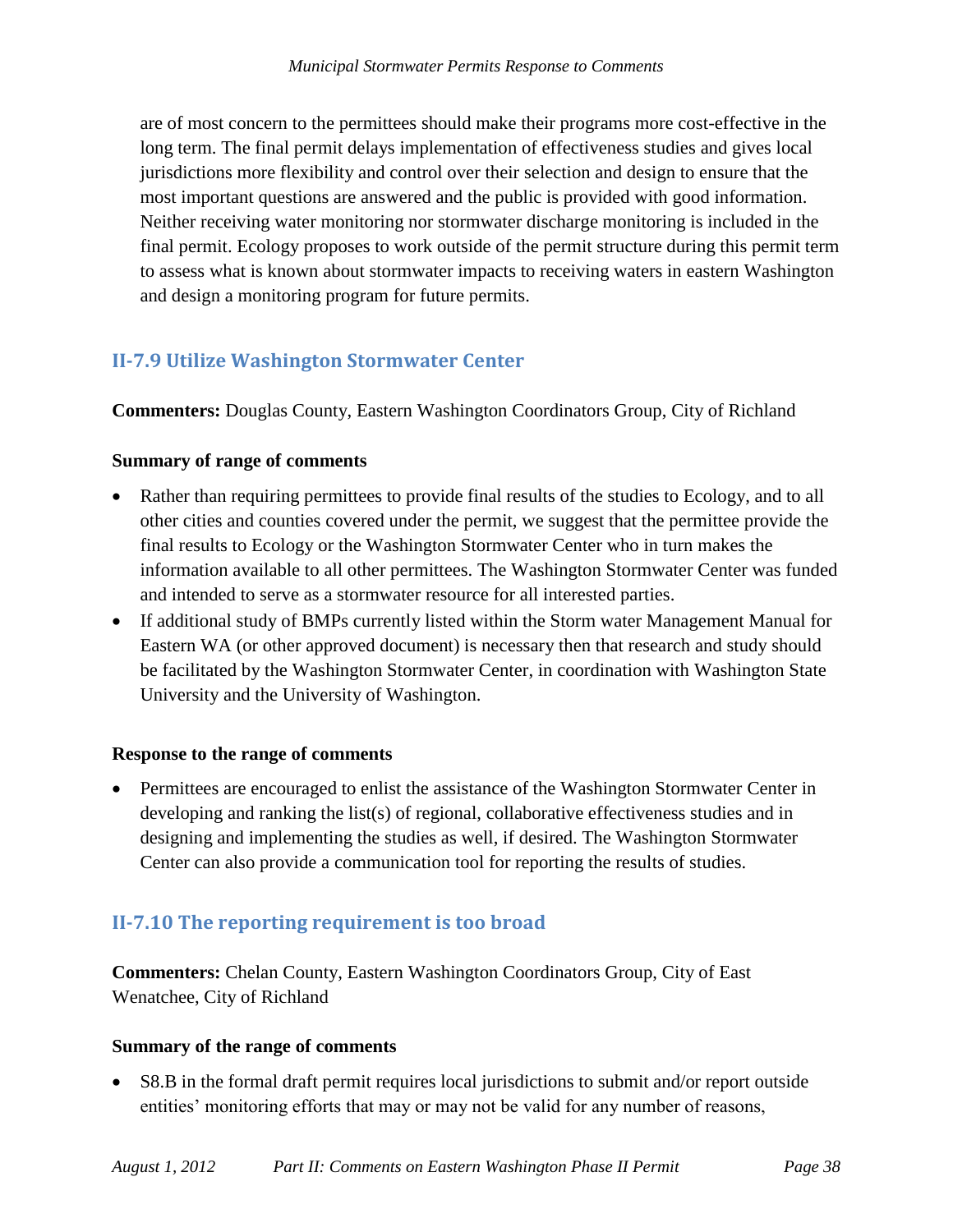including potentially substantiating efforts that aren't scientifically valid or accurate. The phrase "or if stormwater-related investigation conducted by other entities were reported to the Permittee" should be deleted.

### **Response to the range of comments**

 Section S8.B in the draft permit is section S8.A in the final permit. Ecology understands Permittees' concerns about being required to report information of dubious quality or credibility that is provided to the Permittee by outside entities. Permittees need only include in their annual reports information that is specifically relevant to the Permittee's MS4 and receiving waters, and Permittees need only list the source and a brief description of the information provided. If the information warranted action by the Permittee, that should be indicated as well.

## <span id="page-38-0"></span>**II-7.11 Editorial Comments**

**Commenters:** City of Spokane: Douglas County, City of Richland, Yakima Area Stormwater Co-Permittees

#### **Summary of the range of comments**

- Correction: The referenced section S.5.C.8 does not exist in this document.
- For clarity:
	- o Specifically list each jurisdiction (City and County) subject to the E WA Phase II Permit and group them accordingly so there is no mention of Counties who aren't Permittees.
	- o Identify how many discharge locations will be required to be tested
	- o Delete "relevant" -- all data should be properly defined in a QAPP
	- o Replace "as part of conducting" with "for"
	- o Delete "to implement" since the task is to notify which option the Permittee is choosing.
	- o "Begin full implementation" is vague and subjective, could mean that a consultant has been hired; or that data has been collected. What is Ecology's specific expectation so Permittees can be sure they are compliant with the terms of the permit? Suggested language: "Perform actions in accordance with roles, responsibilities and schedule identified in the approved QAPP."
	- o Delete "targeted"
	- o Replace "sub-region" with "Permittee group" and delete "sub-regional"
	- o Delete "implementation": "Describe interim results and status of the study in annual reports throughout the duration of the study."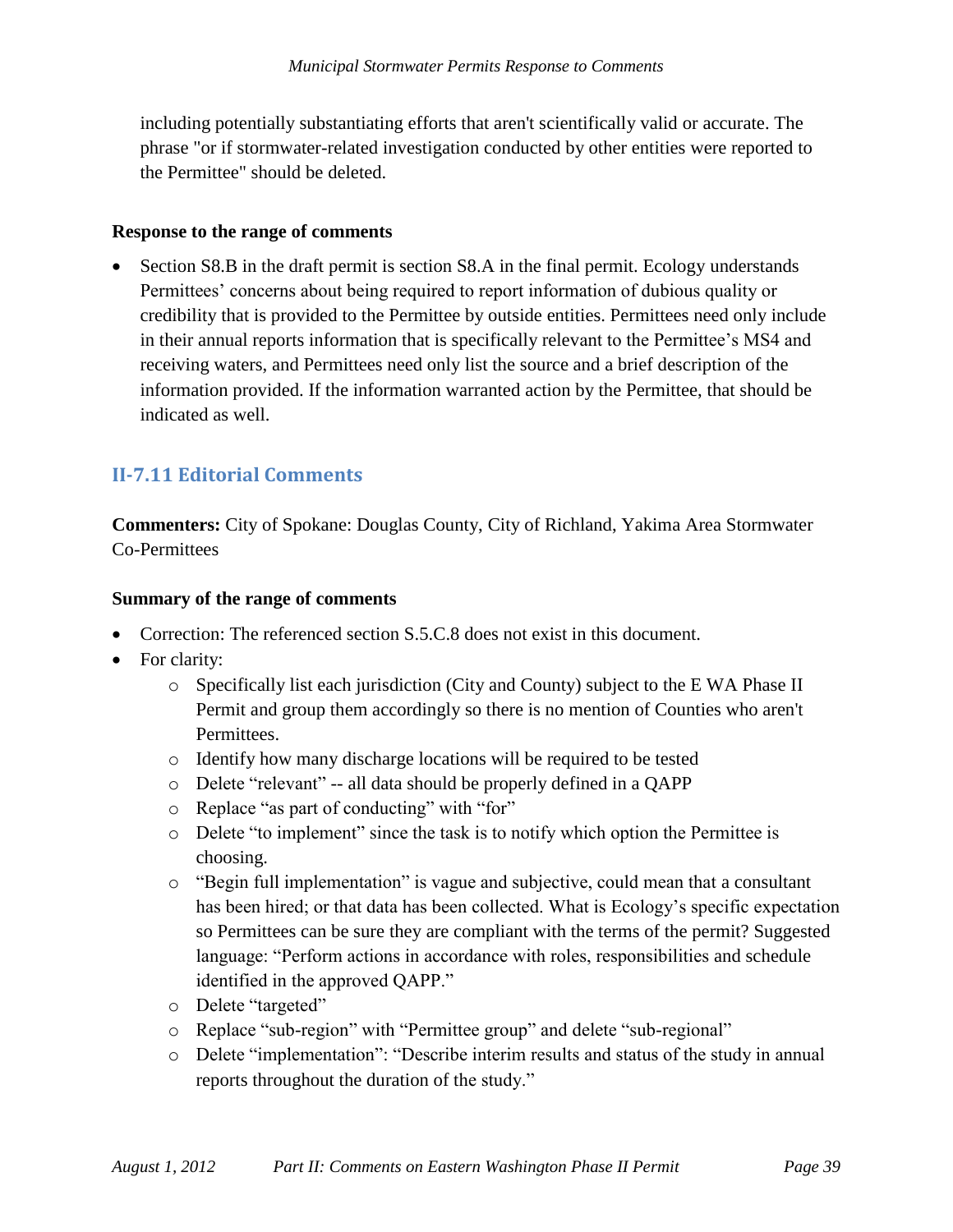o Add the word "written" between "Ecology's" and "approval" so Permittees and Ecology have a documented date and timeline in which QAPPs must be submitted.

#### **Response to the range of comments**

- Thank you for these helpful comments. Changes were made as appropriate.
- Not all data collected that is relevant to a study can be entered into Ecology's Environmental Information Management (EIM) database. The purpose of the permit requirement is to ensure that all data that can be entered into EIM is entered by the permittees. In final permit section S8.B.9 "relevant" is replaced with "applicable" to make this clearer

# <span id="page-39-0"></span>**II-8 Appendix 1 – Minimum Technical Requirements**

*Comments related to Appendix 1, Minimum Technical Requirements are in S5.B.4 Construction Site Stormwater Runoff Controls, and S5.B.5 Post-construction Stormwater Management for New and Redevelopment, in Part II, above.*

# <span id="page-39-1"></span>**II-9 Appendix 2 – Total Maximum Daily Load Requirements**

**Permit reference:** Spokane River TMDL

**Commenters:** Eastern Washington Coordinators Group, City of Spokane

### **Summary of the range of comments**

- The basins named for the City of Spokane (North Driscoll Residential Basin, North Division Commercial Basin, and West Trent Industrial Basin) are not appropriate basins to study for this TMDL. Delete these requirements as these basins will be studied separate from the permit.
- The timelines for Spokane County are too aggressive to meet in addition to all the other deadlines in this permit due to the County's reduced budget. Request that the deadlines be extended by one year. This will align the results of the action plan to be ready to go in the next permit after 2018.

### **Response to the range of comments**

- Ecology agrees and replaced the basins named in the draft permit with the Cochrane Basin, because a study of this larger basin is not already planned.
- Ecology delayed the permit effective date by one additional year as directed by RCW 90.48.260, which meets the request of the commenter.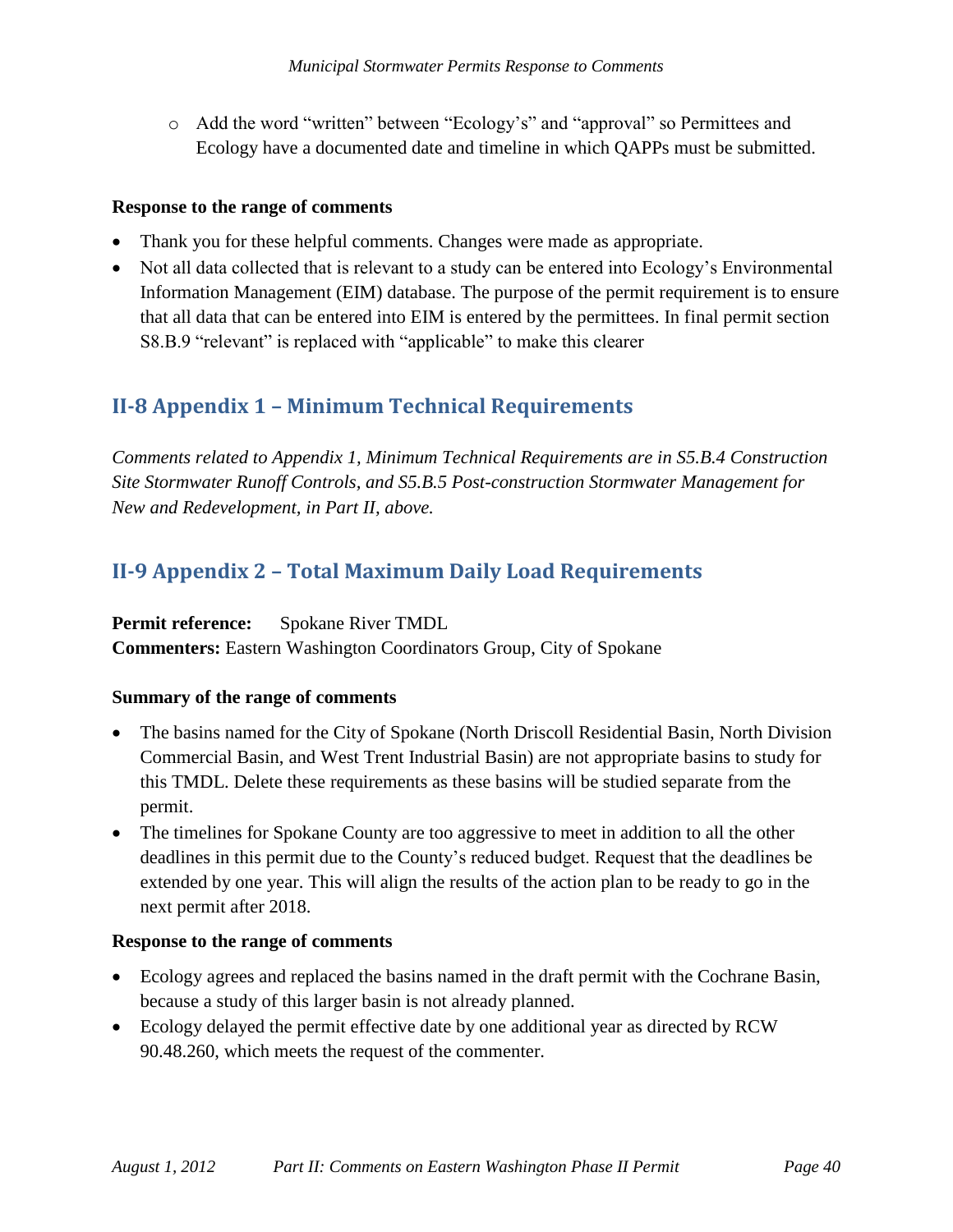# <span id="page-40-0"></span>**II-10 Appendix 3 – Annual Report for Cities, Towns and Counties**

*Comments related to Appendix 3 are in S9 Reporting and Recordkeeping in Part I.*

# <span id="page-40-1"></span>**II-11 Appendix 4 – Annual Report for Secondary Permittees**

*Comments related to Appendix 4 are in S9 Reporting and Recordkeeping in Part I.* 

# <span id="page-40-2"></span>**II-12 Appendix 6 – Street Waste Disposal**

**Commenters:** Asotin Regional Stormwater Program, Douglas County, Eastern Washington Coordinators Group, City of Richland, City of Spokane, Yakima Area Stormwater Co-Permittees

### **Summary of the range of comments**

- The decant facility requirements should be phased in over time.
- These requirements are unnecessary and should be deleted as they are already required in the O & M plans.
- The preferred method for disposal of decant liquid should be through evaporation rather than discharge to a sanitary sewer.
- Explain how "non-toxic under circumstances of use" is determined for flocculants. What information must a Permittee collect to receive approval in advance from Ecology?
- Since option #3 for disposal is the last of three sequential preferences, a statement that the second preferred alternative disposal method (Stormwater Treatment BMP) is also not available needs to follow this statement regarding "the" preferred disposal method to sanitary sewer.
- Street waste solids are not referenced in this section, despite the title on line 30. The subject of the statement is contaminated soils, and implies, but does not state, that street waste solids are contaminated. Please clarify the relationship between street waste solids, contaminated soils, solid waste, and hazardous waste so Permittees know, or are provided enough information to determine, what the correct disposal method is for street waste solids.
- If Ecology will not generally require a waste discharge permit for discharge of decant water to sanitary sewers and stormwater treatment BMPs, please describe in what circumstances Ecology would or has required a waste discharge permit.
- Correct the incorrect reference to the MS4 instead of the sanitary sewer in #1.

#### **Response to the range of comments**